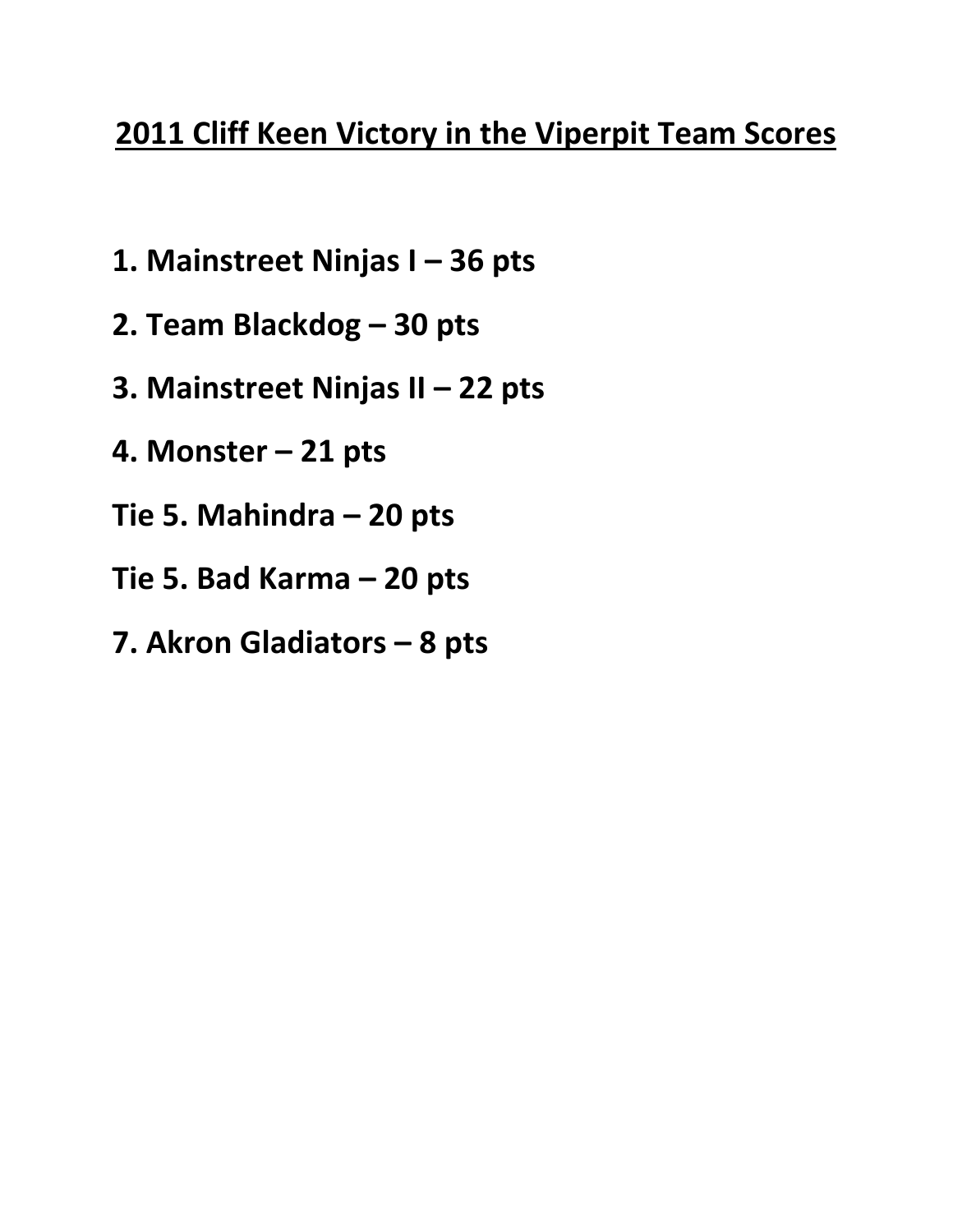

**4th Place**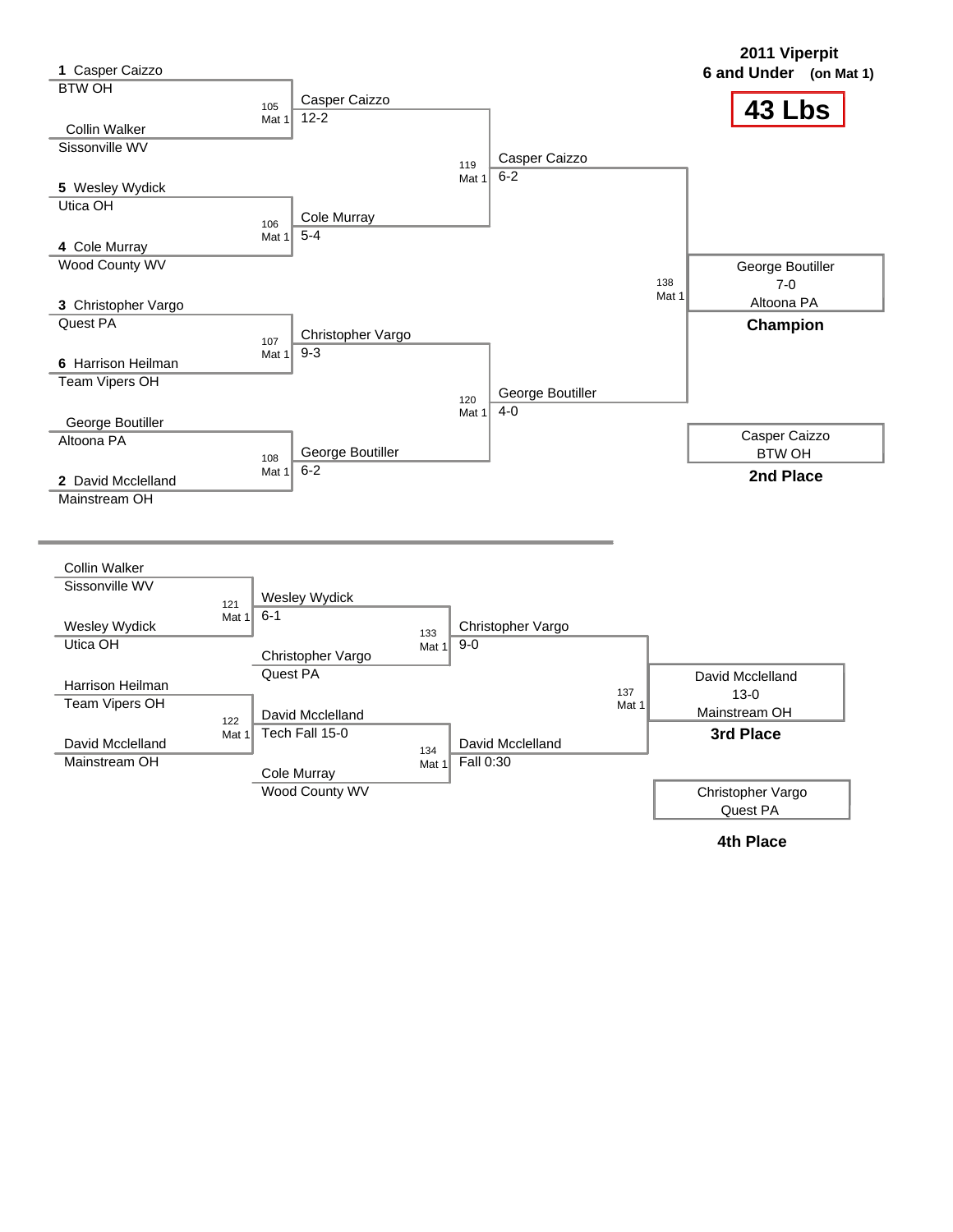**48 Lbs 2011 Viperpit 1 6 and Under (on Mat 1)** Braeden Davis Dundee WC MI 109 Mat 1 Thomas Gernhart Rock Solid PA **5** Eric Gustafson Ridgway PA 110 Mat 1 **4** Tyler Schmitt Norton OH **3** Ethan Tanner Ravenswood WV 111 Mat 1 **6** Joey Vazsonyi Independent OH Demetri Skoufos Port Clinton OH 112 Mat 1 **2** Braxton Smith Mahindra WV Braeden Davis Tech Fall 17-0 123 Mat 1 Eric Gustafson 6-0 Joey Vazsonyi 9-0 124 Mat 1 Braxton Smith  $14 - 0$ Braeden Davis 4-0  $140$ Mat 1 Braxton Smith  $9 - 2$ Braeden Davis 12-4 Dundee WC MI Braxton Smith Mahindra WV **Champion 2nd Place** Thomas Gernhart Rock Solid PA 125 Mat 1 Tyler Schmitt Norton OH Ethan Tanner Ravenswood WV 126 Mat 1 Demetri Skoufos Port Clinton OH Thomas Gernhart 7-6 135 Mat 1 Joey Vazsonyi Independent OH Ethan Tanner Fall 0:45 136 Mat 1 Eric Gustafson Ridgway PA Joey Vazsonyi 11-2 139 Mat 1 Eric Gustafson 5-3 Eric Gustafson 14-2 Ridgway PA **3rd Place** Joey Vazsonyi Independent OH

**4th Place**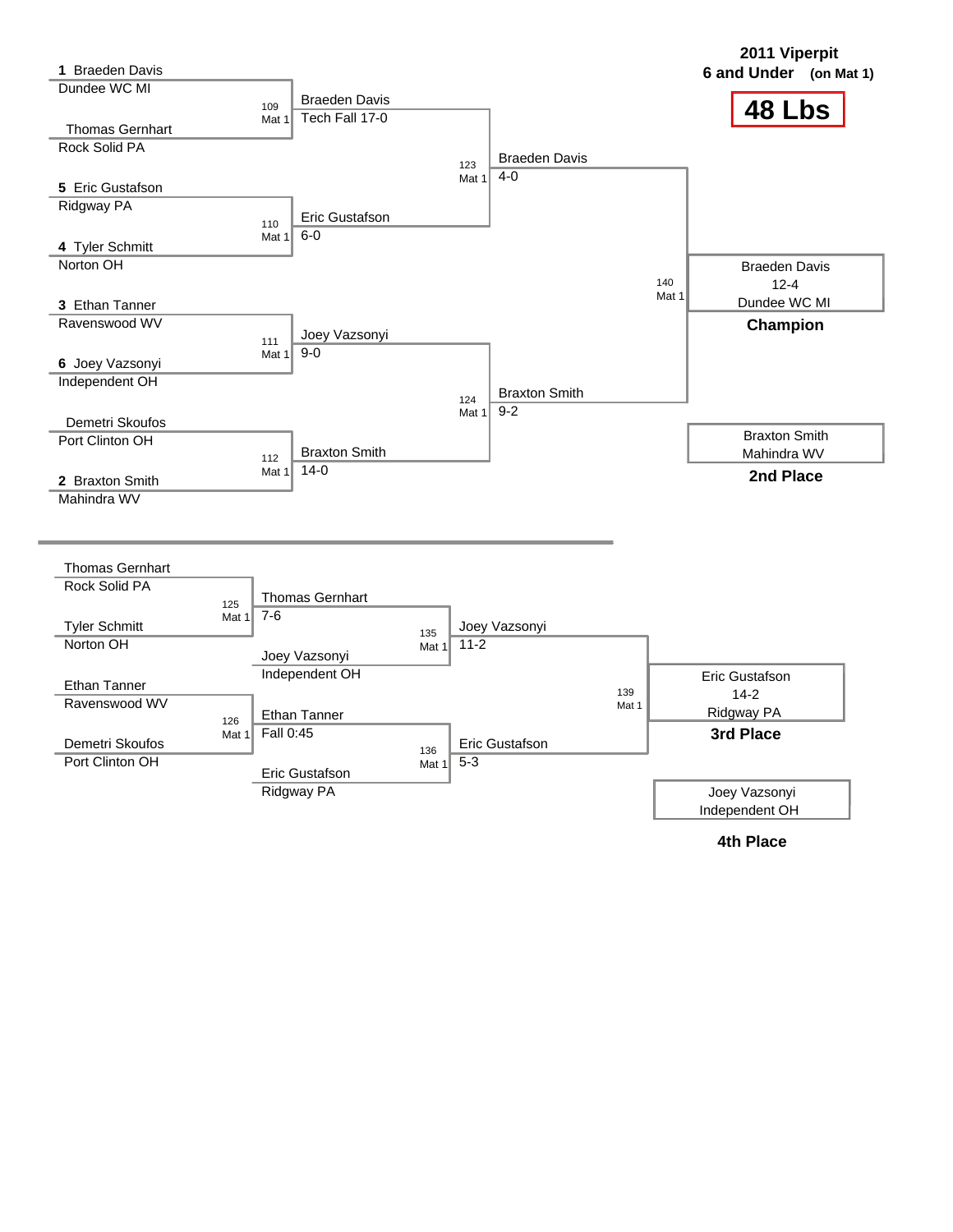|                              | <b>1st Round</b>      |  |  |
|------------------------------|-----------------------|--|--|
| 2 Nolan Fenton<br>Ridgway PA |                       |  |  |
| 4 Wakeem Page                | Gage Wright           |  |  |
| Team Frie PA                 | 101                   |  |  |
| 1 Gage Wright                | $13 - 3$              |  |  |
| Misfits WV                   | Mat 1                 |  |  |
| 3 Connor Pownell             | <b>Connor Pownell</b> |  |  |
| Mogadore WC OH               | 102                   |  |  |
| 5 Domanick Speelman          | Fall 2:30             |  |  |
| Minerva OH                   | Mat 1                 |  |  |

# **53 Lbs <sup>2011</sup> Viperpit 6 and Under (on Mat 1)**

|                     |       | <b>4th Round</b>      |
|---------------------|-------|-----------------------|
| 2 Nolan Fenton      |       |                       |
| Ridgway PA          | 127   | Nolan Fenton          |
| 4 Wakeem Page       | Mat 1 | 5-4 OT TB             |
| Team Erie PA        |       |                       |
| 3 Connor Pownell    |       |                       |
| Mogadore WC OH      |       | <b>Connor Pownell</b> |
| BYE                 |       | <b>BYF</b>            |
|                     |       |                       |
| 5 Domanick Speelman |       |                       |
| Minerva OH          | 128   | Gage Wright           |
| 1 Gage Wright       | Mat 1 | Fall 0:12             |
| Misfits WV          |       |                       |

|                     |       | 2nd Round    |
|---------------------|-------|--------------|
| 5 Domanick Speelman |       |              |
| Minerva OH          | 103   | Wakeem Page  |
| 4 Wakeem Page       | Mat 1 | Fall 0:25    |
| Team Frie PA        |       |              |
| 3 Connor Pownell    |       |              |
| Mogadore WC OH      | 104   | Nolan Fenton |
| 2 Nolan Fenton      | Mat 1 | $6 - 0$      |
| Ridgway PA          |       |              |
| Gage Wright         |       |              |
| Misfits WV          |       | Gage Wright  |
| BYF                 |       | <b>BYF</b>   |
|                     |       |              |

|                     |       | 5th Round      |
|---------------------|-------|----------------|
| 1 Gage Wright       |       |                |
| Misfits WV          | 141   | Gage Wright    |
| 3 Connor Pownell    | Mat 1 | Tech Fall 17-0 |
| Mogadore WC OH      |       |                |
| <b>BYF</b>          |       |                |
|                     |       | Wakeem Page    |
| 4 Wakeem Page       |       | <b>BYF</b>     |
| Team Frie PA        |       |                |
| 2 Nolan Fenton      |       |                |
| Ridaway PA          | 142   | Nolan Fenton   |
| 5 Domanick Speelman | Mat 1 | Tech Fall 15-0 |
| Minerva OH          |       |                |

### **Table of Results**

|                     |       | 3rd Round         |
|---------------------|-------|-------------------|
| 4 Wakeem Page       |       |                   |
| Team Frie PA        | 113   | Wakeem Page       |
| 3 Connor Pownell    | Mat 1 | $10 - 2$          |
| Mogadore WC OH      |       |                   |
| <b>BYF</b>          |       |                   |
|                     |       | Domanick Speelman |
| 5 Domanick Speelman |       | <b>BYF</b>        |
| Minerva OH          |       |                   |
| 1 Gage Wright       |       |                   |
| Misfits WV          | 114   | Gage Wright       |
| 2 Nolan Fenton      | Mat 1 | $5-0$             |
| Ridgway PA          |       |                   |

| Wrestler<br><b>Team</b>                 |                                  | $W^-$          | L              | <b>BP</b>                       | F | TF | Pen      |
|-----------------------------------------|----------------------------------|----------------|----------------|---------------------------------|---|----|----------|
| Wright, Gage                            | Misfits WV                       | 4              |                | 4.5                             | 1 | 1  | $\Omega$ |
| Fenton, Nolan                           | Ridgway PA                       | 3              | 1              | 1.5                             |   | 1  | $\Omega$ |
| Page, Wakeem                            | Team Erie PA                     | $\overline{2}$ | $\mathfrak{p}$ | 3                               | 1 |    | $\Omega$ |
| Pownell, Connor                         | Mogadore WC OH                   | 1              | 3              | $\overline{2}$                  | 1 |    | $\Omega$ |
| Speelman, Domanich                      | Minerva OH                       |                | 4              |                                 |   |    | $\Omega$ |
|                                         |                                  |                |                |                                 |   |    |          |
| 1                                       | <b>Gage Wright</b><br>Misfits WV | 4              |                | <b>Connor Pownell</b>           |   |    |          |
|                                         |                                  |                |                | Mogadore WC OH                  |   |    |          |
| Nolan Fenton<br>2<br>Ridgway PA         |                                  | 5              |                | Domanick Speelman<br>Minerva OH |   |    |          |
| <b>Wakeem Page</b><br>3<br>Team Erie PA |                                  | 6              |                |                                 |   |    |          |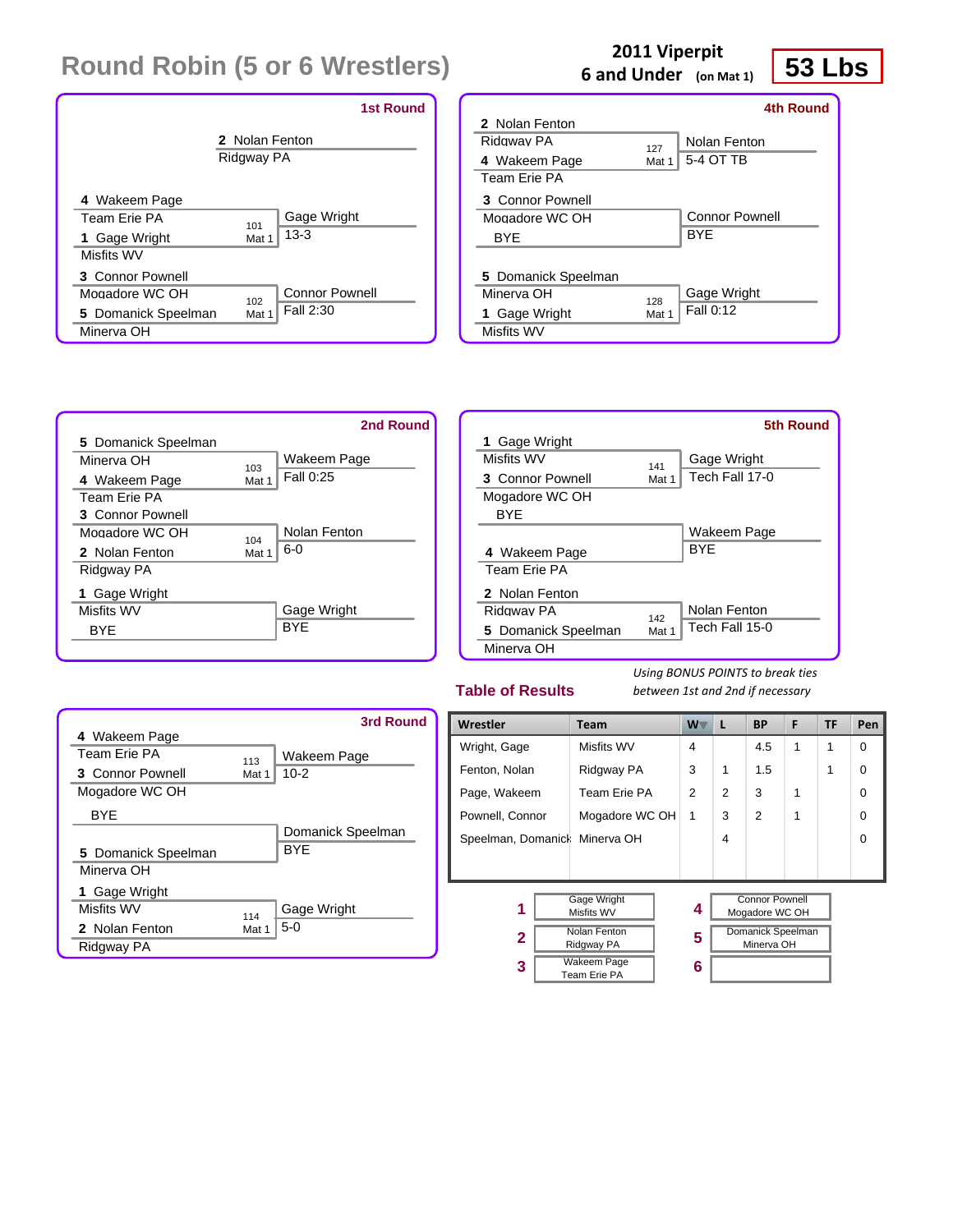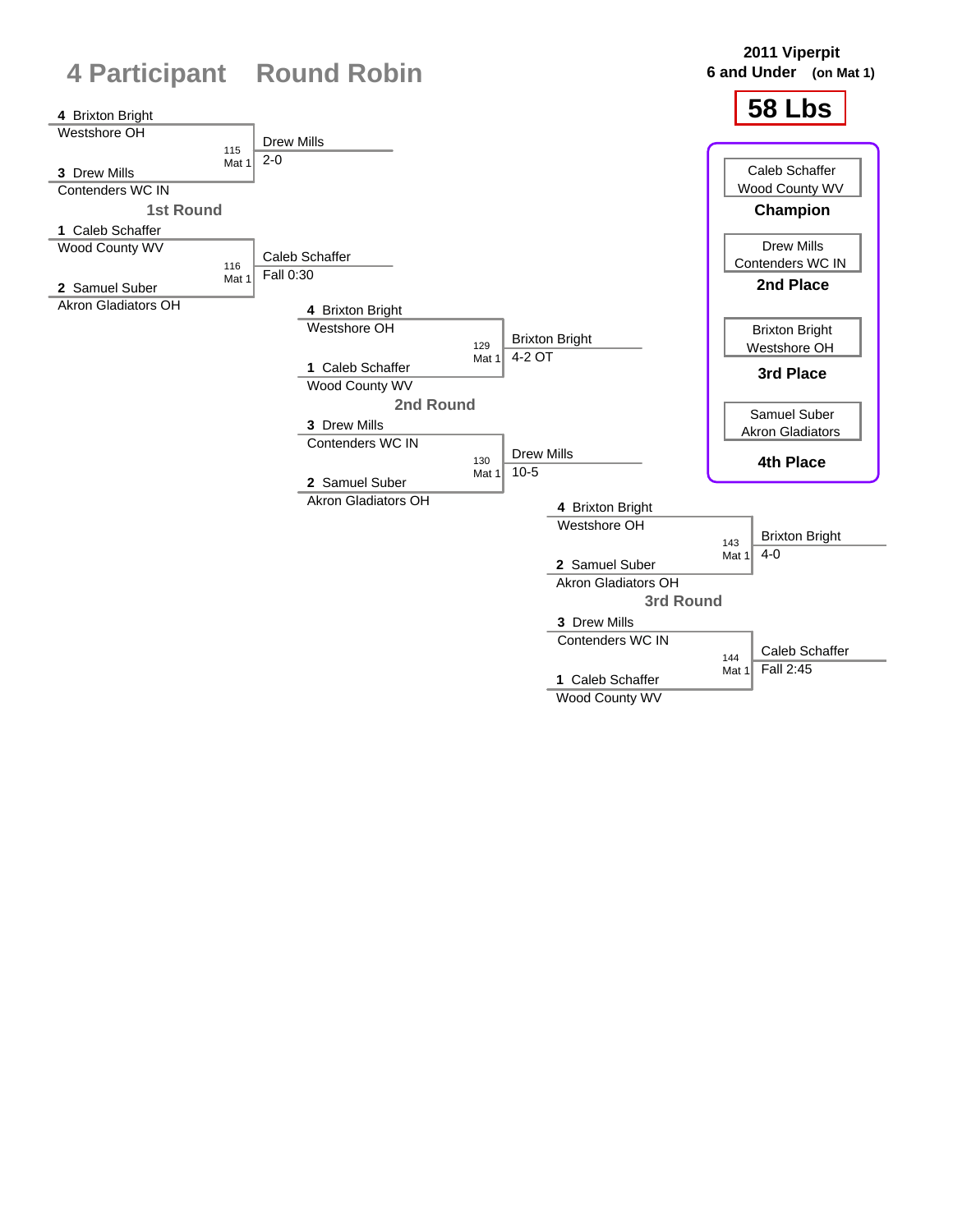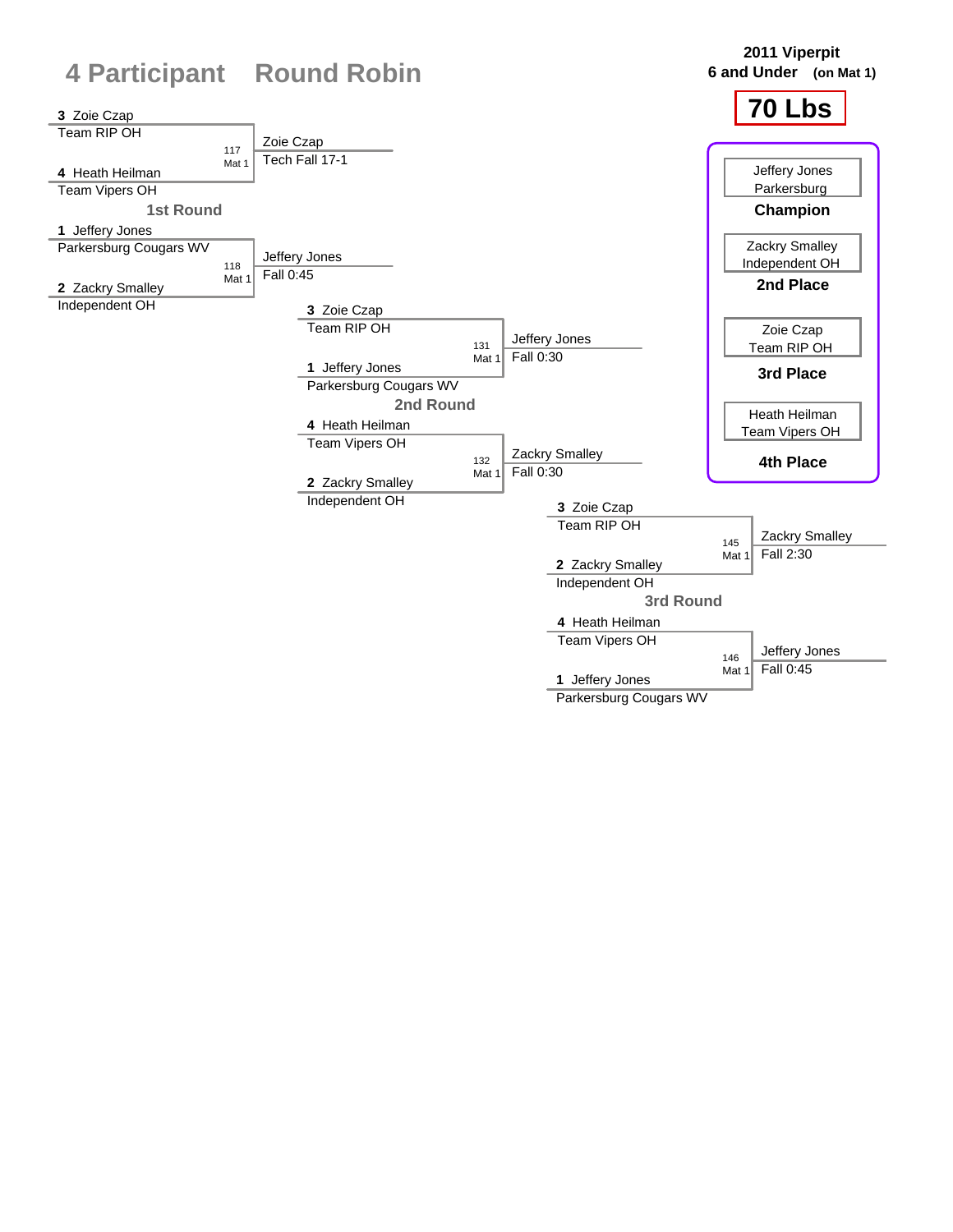|                     |                                                    | $7$ and $8$<br>(on Mat $6$ ) |
|---------------------|----------------------------------------------------|------------------------------|
| 3 George Boutiller  |                                                    | 43 Lbs                       |
| Altoona PA          | George Boutiller<br>601                            |                              |
| 4 Hunter Robison    | $4-0$<br>Mat 6                                     |                              |
| Meadville PA        |                                                    |                              |
| 2 Spencer Williams  |                                                    |                              |
| <b>Blackdogs WV</b> | George Boutiller                                   |                              |
| 3 George Boutiller  | 607<br>$9 - 2$<br>Mat $6$                          | George Boutiller             |
| Altoona PA          |                                                    | Altoona PA                   |
| 4 Hunter Robison    |                                                    | <b>Champion</b>              |
| Meadville PA        |                                                    |                              |
|                     | <b>Spencer Williams</b><br>625<br>Mat $6$<br>$5-4$ | <b>Spencer Williams</b>      |
| 2 Spencer Williams  |                                                    | <b>Blackdogs WV</b>          |
| <b>Blackdogs WV</b> |                                                    |                              |

## **2nd Place**

**2011 Viperpit**

Hunter Robison Meadville PA

**3rd Place**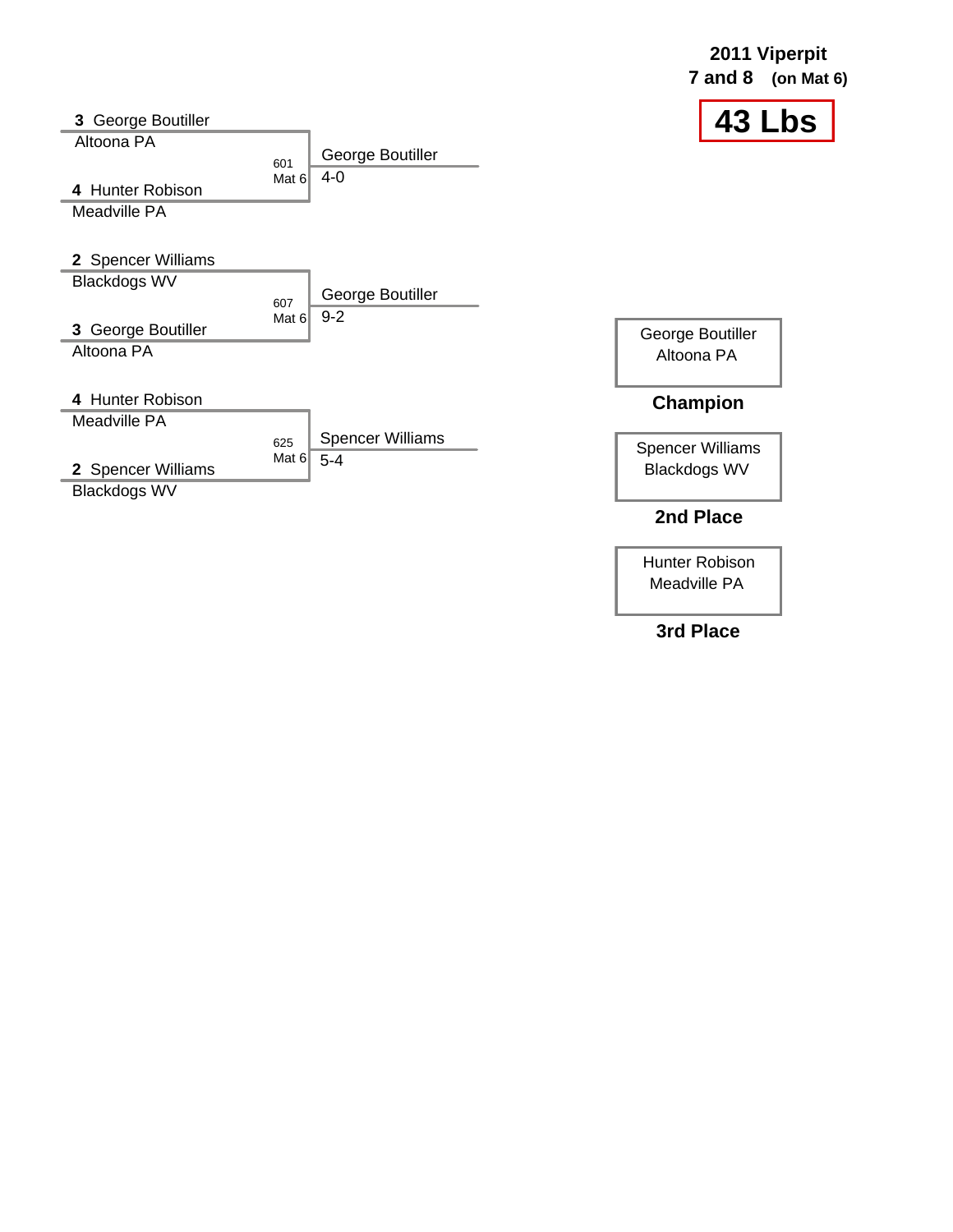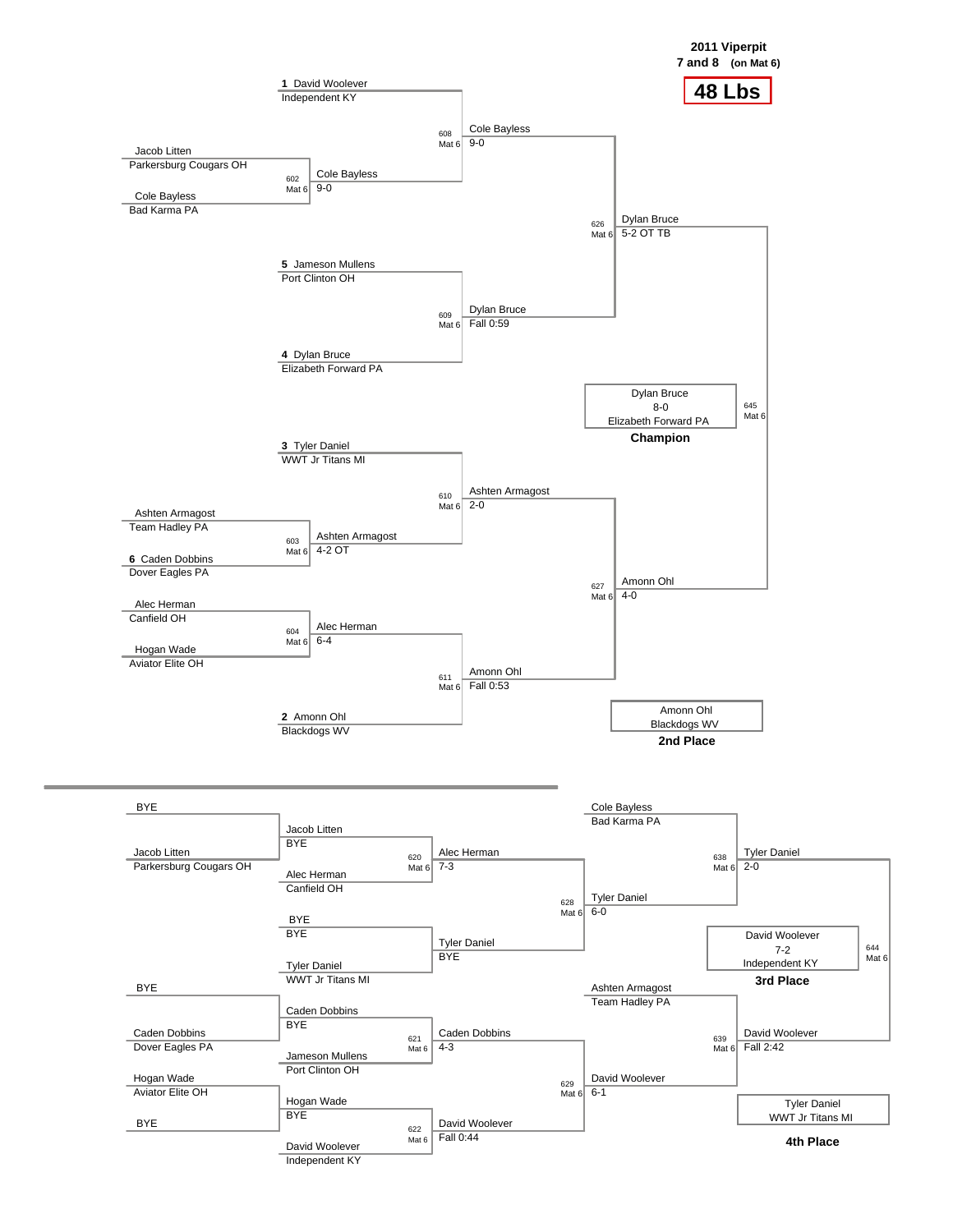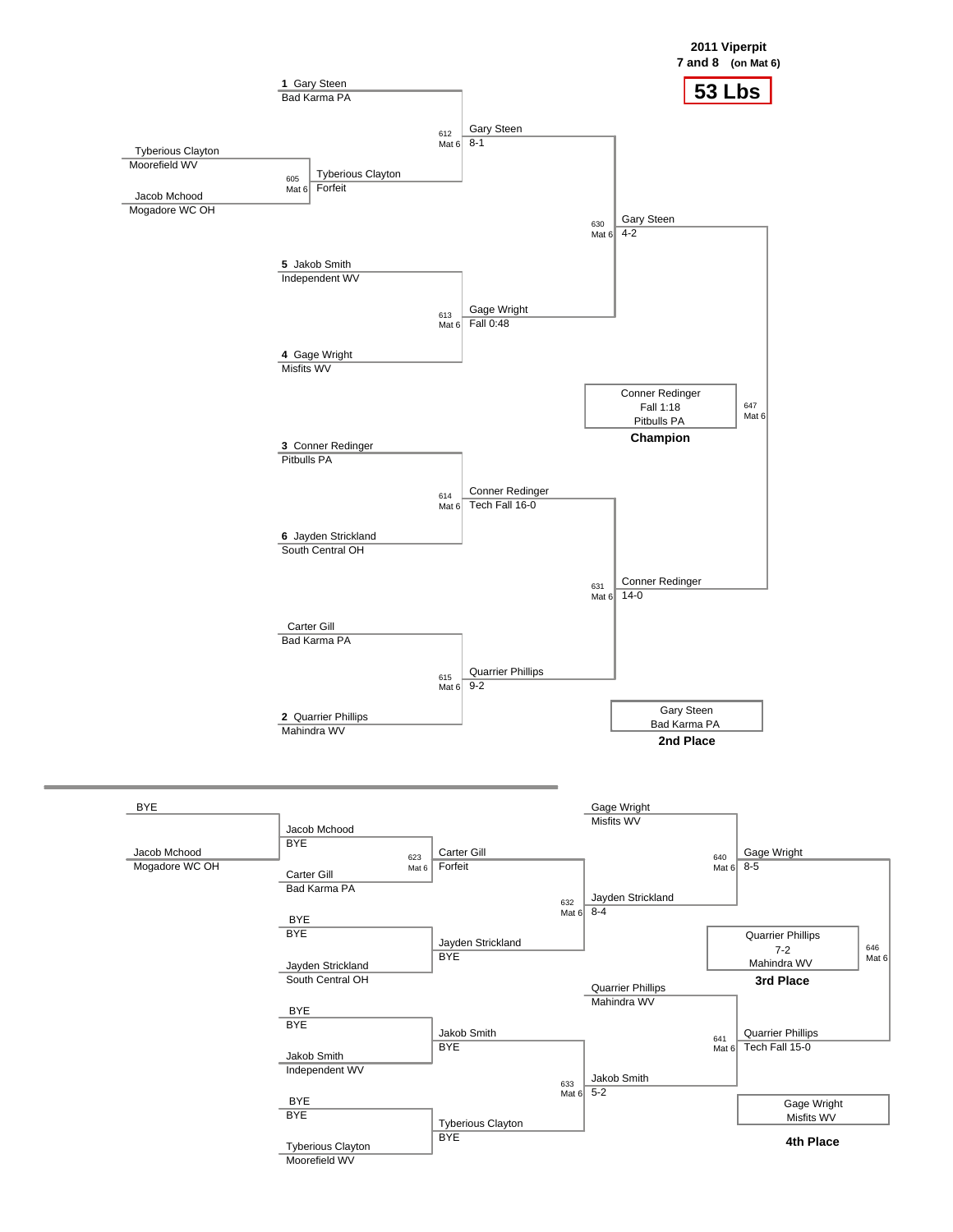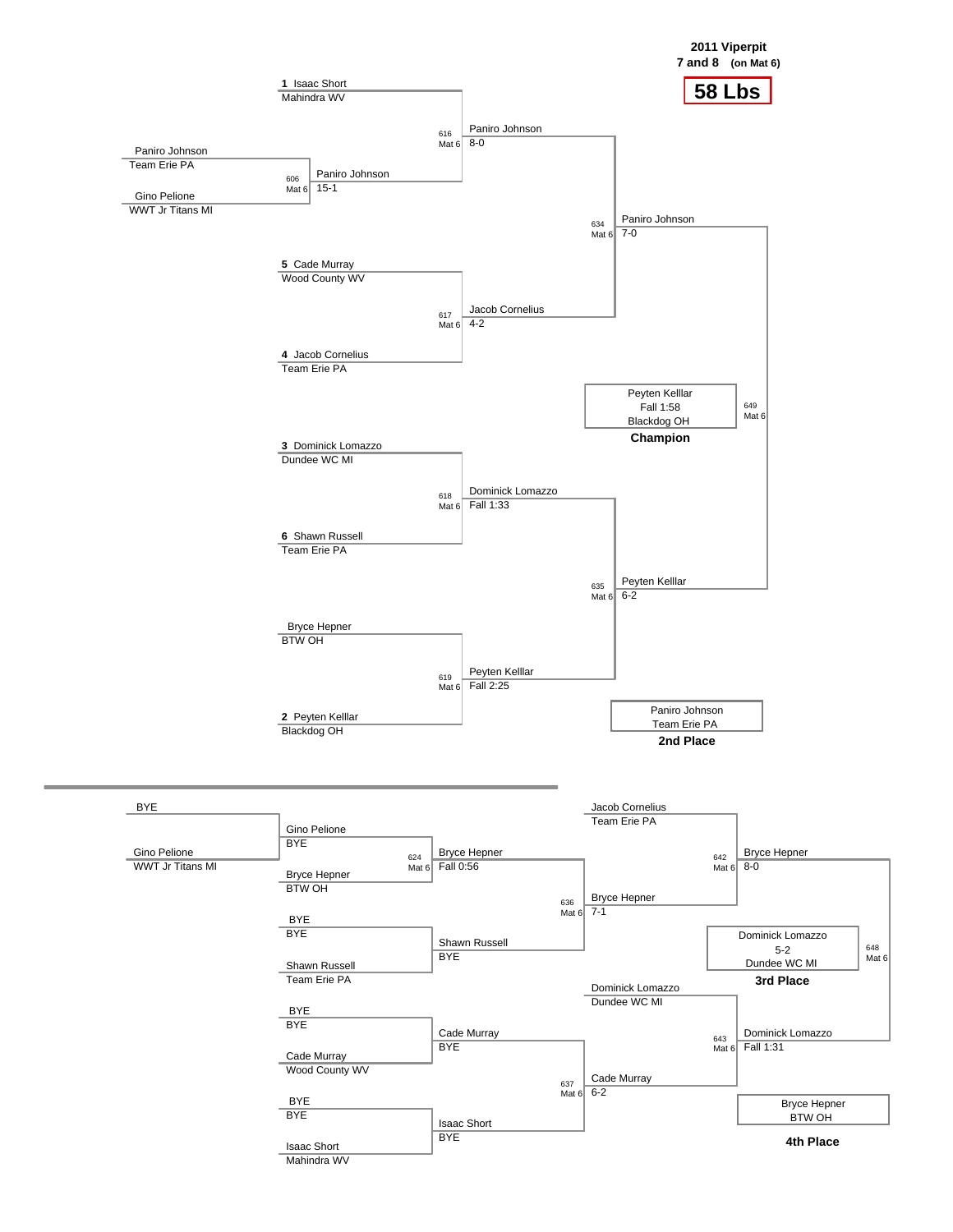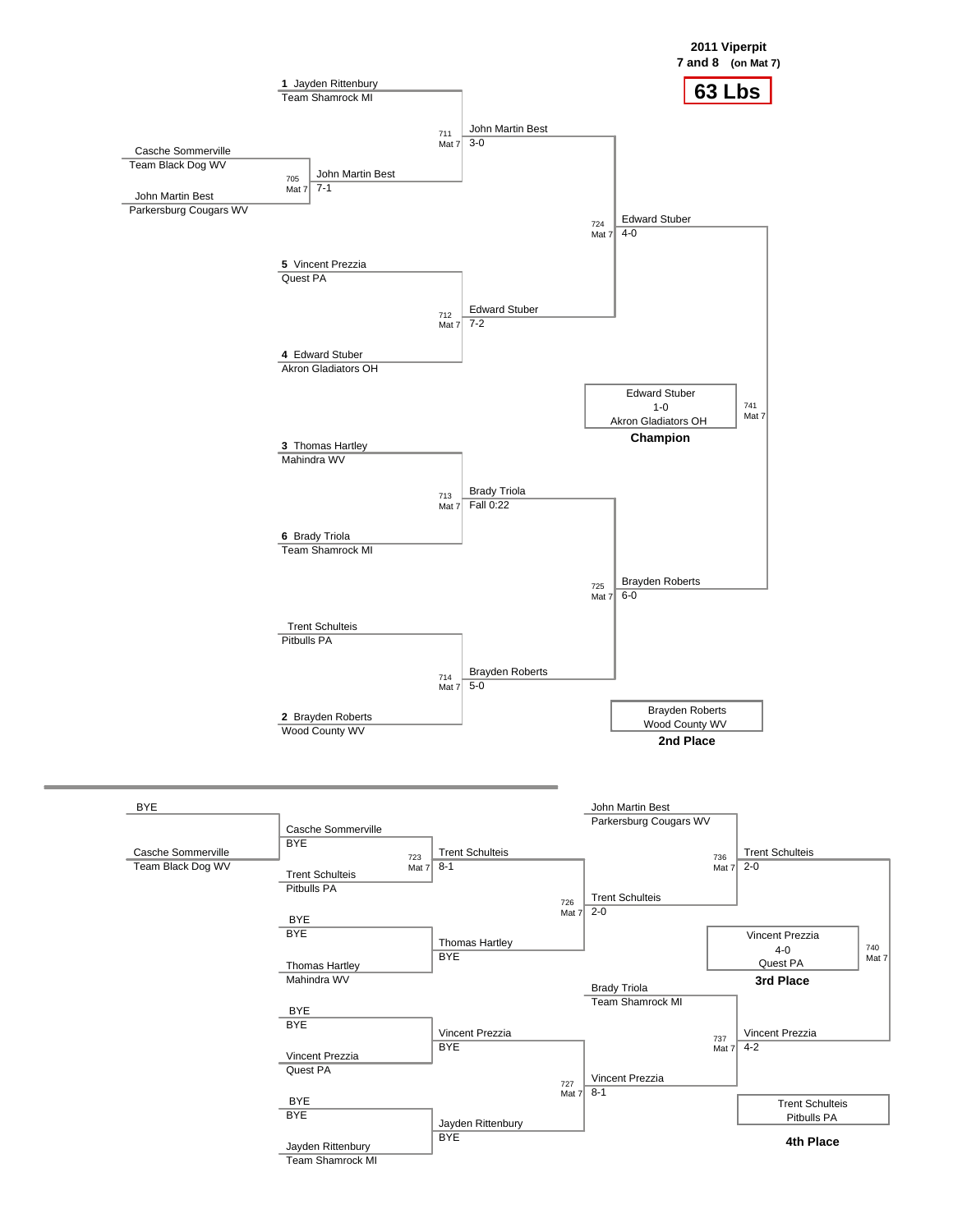|                                           | <b>1st Round</b>                     |
|-------------------------------------------|--------------------------------------|
|                                           | 5 Logan Bennett<br>East Liverpool OH |
| 4 Ryan Cristell<br>Cloverleaf OH          | Walker Uhl                           |
| 2 Walker Uhl                              | 701<br>Tech Fall 17-0<br>Mat 7       |
| West Holmes OH<br>3 Brysyn Frashuer       |                                      |
| Akron Gladiators OH                       | Caden Natale<br>702                  |
| 1 Caden Natale<br><b>Team Shamrock MI</b> | 7-0<br>Mat 7                         |

# 2011 Viperpit<br>  $\begin{array}{ccc} \n\sqrt{2} & 68 \text{ Lbs} \\
\hline\n\end{array}$

**7 and 8 (on Mat 7)**

|                          |       | 4th Round              |
|--------------------------|-------|------------------------|
| 5 Logan Bennett          |       |                        |
| <b>Fast Liverpool OH</b> | 728   | Logan Bennett          |
| 4 Ryan Cristell          | Mat 7 | Fall 2:10              |
| Cloverleaf OH            |       |                        |
| 3 Brysyn Frashuer        |       |                        |
| Akron Gladiators OH      |       | <b>Brysyn Frashuer</b> |
| BYF                      |       | <b>BYF</b>             |
|                          |       |                        |
| 1 Caden Natale           |       |                        |
| <b>Team Shamrock MI</b>  | 729   | Caden Natale           |
| 2 Walker Uhl             | Mat 7 | Fall 0:20              |
| West Holmes OH           |       |                        |
|                          |       |                        |





### **Table of Results**

|                         |       | 3rd Round              |
|-------------------------|-------|------------------------|
| 4 Ryan Cristell         |       |                        |
| Cloverleaf OH           | 715   | <b>Brysyn Frashuer</b> |
| 3 Brysyn Frashuer       | Mat 7 | 7-6                    |
| Akron Gladiators OH     |       |                        |
| <b>BYF</b>              |       |                        |
|                         |       | Caden Natale           |
| 1 Caden Natale          |       | <b>BYF</b>             |
| <b>Team Shamrock MI</b> |       |                        |
| 2 Walker Uhl            |       |                        |
| West Holmes OH          | 716   | Walker Uhl             |
| 5 Logan Bennett         | Mat 7 | $7 - 4$                |
| East Liverpool OH       |       |                        |

| Wrestler                          | <b>Team</b>        | W. | L | <b>BP</b>                  | F | <b>TF</b> | Pen      |
|-----------------------------------|--------------------|----|---|----------------------------|---|-----------|----------|
| Natale, Caden                     | Team Shamrock MI   | 4  |   | 3                          | 1 |           | $\Omega$ |
| Uhl, Walker                       | West Holmes OH     | 3  | 1 | 1.5                        |   | 1         | $\Omega$ |
| Bennett, Logan                    | East Liverpool OH  | 2  | 2 | $\mathfrak{p}$             | 1 |           | $\Omega$ |
| Frashuer, Brysyn                  | Akron Gladiators O | 1  | 3 | $\Omega$                   |   |           | $\Omega$ |
| Cristell, Ryan                    | Cloverleaf OH      |    | 4 |                            |   |           | $\Omega$ |
|                                   |                    |    |   |                            |   |           |          |
|                                   |                    |    |   |                            |   |           |          |
|                                   | Caden Natale       |    |   | <b>Brysyn Frashuer</b>     |   |           |          |
| 1<br><b>Team Shamrock MI</b>      |                    | 4  |   | <b>Akron Gladiators OH</b> |   |           |          |
| <b>Walker Uhl</b><br>$\mathbf{2}$ |                    | 5  |   | <b>Ryan Cristell</b>       |   |           |          |
|                                   | West Holmes OH     |    |   | Cloverleaf OH              |   |           |          |
| Logan Bennett<br>3                |                    | 6  |   |                            |   |           |          |
| East Liverpool OH                 |                    |    |   |                            |   |           |          |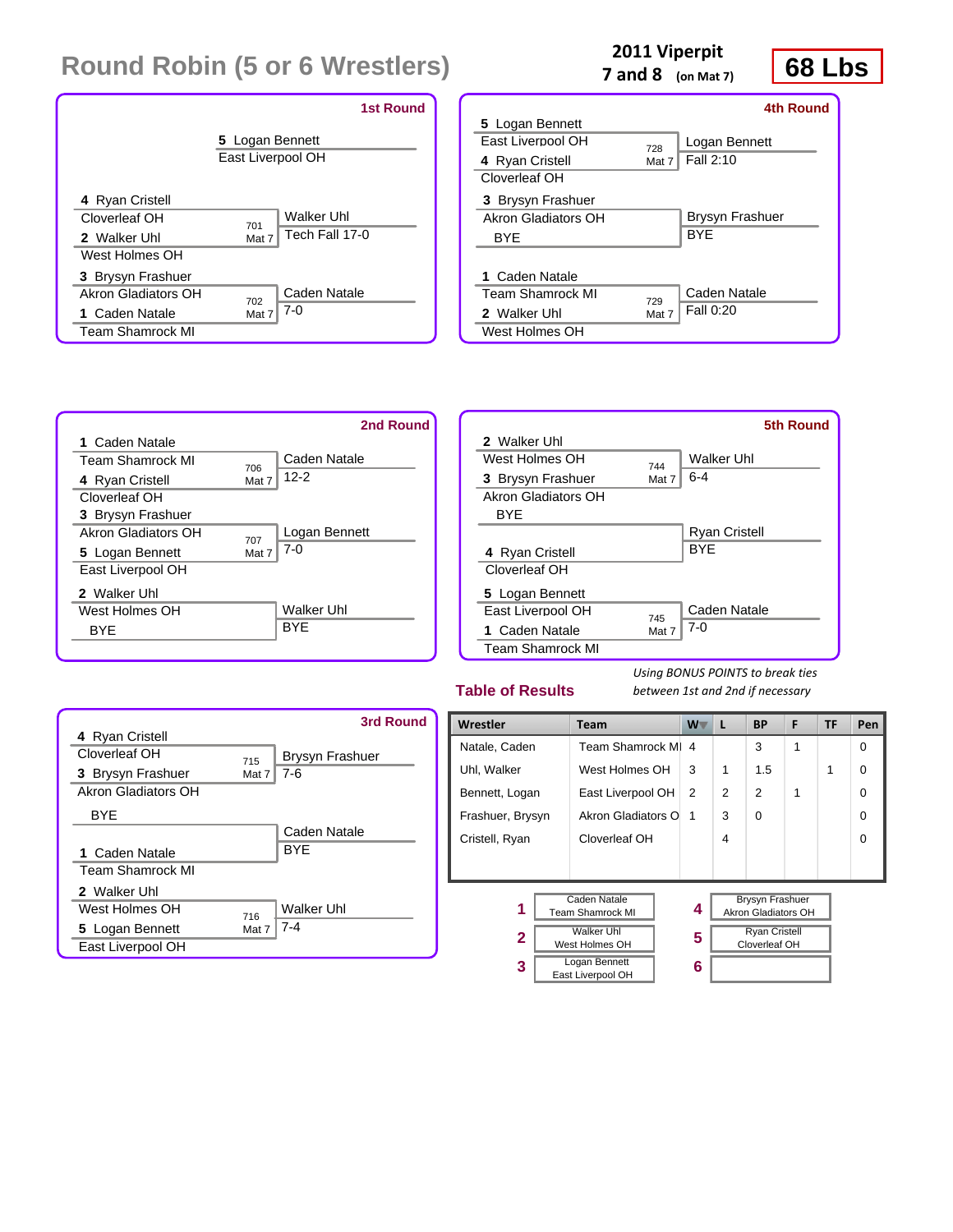|                     | <b>1st Round</b>                          |
|---------------------|-------------------------------------------|
|                     | 5 Hayden Heilman<br><b>Team Vipers OH</b> |
| 3 Kaden Kidd        | Kaden Kidd                                |
| Norwayne OH         | 703                                       |
| 1 Isaac Van Meter   | Forfeit                                   |
| Moorefield WV       | Mat 7                                     |
| 2 Anthony Rasmussen | Anthony Rasmussen                         |
| <b>Beachnuts NY</b> | 704                                       |
| 4 Brenden Severs    | $12 - 0$                                  |
| Beaver Local OH     | Mat 7                                     |

# **73 Lbs**<br> **2011 Viperpit**<br> **73 Lbs**

**7 and 8 (on Mat 7)**

|                                                                           |              | 4th Round                        |
|---------------------------------------------------------------------------|--------------|----------------------------------|
| 5 Hayden Heilman                                                          |              |                                  |
| <b>Team Viners OH</b>                                                     | 730          | Kaden Kidd                       |
| 3 Kaden Kidd                                                              | Mat 7        | Fall 0:40                        |
| Norwayne OH                                                               |              |                                  |
| 2 Anthony Rasmussen                                                       |              |                                  |
| <b>Beachnuts NY</b>                                                       |              | Anthony Rasmussen                |
| <b>BYF</b>                                                                |              | <b>BYF</b>                       |
| 4 Brenden Severs<br>Beaver Local OH<br>1 Isaac Van Meter<br>Moorefield WV | 731<br>Mat 7 | <b>Brenden Severs</b><br>Forfeit |
|                                                                           |              |                                  |

|                       |       | 2nd Round              |
|-----------------------|-------|------------------------|
| 4 Brenden Severs      |       |                        |
| Beaver Local OH       | 708   | Kaden Kidd             |
| 3 Kaden Kidd          | Mat 7 | $4-0$                  |
| Norwayne OH           |       |                        |
| 2 Anthony Rasmussen   |       |                        |
| <b>Beachnuts NY</b>   | 709   | Anthony Rasmussen      |
| 5 Hayden Heilman      | Mat 7 | Tech Fall 15-0         |
| <b>Team Vipers OH</b> |       |                        |
| Isaac Van Meter<br>1  |       |                        |
| Moorefield WV         |       | <b>Isaac Van Meter</b> |
| BYF                   |       | <b>BYF</b>             |
|                       |       |                        |

|                       |       | 5th Round             |
|-----------------------|-------|-----------------------|
| 1 Isaac Van Meter     |       |                       |
| Moorefield WV         | 746   | Anthony Rasmussen     |
| 2 Anthony Rasmussen   | Mat 7 | Forfeit               |
| <b>Beachnuts NY</b>   |       |                       |
| <b>BYE</b>            |       |                       |
|                       |       | Kaden Kidd            |
| 3 Kaden Kidd          |       | <b>BYF</b>            |
| Norwayne OH           |       |                       |
| 5 Hayden Heilman      |       |                       |
| <b>Team Viners OH</b> | 747   | <b>Brenden Severs</b> |
| 4 Brenden Severs      | Mat 7 | $4 - 1$               |
| Beaver Local OH       |       |                       |

### **Table of Results**

|                     |       | 3rd Round             |
|---------------------|-------|-----------------------|
| 3 Kaden Kidd        |       |                       |
| Norwayne OH         | 717   | Anthony Rasmussen     |
| 2 Anthony Rasmussen | Mat 7 | $15 - 2$              |
| <b>Beachnuts NY</b> |       |                       |
| BYF                 |       |                       |
|                     |       | <b>Brenden Severs</b> |
| 4 Brenden Severs    |       | <b>BYF</b>            |
| Beaver Local OH     |       |                       |
| 1 Isaac Van Meter   |       |                       |
| Moorefield WV       | 718   | Hayden Heilman        |
| 5 Hayden Heilman    | Mat 7 | Forfeit               |
| Team Vipers OH      |       |                       |

| Wrestler                                      |                                          | <b>Team</b>     | $W^-$          | L                                       | <b>BP</b>                               | F | <b>TF</b> | Pen      |
|-----------------------------------------------|------------------------------------------|-----------------|----------------|-----------------------------------------|-----------------------------------------|---|-----------|----------|
| Rasmussen, Anthony                            |                                          | Beachnuts NY    | 4              |                                         | 5.5                                     |   | 1         | $\Omega$ |
| Kidd, Kaden                                   |                                          | Norwayne OH     | 3              | 1                                       | 4                                       | 1 |           | $\Omega$ |
| Severs, Brenden                               |                                          | Beaver Local OH | $\overline{2}$ | 2                                       | $\overline{2}$                          |   |           | $\Omega$ |
| Heilman, Hayden                               |                                          | Team Vipers OH  | 1              | 3                                       | $\mathcal{P}$                           |   |           | $\Omega$ |
| Van Meter, Isaac                              |                                          | Moorefield WV   |                | 4                                       |                                         |   |           | 0        |
|                                               |                                          |                 |                |                                         |                                         |   |           |          |
|                                               |                                          |                 |                |                                         |                                         |   |           |          |
| <b>Anthony Rasmussen</b><br>1<br>Beachnuts NY |                                          | 4               |                | Hayden Heilman<br><b>Team Vipers OH</b> |                                         |   |           |          |
| 2                                             | Kaden Kidd<br>Norwayne OH                |                 | 5              |                                         | <b>Isaac Van Meter</b><br>Moorefield WV |   |           |          |
| 3                                             | <b>Brenden Severs</b><br>Beaver Local OH |                 | 6              |                                         |                                         |   |           |          |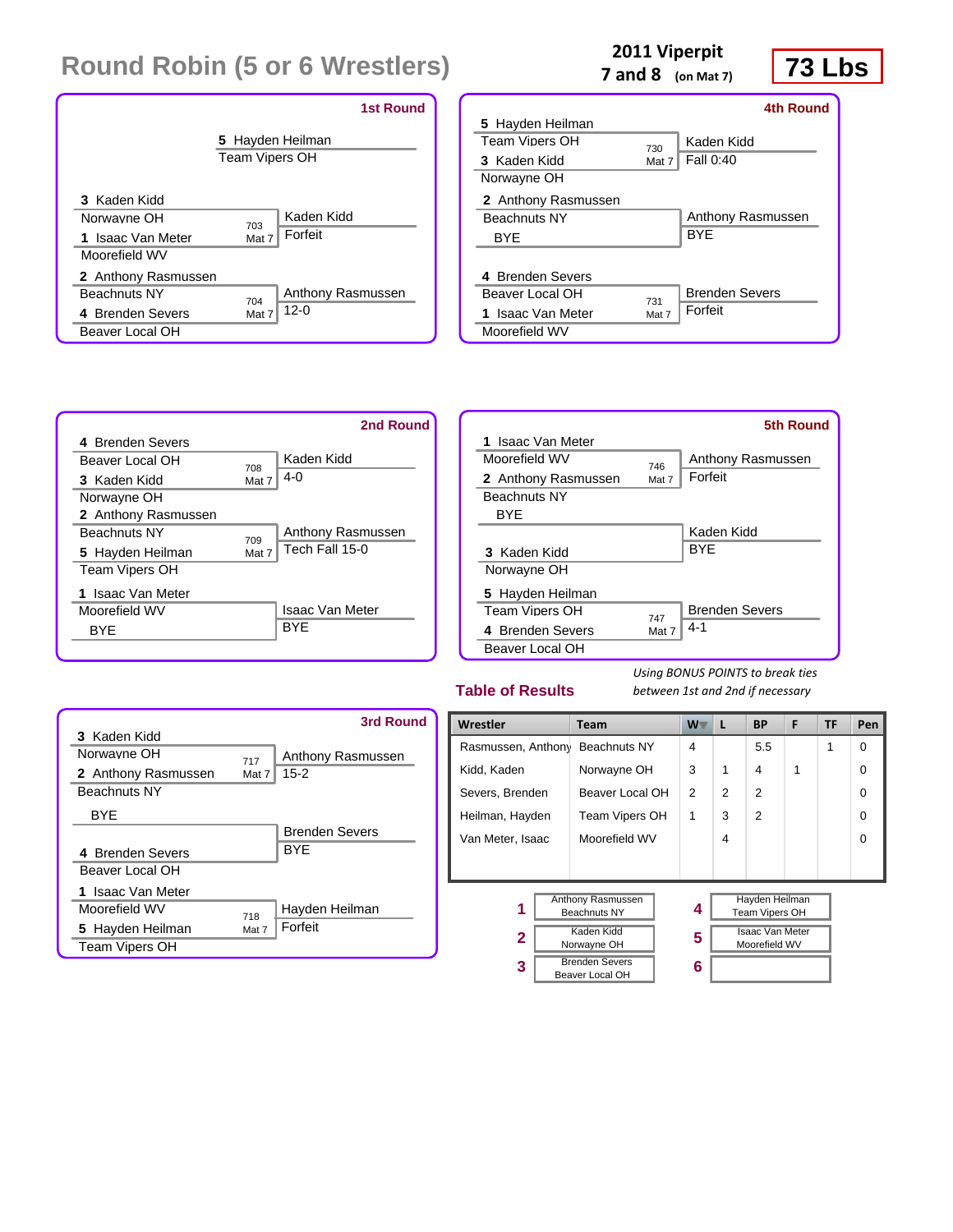

**<sup>4</sup>th Place**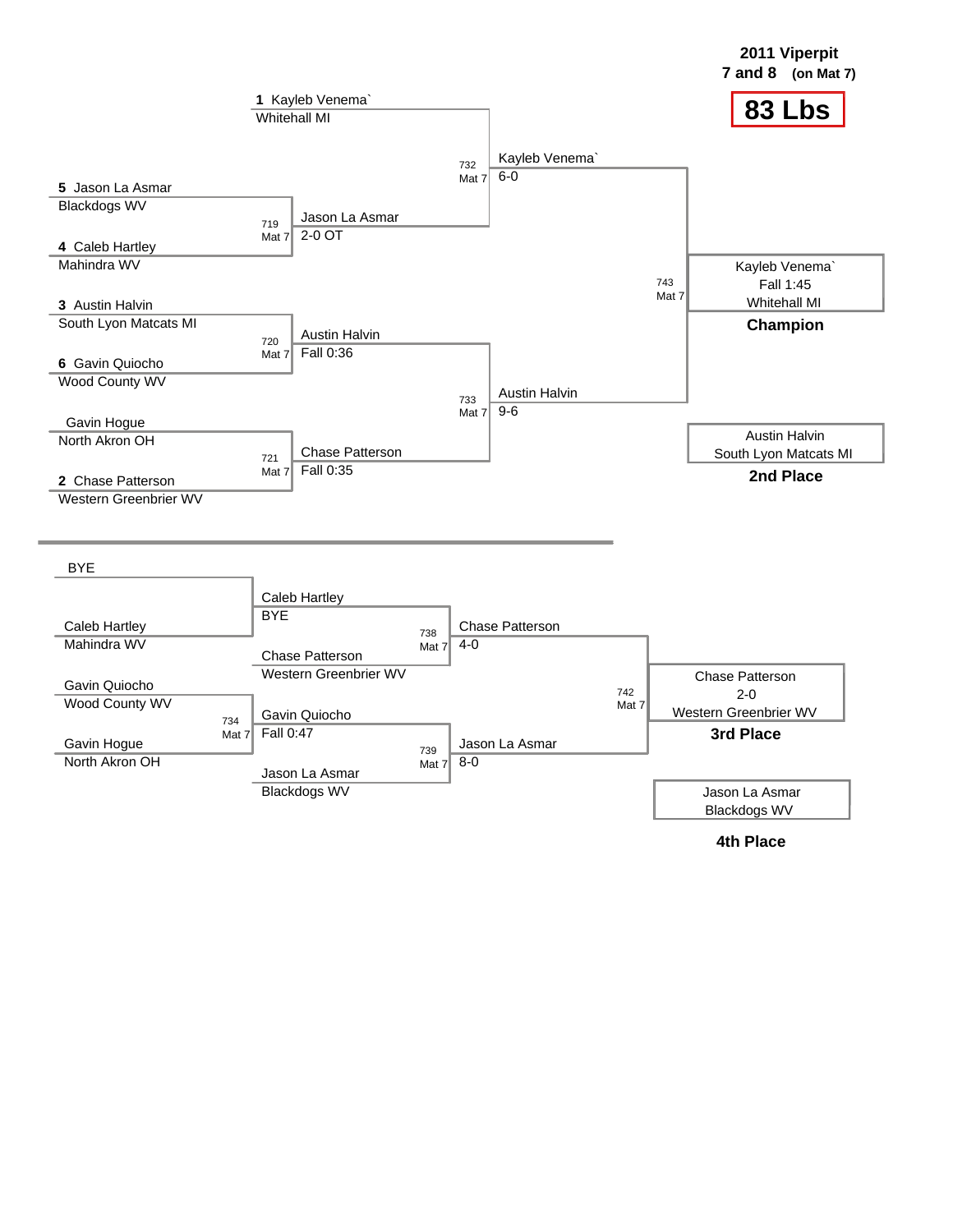

**3rd Place**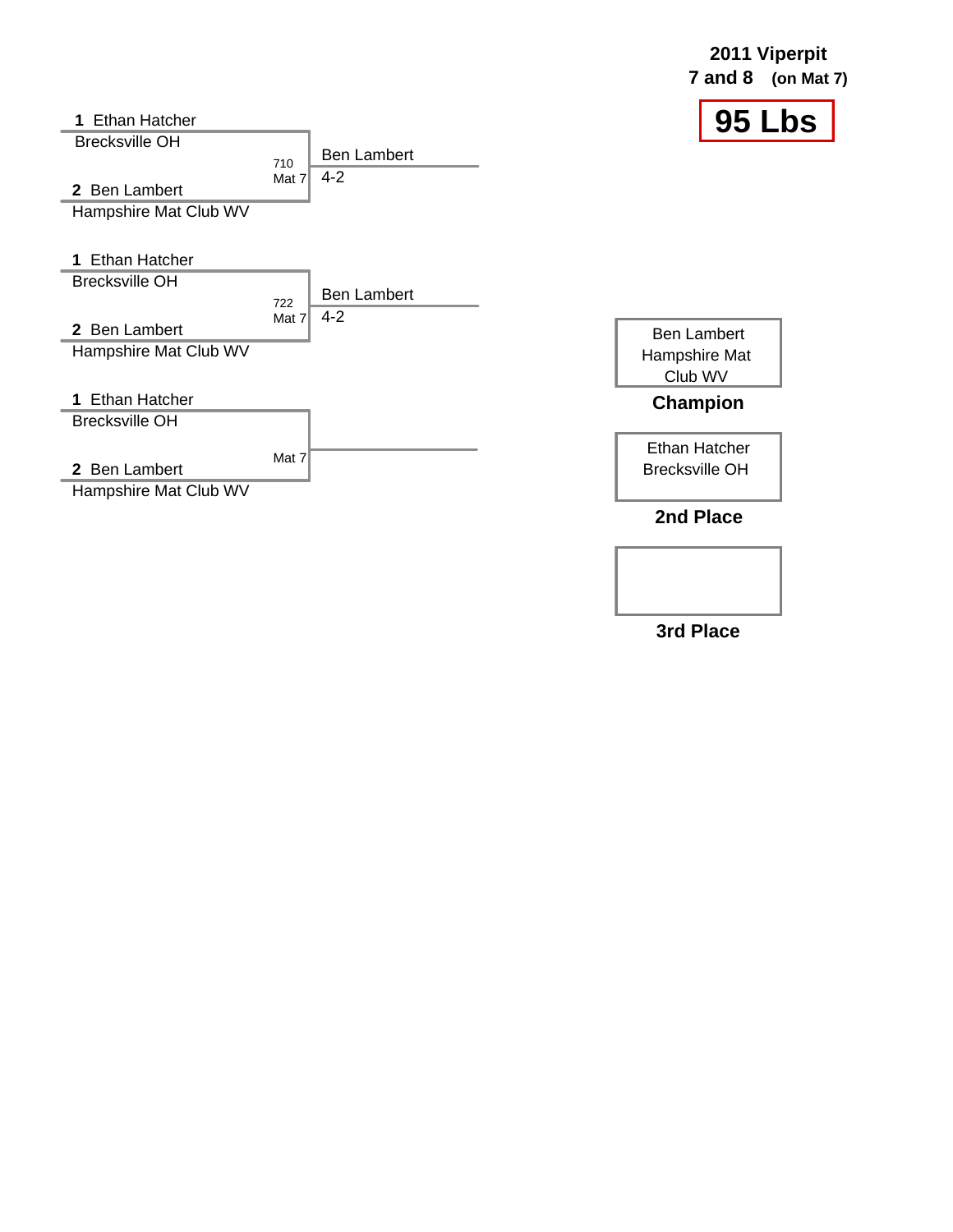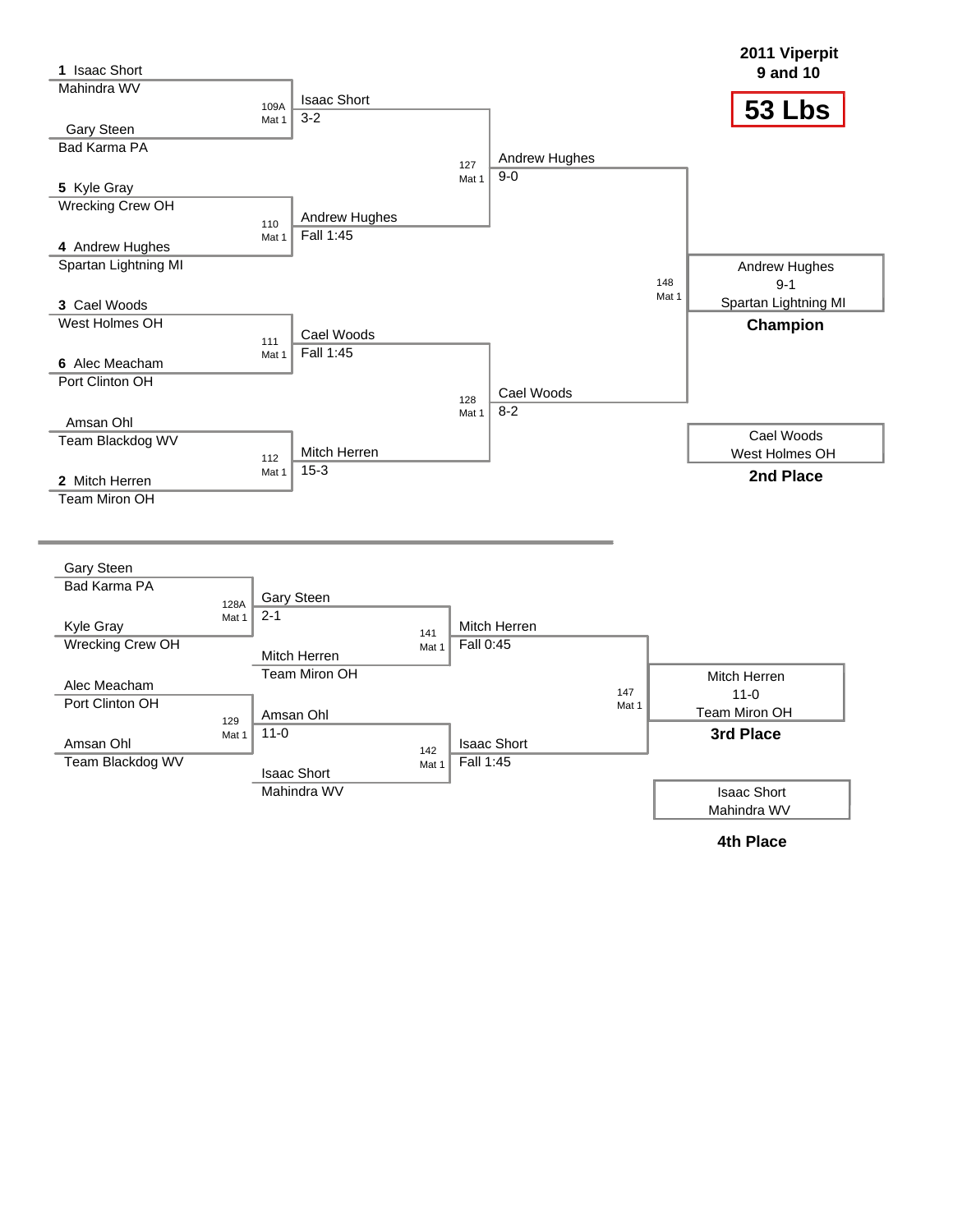|                     |       | <b>1st Round</b>      |
|---------------------|-------|-----------------------|
| 5 Beau Bayless      |       |                       |
| <b>Bad Karma PA</b> | 101   | Beau Bayless          |
| 6 Rayne Somerville  | Mat 1 | Fall 0:45             |
| Team Black Dog WV   |       |                       |
| 1 Tristan Brooks    |       |                       |
| Akron WC OH         | 102   | <b>Tristan Brooks</b> |
| 3 Nicholas Jennings | Mat 1 | Tech Fall 16-1        |
| Sabertooth WC OH    |       |                       |
| 4 Dalton Burcher    |       |                       |
| Independent OH      | 103   | <b>Brandon Holt</b>   |
| 2 Brandon Holt      | Mat 1 | $6 - 2$               |
| Mahindra WV         |       |                       |

# **2011 Viperpit**<br>and 10 (on Mat 1) **58 Lbs**

**9 and 10 (on Mat 1)**

|                           |       | 4th Round           |
|---------------------------|-------|---------------------|
| 5 Beau Bayless            |       |                     |
| Bad Karma PA              | 130   | Beau Bayless        |
| 1 Tristan Brooks          | Mat 1 | 4-0                 |
| Akron WC OH               |       |                     |
| 4 Dalton Burcher          |       |                     |
| Independent OH            | 131   | Dalton Burcher      |
| <b>6</b> Rayne Somerville | Mat 1 | $6-0$               |
| Team Black Dog WV         |       |                     |
| 2 Brandon Holt            |       |                     |
| Mahindra WV               | 132   | <b>Brandon Holt</b> |
| 3 Nicholas Jennings       | Mat 1 | Fall 0:30           |
| Sabertooth WC OH          |       |                     |



|                            |       | 5th Round           |
|----------------------------|-------|---------------------|
| <b>3</b> Nicholas Jennings |       |                     |
| Sabertooth WC OH           | 153   | Dalton Burcher      |
| 4 Dalton Burcher           | Mat 1 | Fall 2:45           |
| Independent OH             |       |                     |
| <b>6</b> Rayne Somerville  |       |                     |
| Team Black Dog WV          | 154   | Tristan Brooks      |
| 1 Tristan Brooks           | Mat 1 | Fall 1:30           |
| Akron WC OH                |       |                     |
| 5 Beau Bayless             |       |                     |
| <b>Bad Karma PA</b>        | 155   | <b>Brandon Holt</b> |
| 2 Brandon Holt             | Mat 1 | $4 - 3$             |
| Mahindra WV                |       |                     |

### **Table of Results**

*Using BONUS POINTS to break ties between 1st and 2nd if necessary*

|                            |       | 3rd Round           |
|----------------------------|-------|---------------------|
| 1 Tristan Brooks           |       |                     |
| Akron WC OH                | 113   | Dalton Burcher      |
| 4 Dalton Burcher           | Mat 1 | 4-2 OT              |
| Independent OH             |       |                     |
| <b>6</b> Rayne Somerville  |       |                     |
| Team Black Dog WV          | 114   | <b>Brandon Holt</b> |
| 2 Brandon Holt             | Mat 1 | $8 - 0$             |
| Mahindra WV                |       |                     |
| <b>3</b> Nicholas Jennings |       |                     |
| Sabertooth WC OH           | 115   | Beau Bayless        |
| 5 Beau Bayless             | Mat 1 | Fall 0:45           |
| <b>Bad Karma PA</b>        |       |                     |

| Wrestler           | Team                | W              | L            | <b>BP</b>             | F              | <b>TF</b> | Pen         |
|--------------------|---------------------|----------------|--------------|-----------------------|----------------|-----------|-------------|
| Bayless, Beau      | <b>Bad Karma PA</b> | $\overline{4}$ | $\mathbf{1}$ | $\overline{4}$        | $\overline{2}$ |           | $\mathbf 0$ |
| Holt, Brandon      | Mahindra WV         | 4              | 1            | 3                     | 1              |           | $\Omega$    |
| Brooks, Tristan    | Akron WC OH         | 3              | 2            | 3.5                   | 1              | 1         | $\Omega$    |
| Burcher, Dalton    | Independent OH      | 3              | 2            | 2                     | 1              |           | 0           |
| Somerville, Rayne  | Team Black Dog W    | 1              | 4            | 2                     | 1              |           | 0           |
| Jennings, Nicholas | Sabertooth WC OH    |                | 5            |                       |                |           | $\Omega$    |
|                    | 2 Brandon Holt      |                |              | <b>Tristan Brooks</b> |                |           |             |
| 1                  | Mahindra WV         | 4              |              | Akron WC OH           |                |           |             |

**5 6**

| 2 | 5 Beau Bayless<br>Bad Karma PA     |
|---|------------------------------------|
| 3 | 4 Dalton Burcher<br>Independent OH |

| 1 Tristan Brooks<br>Akron WC OH              |
|----------------------------------------------|
| <b>Rayne Somerville</b><br>Team Black Dog WV |
| Nicholas Jennings<br>Sabertooth WC OH        |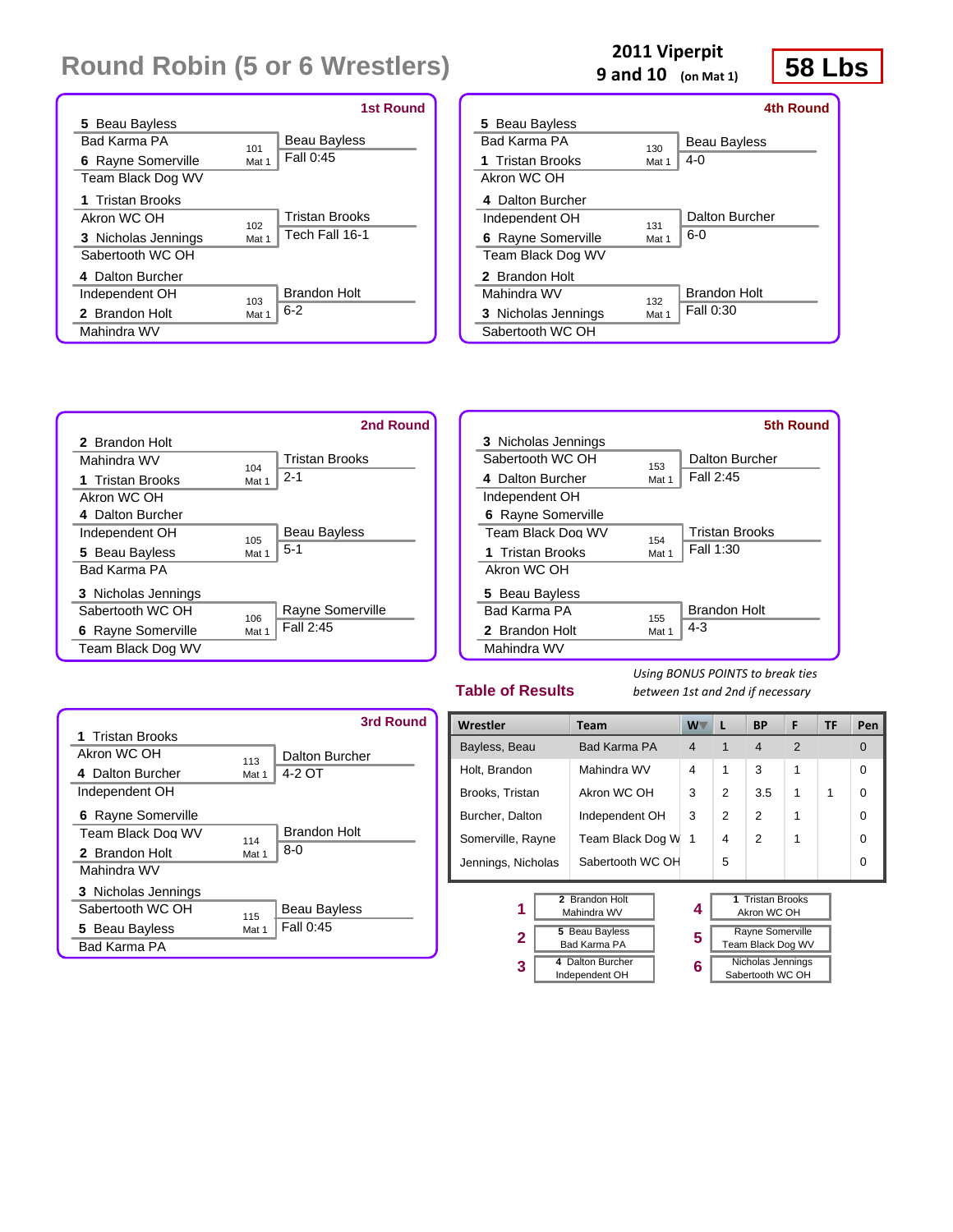

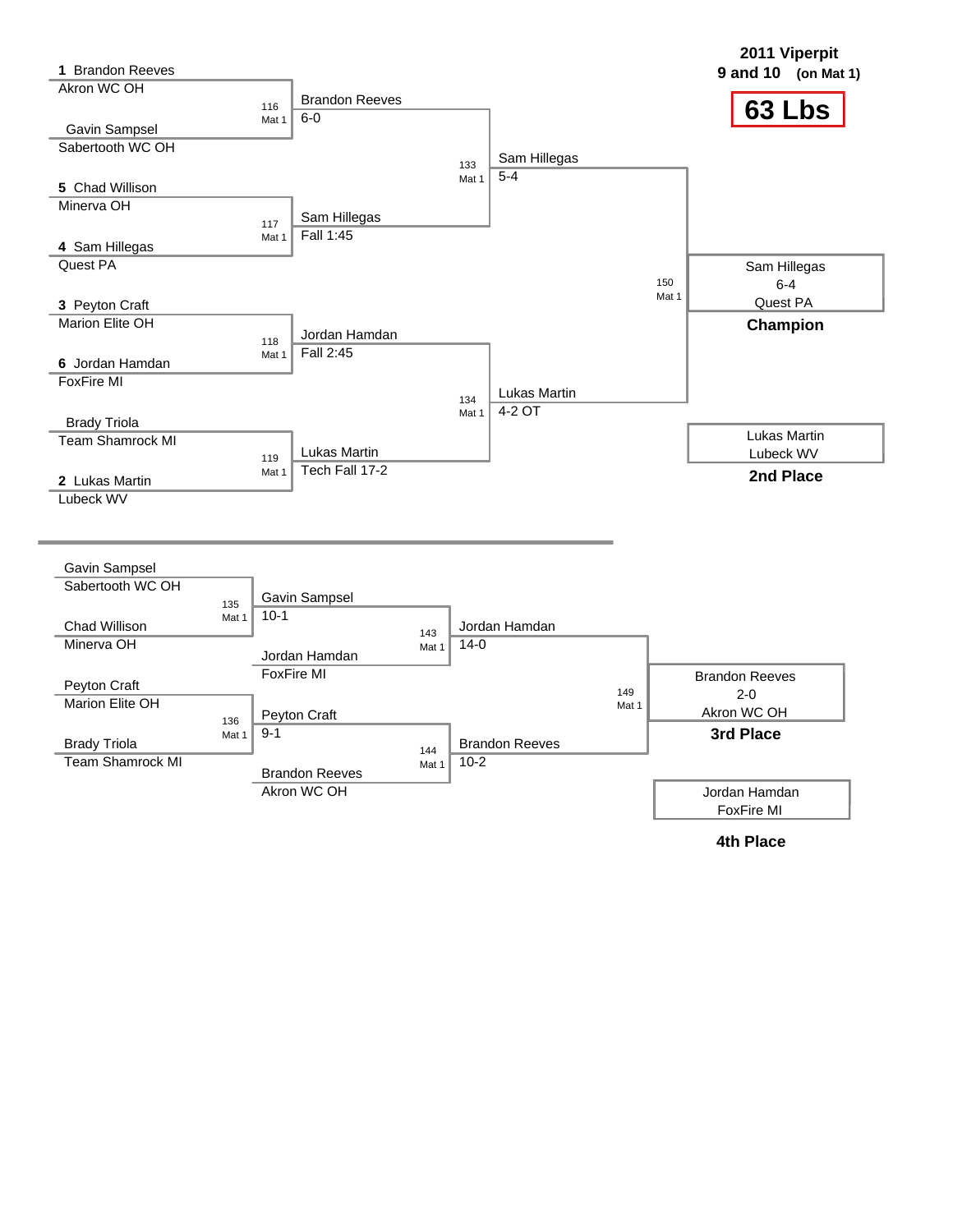



West Allegheny PA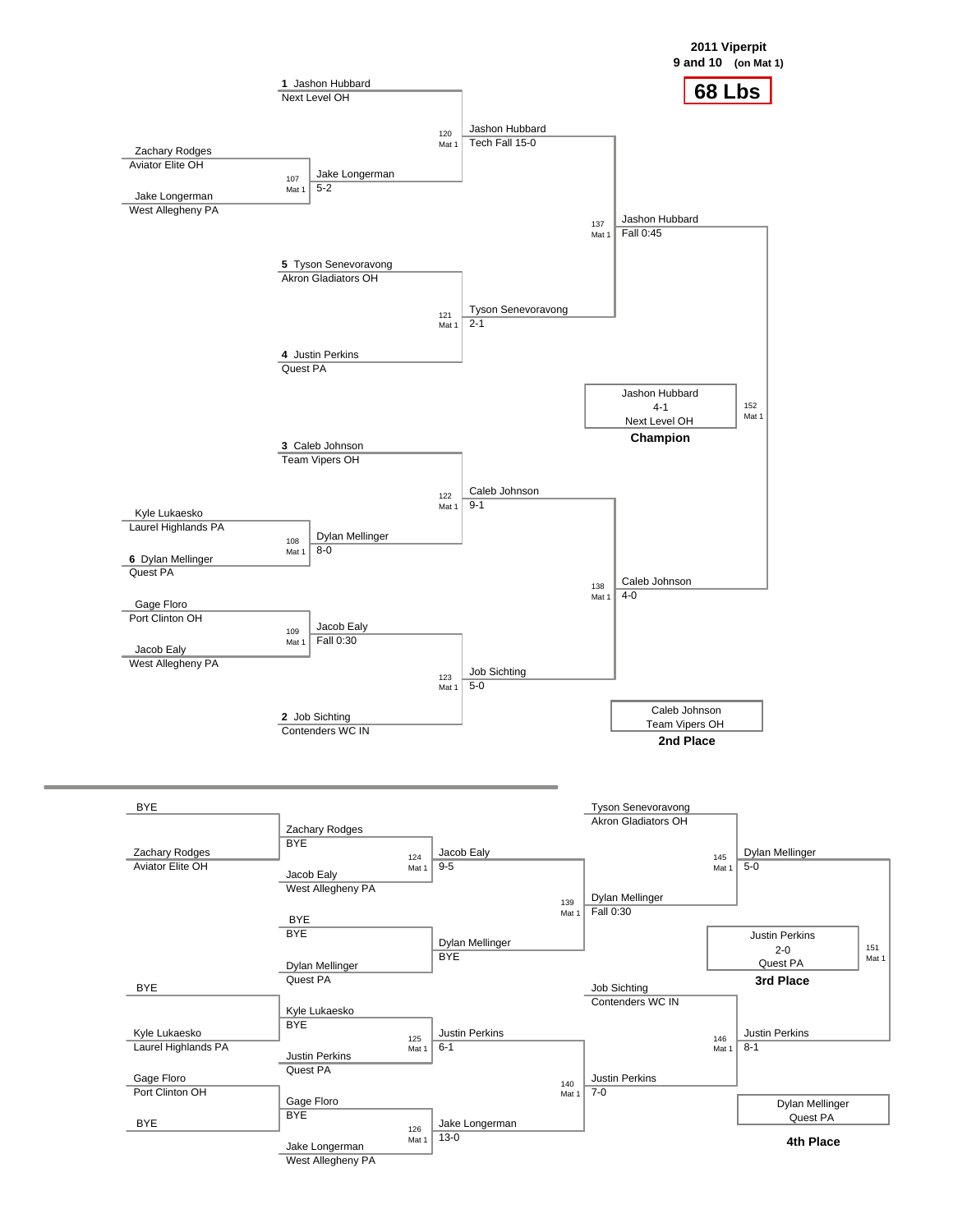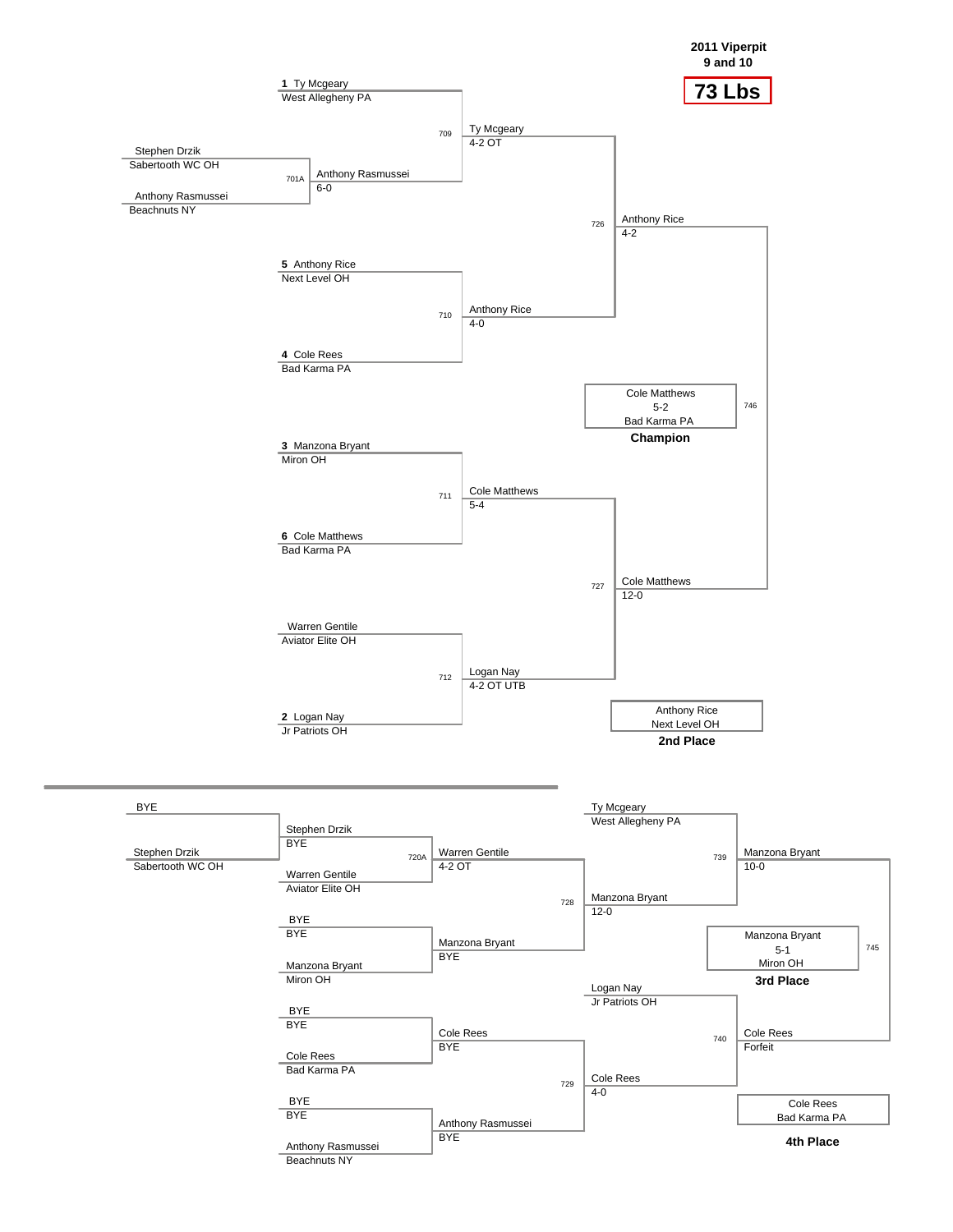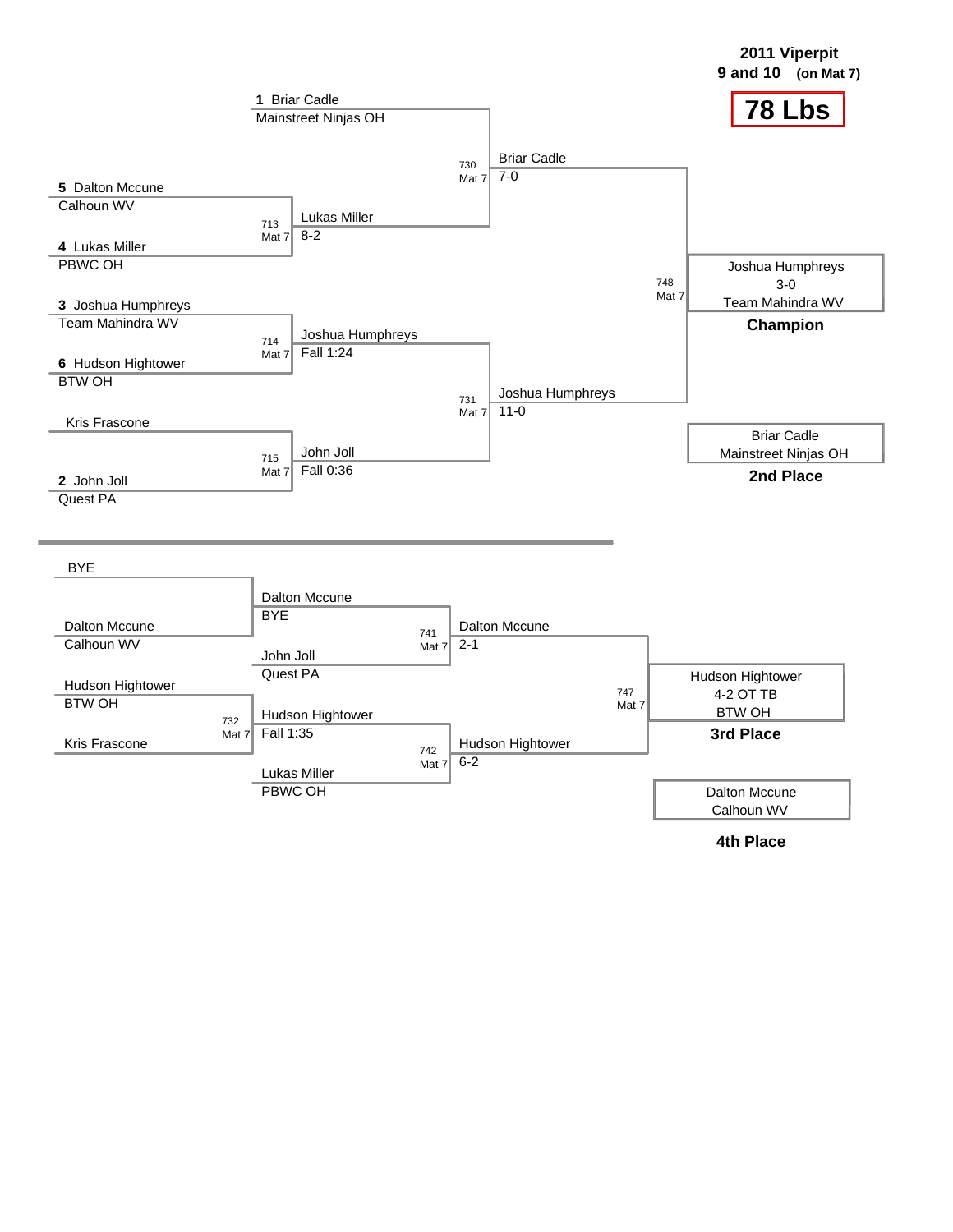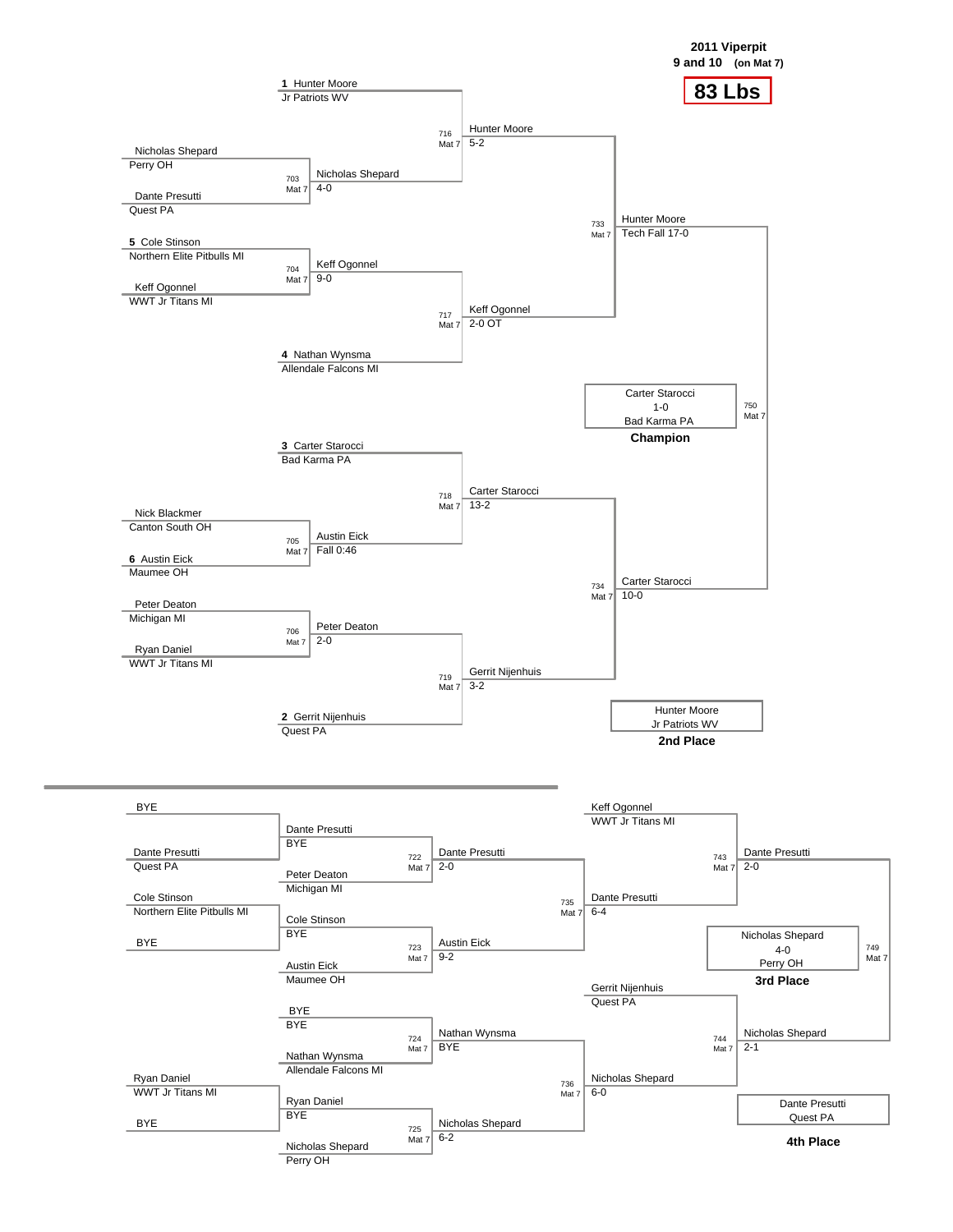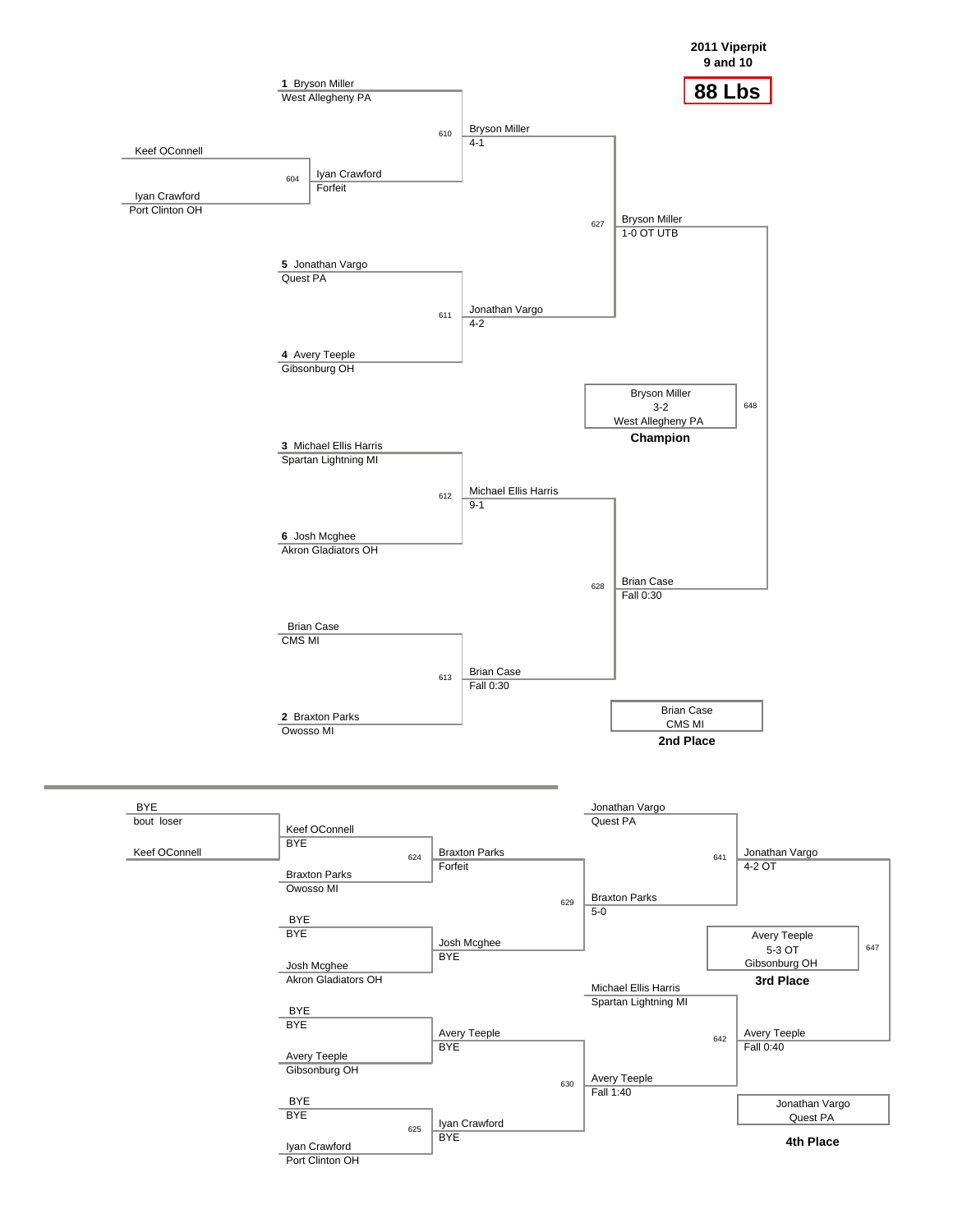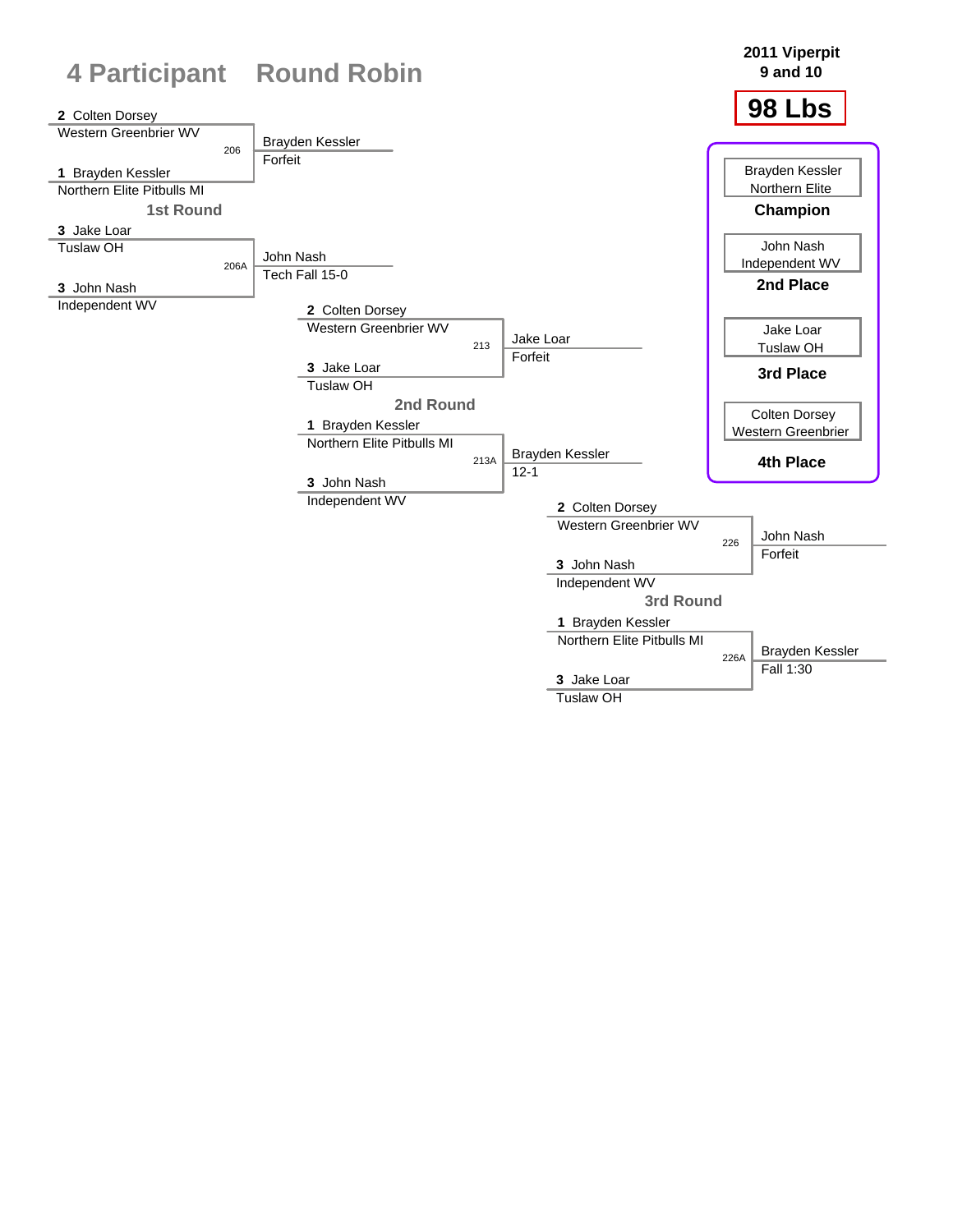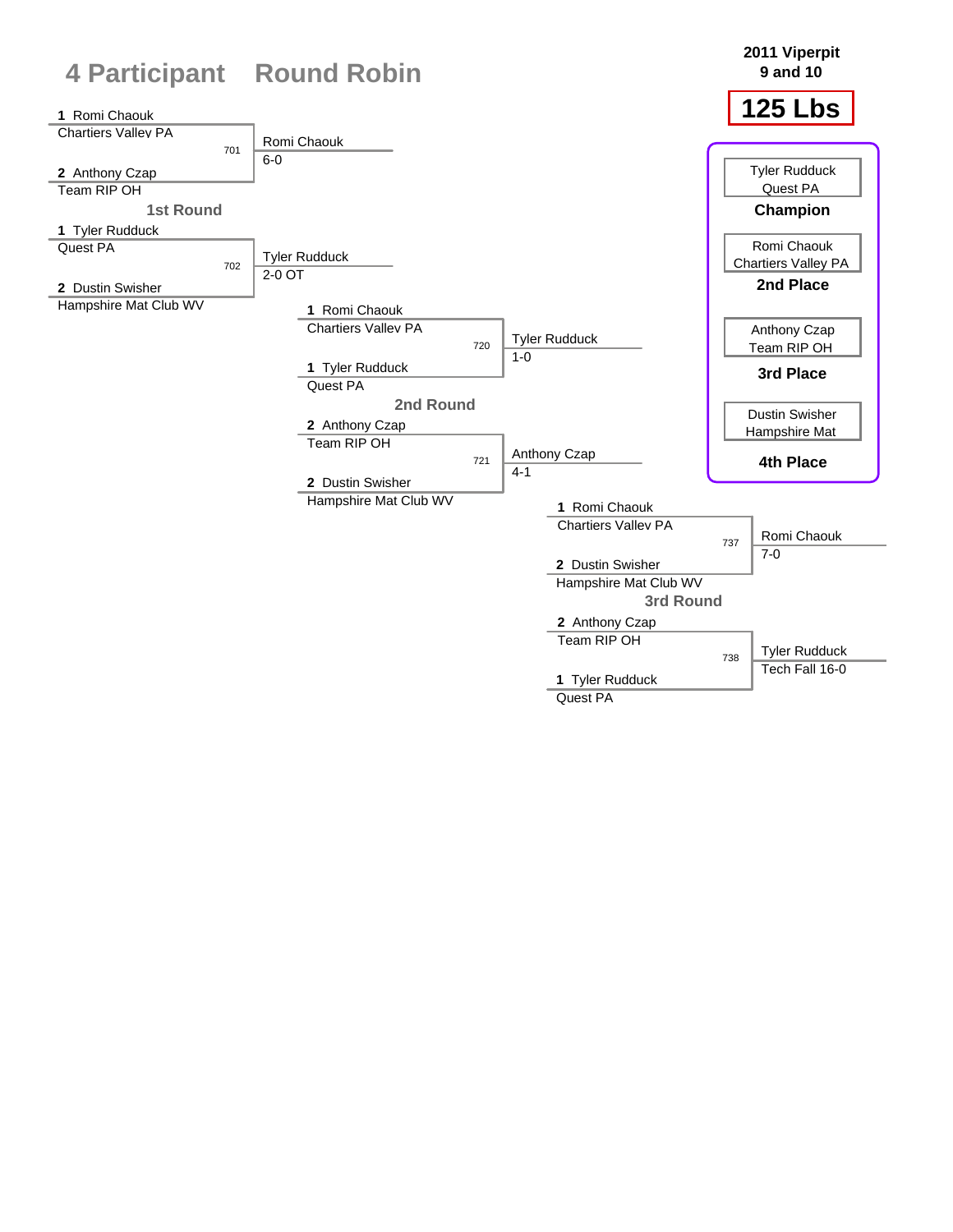**2011 Viperpit 9 and 10 (on Mat 2)**





**3rd Place**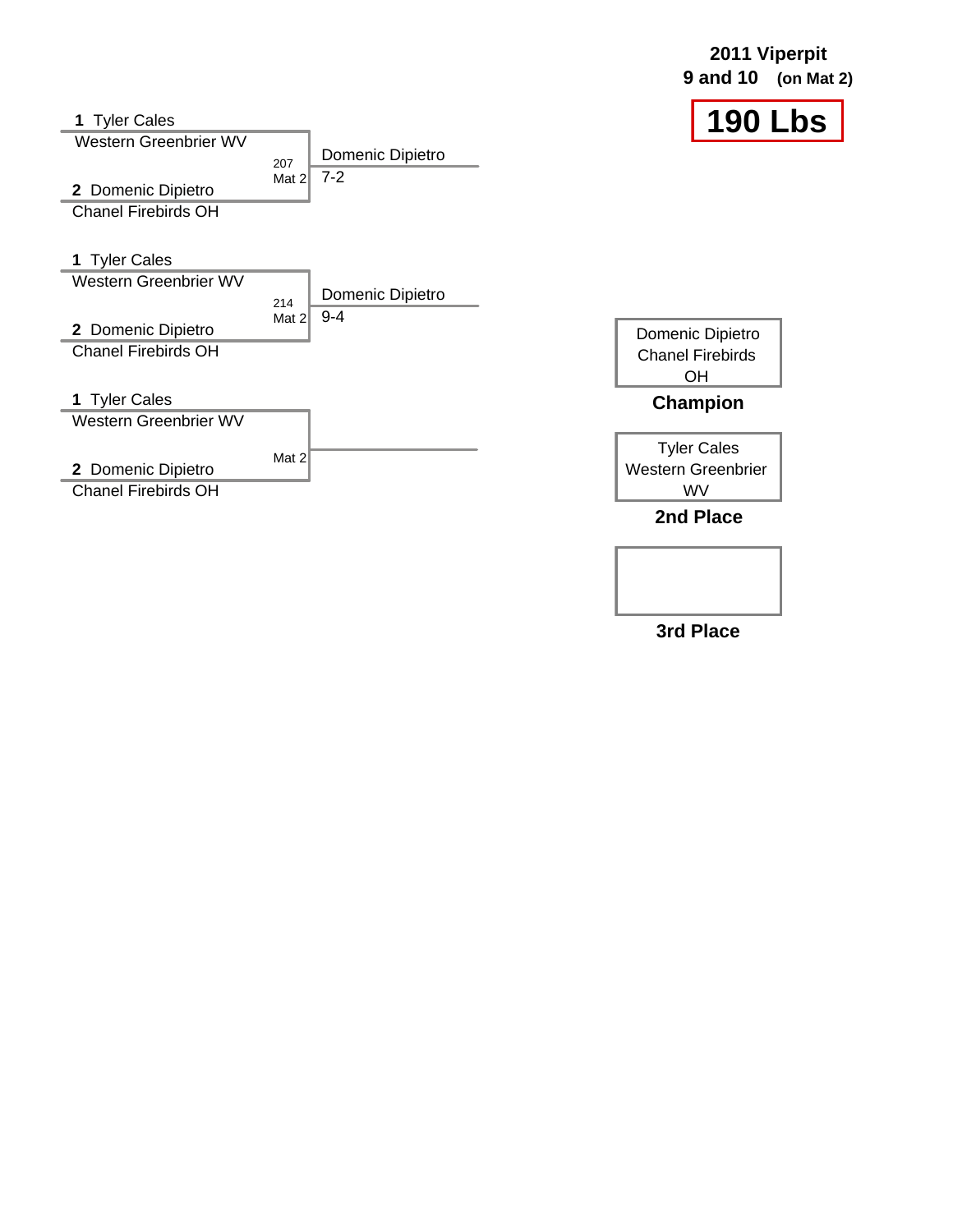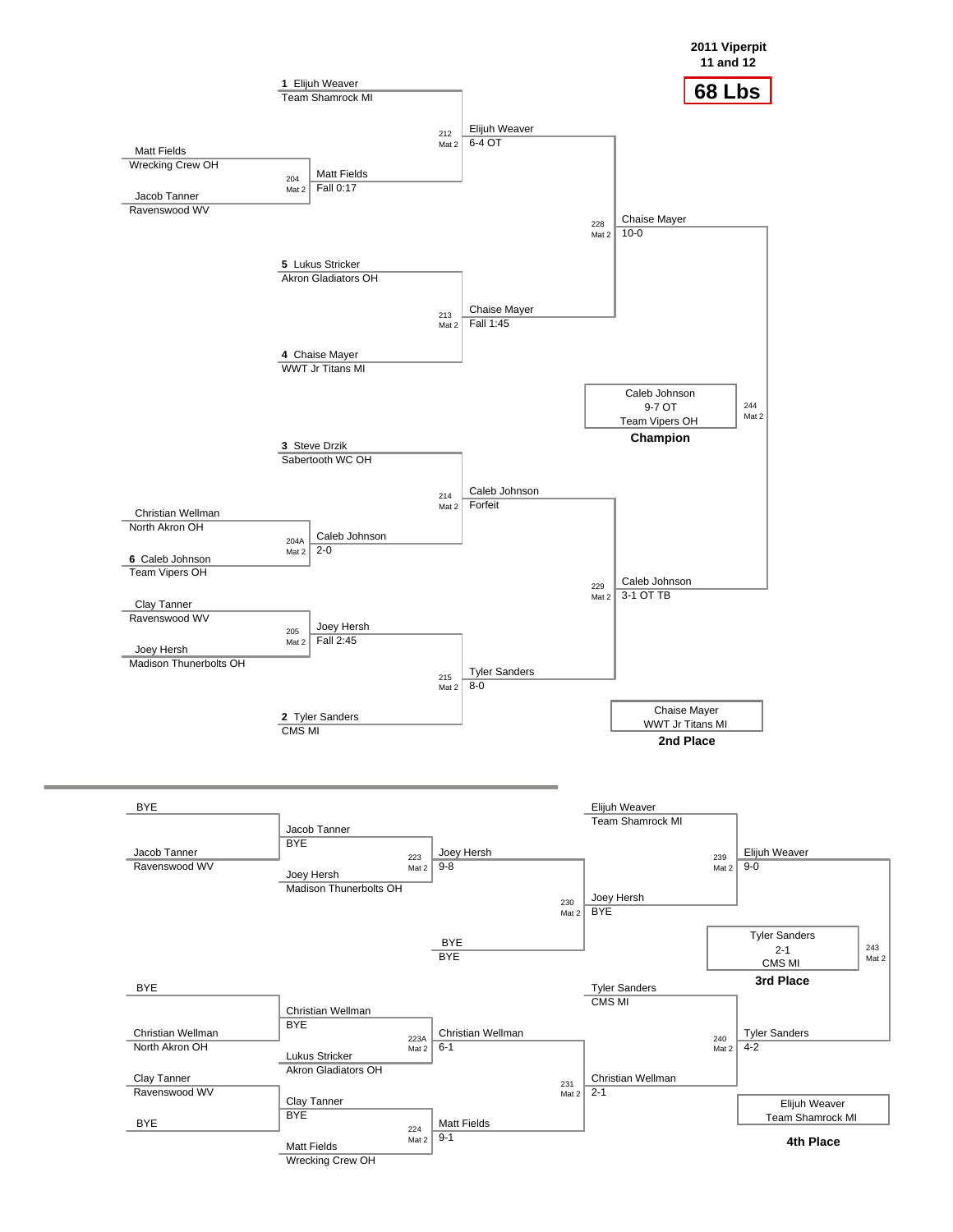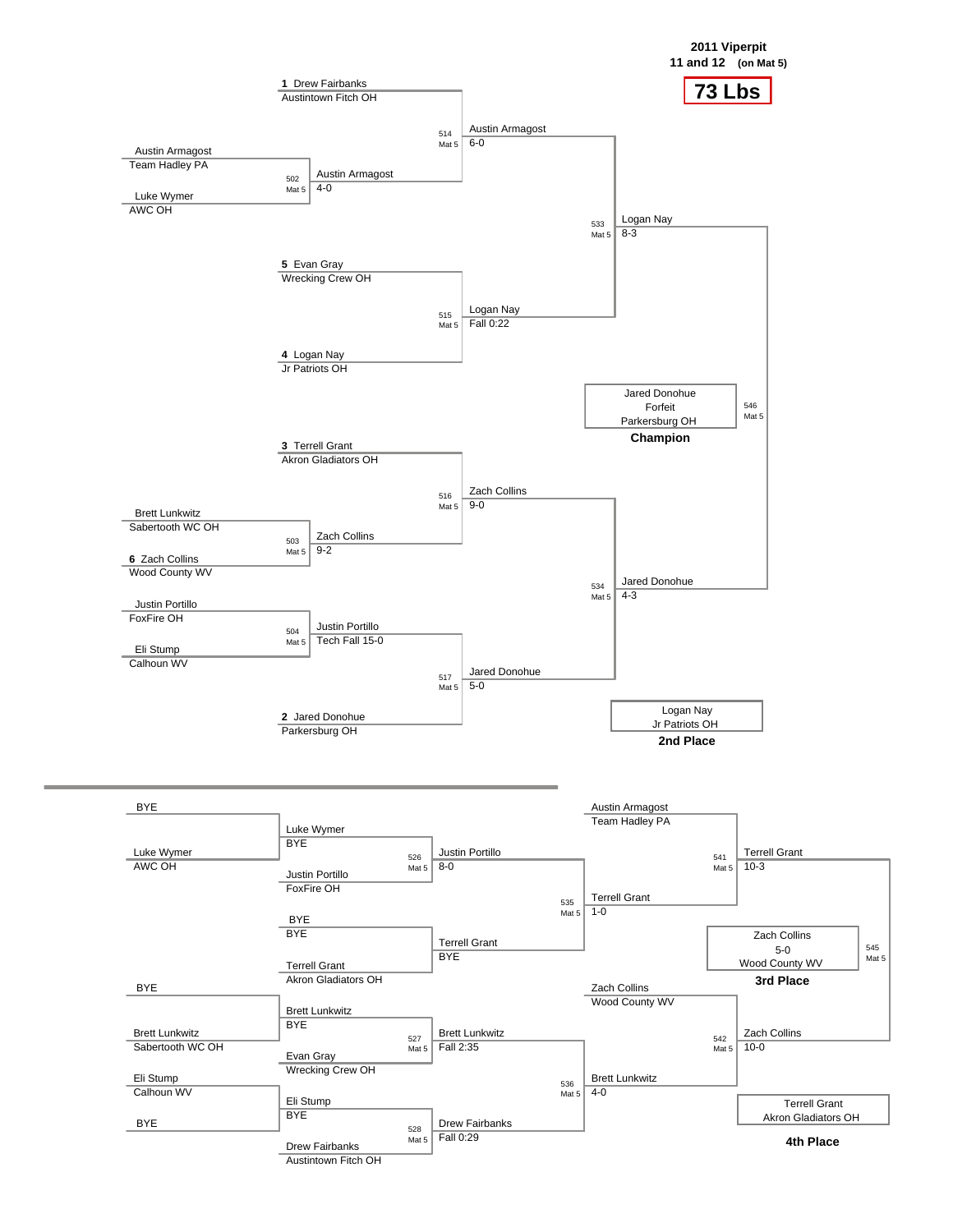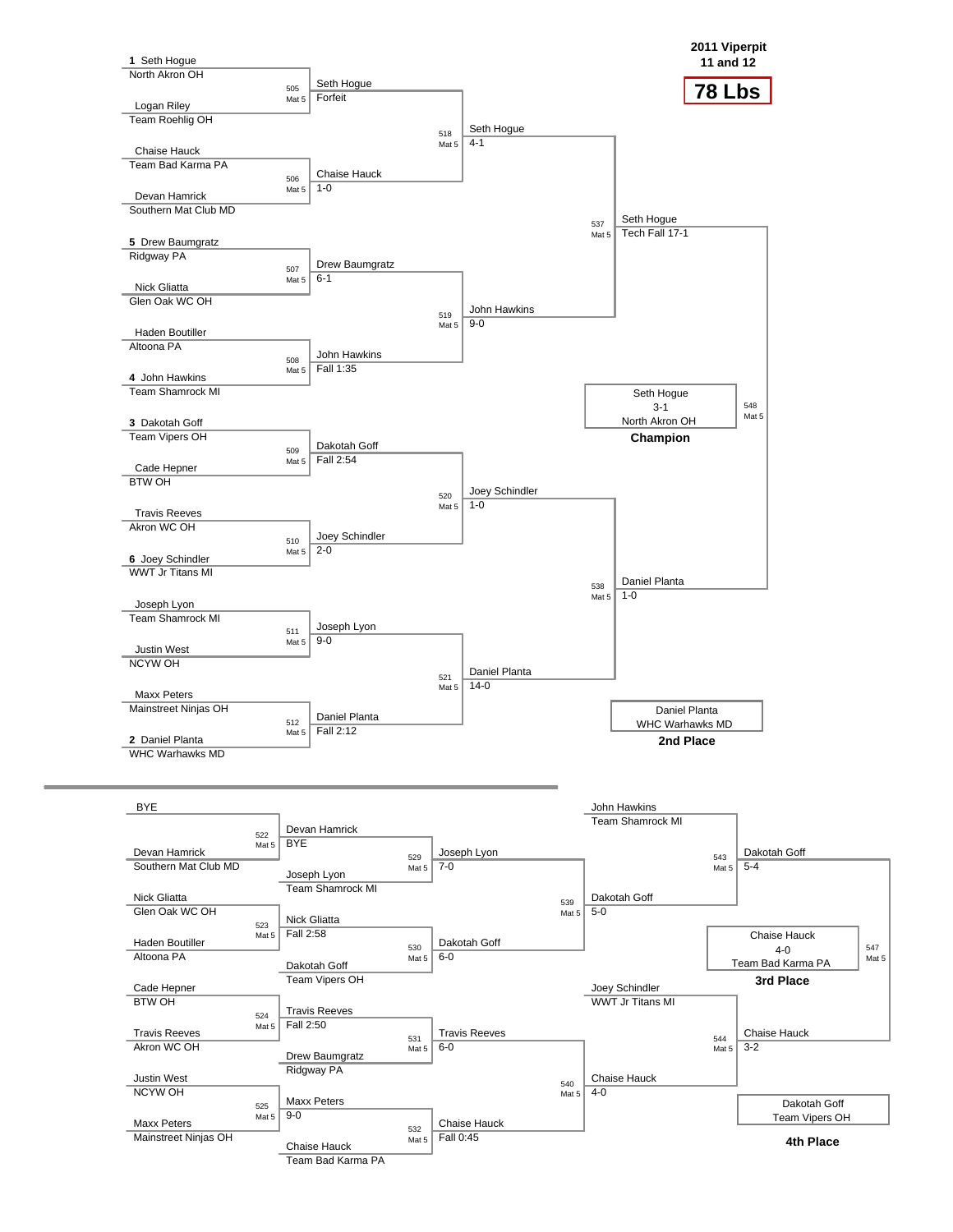|                      |       | <b>1st Round</b>    |
|----------------------|-------|---------------------|
| 2 Allan Hart         |       |                     |
| <b>Team Miron OH</b> | 201   | Allan Hart          |
| 5 Cody Woods         | Mat 2 | $7 - 5$             |
| West Holmes OH       |       |                     |
| 4 Vinnie Pelione     |       |                     |
| WWT Jr Titans MI     | 202   | <b>Tarig Wilson</b> |
| 1 Tariq Wilson       | Mat 2 | Tech Fall 19-1      |
| Next Level OH        |       |                     |
| 6 Jack Rogan         |       |                     |
| Akron Gladiators OH  | 203   | Jack Rogan          |
| 3 Shane Scarbro      | Mat 2 | $5-2$               |
| Independent          |       |                     |

# **2011 Viperpit**<br> **2011 Viperpit**<br> **23 Lbs**

**11 and 12 (on Mat 2)**

|                         |       | 4th Round           |
|-------------------------|-------|---------------------|
| 2 Allan Hart            |       |                     |
| Team Miron OH           | 232   | Allan Hart          |
| 4 Vinnie Pelione        | Mat 2 | $13-0$              |
| <b>WWT Jr Titans MI</b> |       |                     |
| 6 Jack Rogan            |       |                     |
| Akron Gladiators OH     | 233   | Cody Woods          |
| 5 Cody Woods            | Mat 2 | Tech Fall 17-2      |
| West Holmes OH          |       |                     |
| <b>3</b> Shane Scarbro  |       |                     |
| Independent             | 234   | <b>Tariq Wilson</b> |
| 1 Tariq Wilson          | Mat 2 | 8-3                 |
| Next Level OH           |       |                     |

|                     |       | 2nd Round           |
|---------------------|-------|---------------------|
| 3 Shane Scarbro     |       |                     |
| Independent         | 206   | Shane Scarbro       |
| 4 Vinnie Pelione    | Mat 2 | Fall 1:45           |
| WWT Jr Titans MI    |       |                     |
| 6 Jack Rogan        |       |                     |
| Akron Gladiators OH | 207   | Allan Hart          |
| 2 Allan Hart        | Mat 2 | $13 - 1$            |
| Team Miron OH       |       |                     |
| 1 Tariq Wilson      |       |                     |
| Next Level OH       | 208   | <b>Tariq Wilson</b> |
| 5 Cody Woods        | Mat 2 | Fall 0:30           |
| West Holmes OH      |       |                     |

|                     |       | <b>5th Round</b>     |
|---------------------|-------|----------------------|
| 1 Tarig Wilson      |       |                      |
| Next Level OH       | 247   | <b>Tarig Wilson</b>  |
| 6 Jack Rogan        | Mat 2 | $17 - 6$             |
| Akron Gladiators OH |       |                      |
| 5 Cody Woods        |       |                      |
| West Holmes OH      | 248   | Cody Woods           |
| 4 Vinnie Pelione    | Mat 2 | $13 - 2$             |
| WWT Jr Titans MI    |       |                      |
| 2 Allan Hart        |       |                      |
| Team Miron OH       | 249   | Allan Hart           |
| 3 Shane Scarbro     | Mat 2 | Tech Fall 16-1; 2:39 |
| Independent         |       |                      |

### **Table of Results**

**3**

*Using BONUS POINTS to break ties between 1st and 2nd if necessary*

> Vinnie Pelione WWT Jr Titans MI

|                         |       | 3rd Round           |
|-------------------------|-------|---------------------|
| 4 Vinnie Pelione        |       |                     |
| <b>WWT Jr Titans MI</b> | 216   | Jack Rogan          |
| 6 Jack Rogan            | Mat 2 | $4-0$               |
| Akron Gladiators OH     |       |                     |
| 5 Cody Woods            |       |                     |
| West Holmes OH          | 217   | Cody Woods          |
| 3 Shane Scarbro         | Mat 2 | $6 - 2$             |
| Independent             |       |                     |
| 1 Tarig Wilson          |       |                     |
| Next Level OH           | 218   | <b>Tariq Wilson</b> |
| 2 Allan Hart            | Mat 2 | $4-2$               |
| Team Miron OH           |       |                     |

| Wrestler                                  | <b>Team</b>                        | $W^-$ | L | <b>BP</b>                                | F            | TF | Pen      |
|-------------------------------------------|------------------------------------|-------|---|------------------------------------------|--------------|----|----------|
| Wilson, Tariq                             | <b>Next Level OH</b>               | 5     |   | 4.5                                      | $\mathbf{1}$ | 1  | $\Omega$ |
| Hart, Allan                               | Team Miron OH                      | 4     | 1 | 3.5                                      |              | 1  | $\Omega$ |
| Woods, Cody                               | West Holmes OH                     | 3     | 2 | 2.5                                      |              | 1  | $\Omega$ |
| Rogan, Jack                               | Akron Gladiators O                 | 2     | 3 | $\Omega$                                 |              |    | $\Omega$ |
| Scarbro, Shane                            | Independent                        | 1     | 4 | $\mathfrak{p}$                           | 1            |    | 0        |
| Pelione, Vinnie                           | WWT Jr Titans MI                   |       | 5 |                                          |              |    | 0        |
| <b>Tarig Wilson</b><br>1<br>Next Level OH |                                    | 4     |   | Jack Rogan<br><b>Akron Gladiators OH</b> |              |    |          |
| $\mathbf{2}$                              | <b>Allan Hart</b><br>Team Miron OH | 5     |   | Shane Scarbro<br>Independent             |              |    |          |

**6**

 Cody Woods West Holmes OH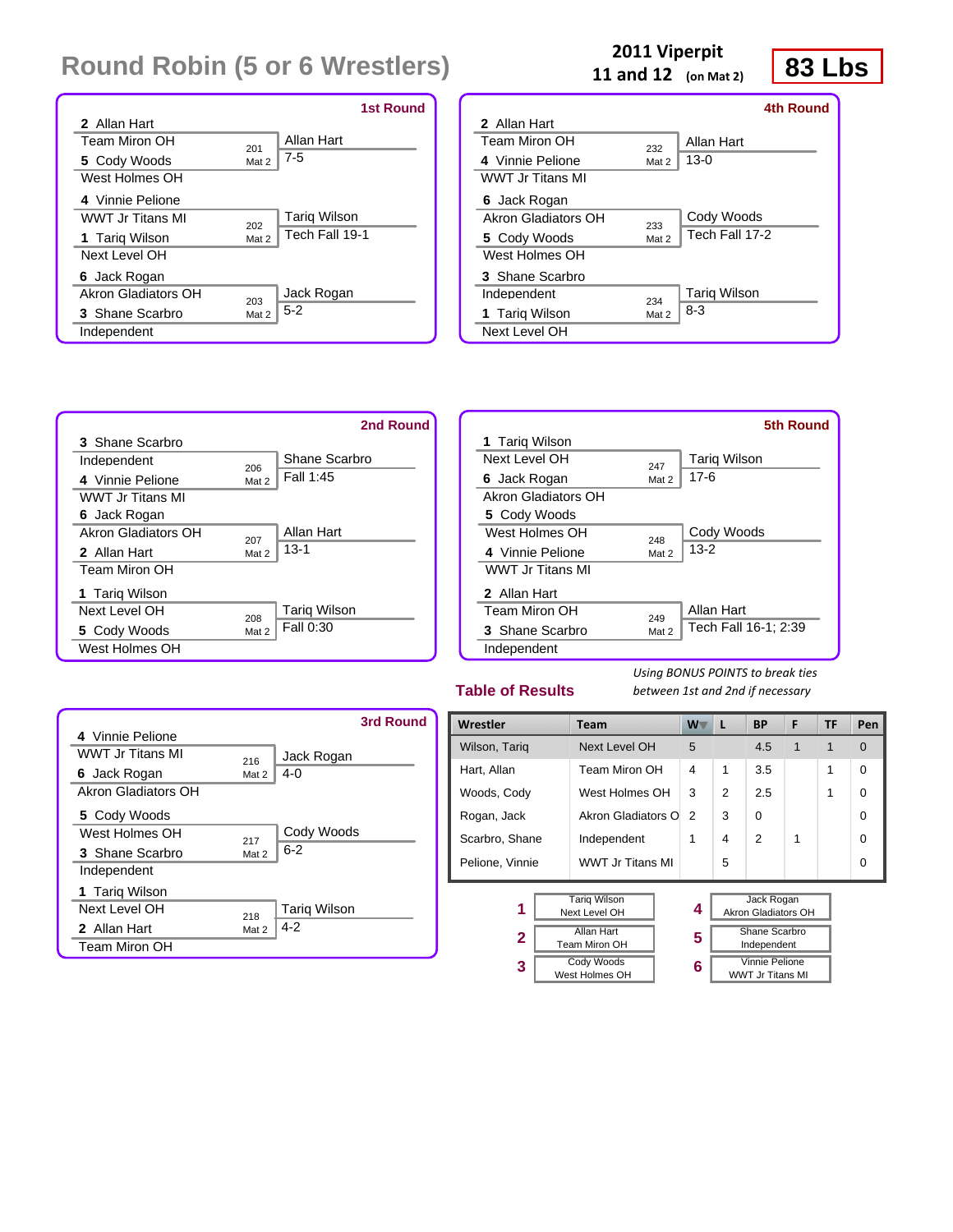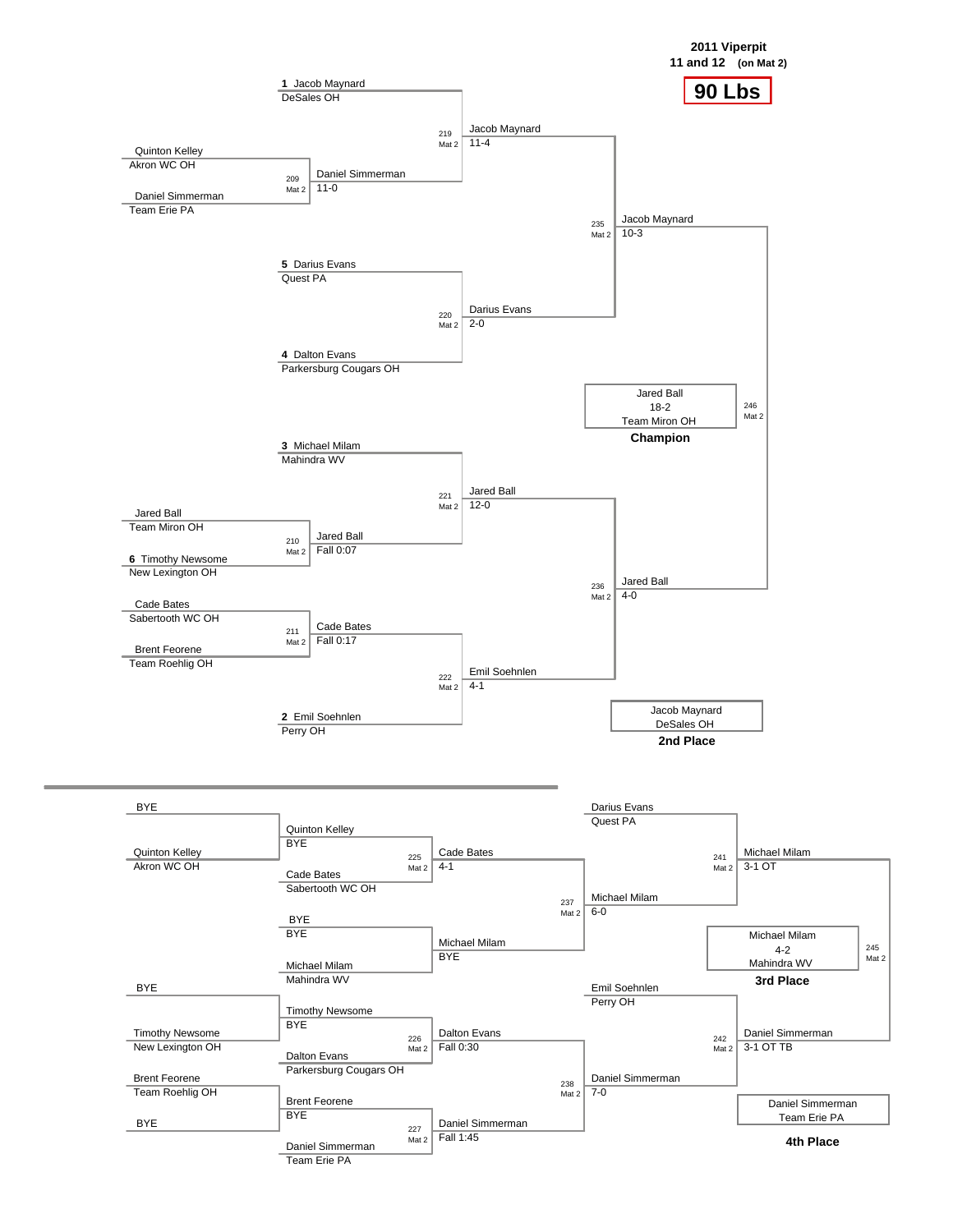|                            |       | <b>1st Round</b>         |
|----------------------------|-------|--------------------------|
| <b>3</b> Brett Bastianelli |       |                          |
| CMS MI                     | 401   | <b>Brett Bastianelli</b> |
| 6 Ken Spaller              | Mat 4 | $12 - 0$                 |
| Akron Gladiators OH        |       |                          |
| 2 Daniel Harman            |       |                          |
| Mahindra WV                | 402   | Daniel Harman            |
| 1 Zackary Prater           | Mat 4 | $8 - 3$                  |
| <b>Team Shamrock MI</b>    |       |                          |
| 5 Jake Hinkson             |       |                          |
| North Allegheny PA         | 403   | Jake Hinkson             |
| 4 Allen Metheney           | Mat 4 | $9-0$                    |
| Calhoun WV                 |       |                          |

# **2011 Viperpit**<br> **2011 Viperpit**<br> **94 Lbs**

**11 and 12 (on Mat 4)**

|                            |       | 4th Round      |
|----------------------------|-------|----------------|
| <b>3</b> Brett Bastianelli |       |                |
| CMS MI                     | 423   | Daniel Harman  |
| 2 Daniel Harman            | Mat 4 | 2-0 OT         |
| Mahindra WV                |       |                |
| 5 Jake Hinkson             |       |                |
| North Allegheny PA         | 424   | Jake Hinkson   |
| 6 Ken Spaller              | Mat 4 | $12 - 0$       |
| Akron Gladiators OH        |       |                |
| 4 Allen Metheney           |       |                |
| Calhoun WV                 | 425   | Allen Metheney |
| 1 Zackary Prater           | Mat 4 | 2-0            |
| <b>Team Shamrock MI</b>    |       |                |

|                         |       | 2nd Round      |
|-------------------------|-------|----------------|
| 4 Allen Metheney        |       |                |
| Calhoun WV              | 406   | Daniel Harman  |
| 2 Daniel Harman         | Mat 4 | $4 - 1$        |
| Mahindra WV             |       |                |
| 5 Jake Hinkson          |       |                |
| North Allegheny PA      | 407   | Jake Hinkson   |
| 3 Brett Bastianelli     | Mat 4 | $8 - 0$        |
| CMS MI                  |       |                |
| 1 Zackary Prater        |       |                |
| <b>Team Shamrock MI</b> | 408   | Zackary Prater |
| 6 Ken Spaller           | Mat 4 | 9-0            |
| Akron Gladiators OH     |       |                |

|                         |       | 5th Round      |
|-------------------------|-------|----------------|
| 1 Zackary Prater        |       |                |
| <b>Team Shamrock MI</b> | 443   | Jake Hinkson   |
| 5. Jake Hinkson         | Mat 4 | $10 - 0$       |
| North Allegheny PA      |       |                |
| 6 Ken Spaller           |       |                |
| Akron Gladiators OH     | 444   | Daniel Harman  |
| 2 Daniel Harman         | Mat 4 | 14-0           |
| Mahindra WV             |       |                |
| 3 Brett Bastianelli     |       |                |
| CMS MI                  | 445   | Allen Metheney |
| 4 Allen Metheney        | Mat 4 | $4 - 3$        |
| Calhoun WV              |       |                |

### **Table of Results**

|                            |       | 3rd Round                |
|----------------------------|-------|--------------------------|
| 2 Daniel Harman            |       |                          |
| Mahindra WV                | 411   | Jake Hinkson             |
| 5 Jake Hinkson             | Mat 4 | $12 - 1$                 |
| North Allegheny PA         |       |                          |
| 6 Ken Spaller              |       |                          |
| Akron Gladiators OH        | 412   | Allen Metheney           |
| 4 Allen Metheney           | Mat 4 | Fall 0:26                |
| Calhoun WV                 |       |                          |
| 1 Zackary Prater           |       |                          |
| <b>Team Shamrock MI</b>    | 413   | <b>Brett Bastianelli</b> |
| <b>3</b> Brett Bastianelli | Mat 4 | $5-3$                    |
| CMS MI                     |       |                          |

| Wrestler                                                                           | Team                 | $W^-$ | L             | <b>BP</b>      | F | <b>TF</b> | Pen      |
|------------------------------------------------------------------------------------|----------------------|-------|---------------|----------------|---|-----------|----------|
| Hinkson, Jake                                                                      | North Allegheny PA 5 |       |               | 5              |   |           | $\Omega$ |
| Harman, Daniel                                                                     | Mahindra WV          | 4     | 1             | 1              |   |           | $\Omega$ |
| Calhoun WV<br>Metheney, Allen                                                      |                      | 3     | $\mathcal{P}$ | $\overline{2}$ | 1 |           | $\Omega$ |
| Bastianelli, Brett                                                                 | CMS MI               | 2     | 3             | 1              |   |           | $\Omega$ |
| Prater, Zackary                                                                    | Team Shamrock MI     | 1     | 4             | 1              |   |           | $\Omega$ |
| Akron Gladiators O<br>Spaller, Ken                                                 |                      |       | 5             |                |   |           | $\Omega$ |
|                                                                                    |                      |       |               |                |   |           |          |
| <b>Brett Bastianelli</b><br>Jake Hinkson<br>1<br>4<br>North Allegheny PA<br>CMS MI |                      |       |               |                |   |           |          |

| 2 | Daniel Harman<br>Mahindra WV        |
|---|-------------------------------------|
| 3 | <b>Allen Metheney</b><br>Calhoun WV |

| 4 | <b>Brett Bastianelli</b><br>CMS MI               |
|---|--------------------------------------------------|
| 5 | <b>Zackary Prater</b><br><b>Team Shamrock MI</b> |
| 6 | Ken Spaller<br>Akron Gladiators OH               |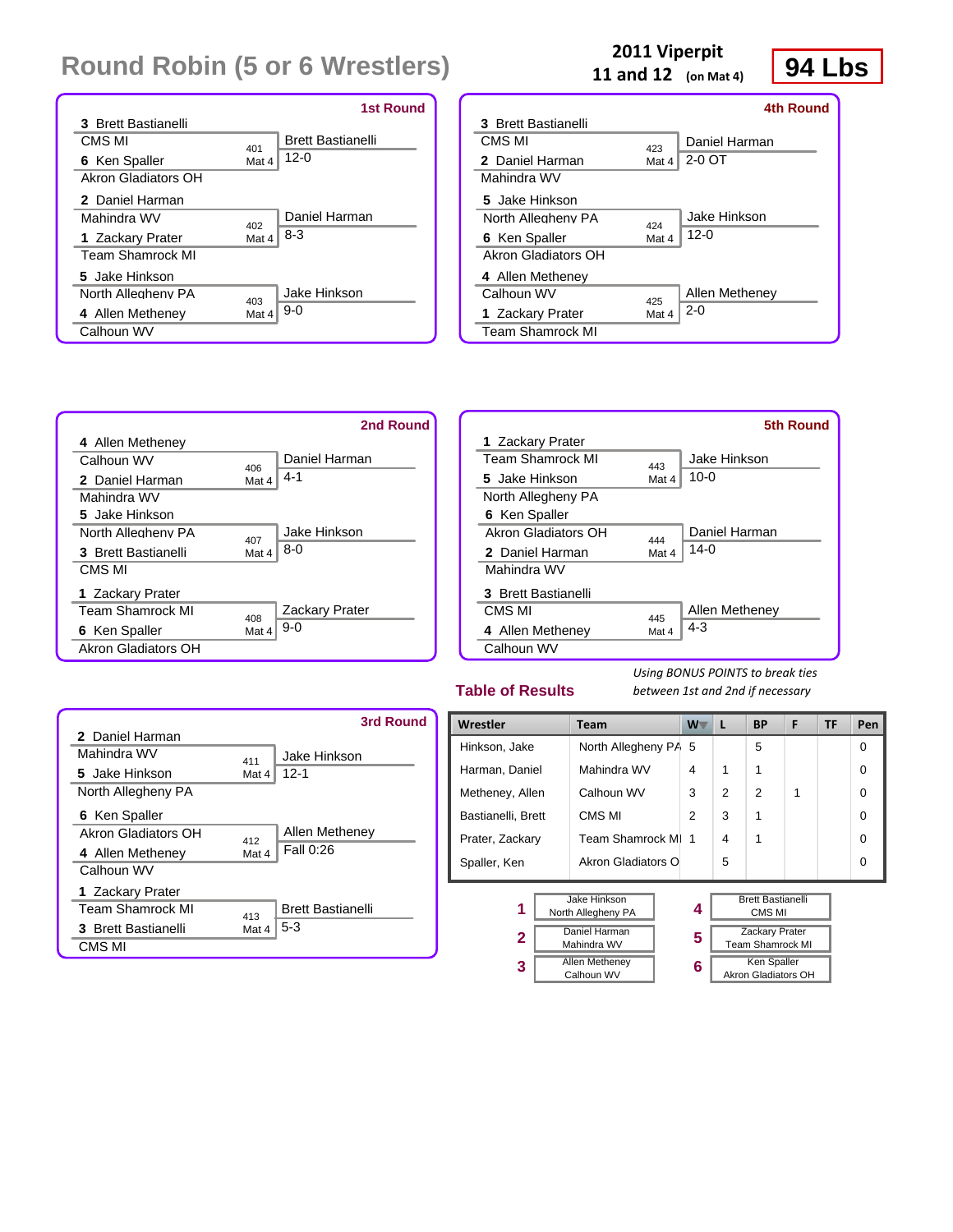

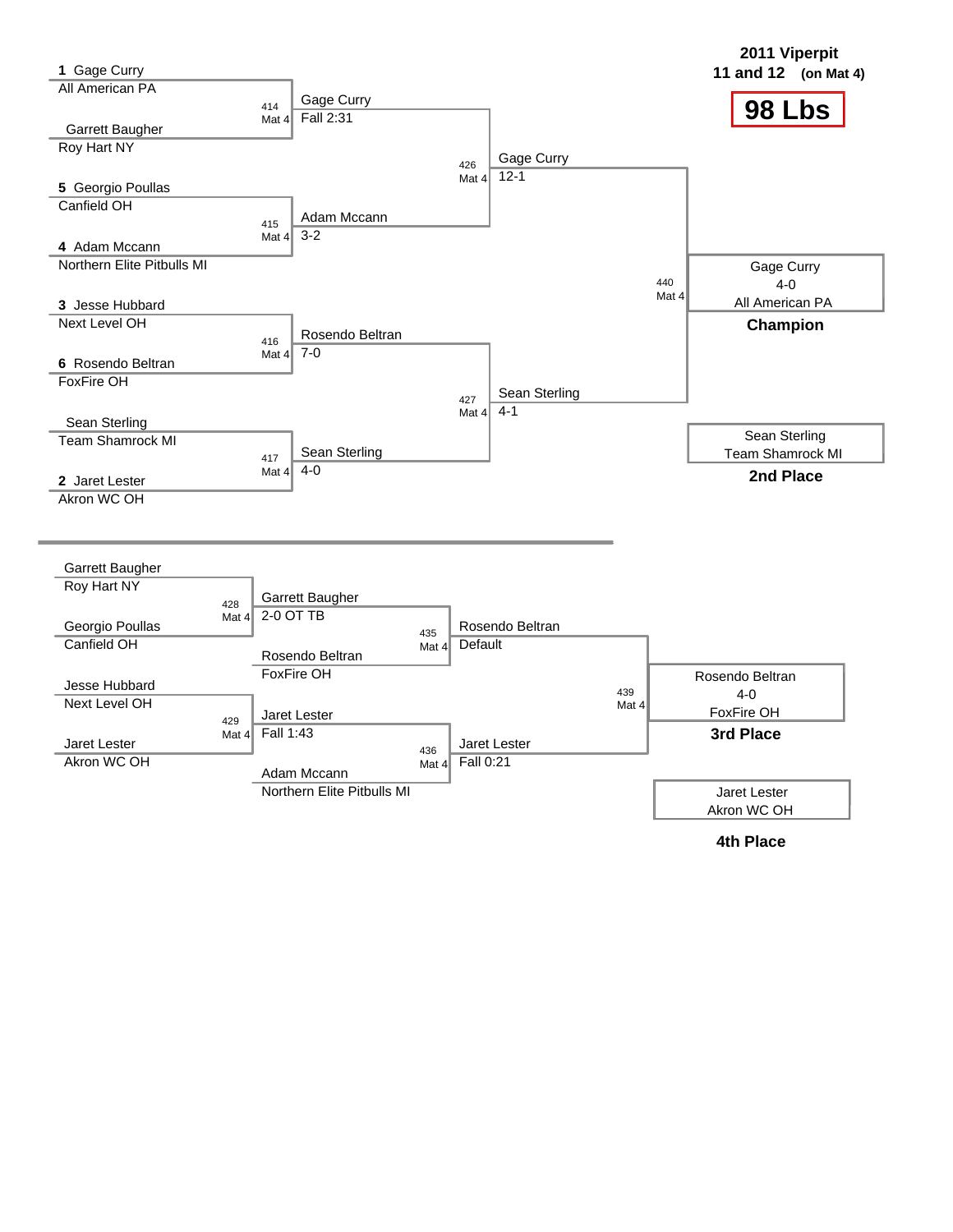



**2011 Viperpit**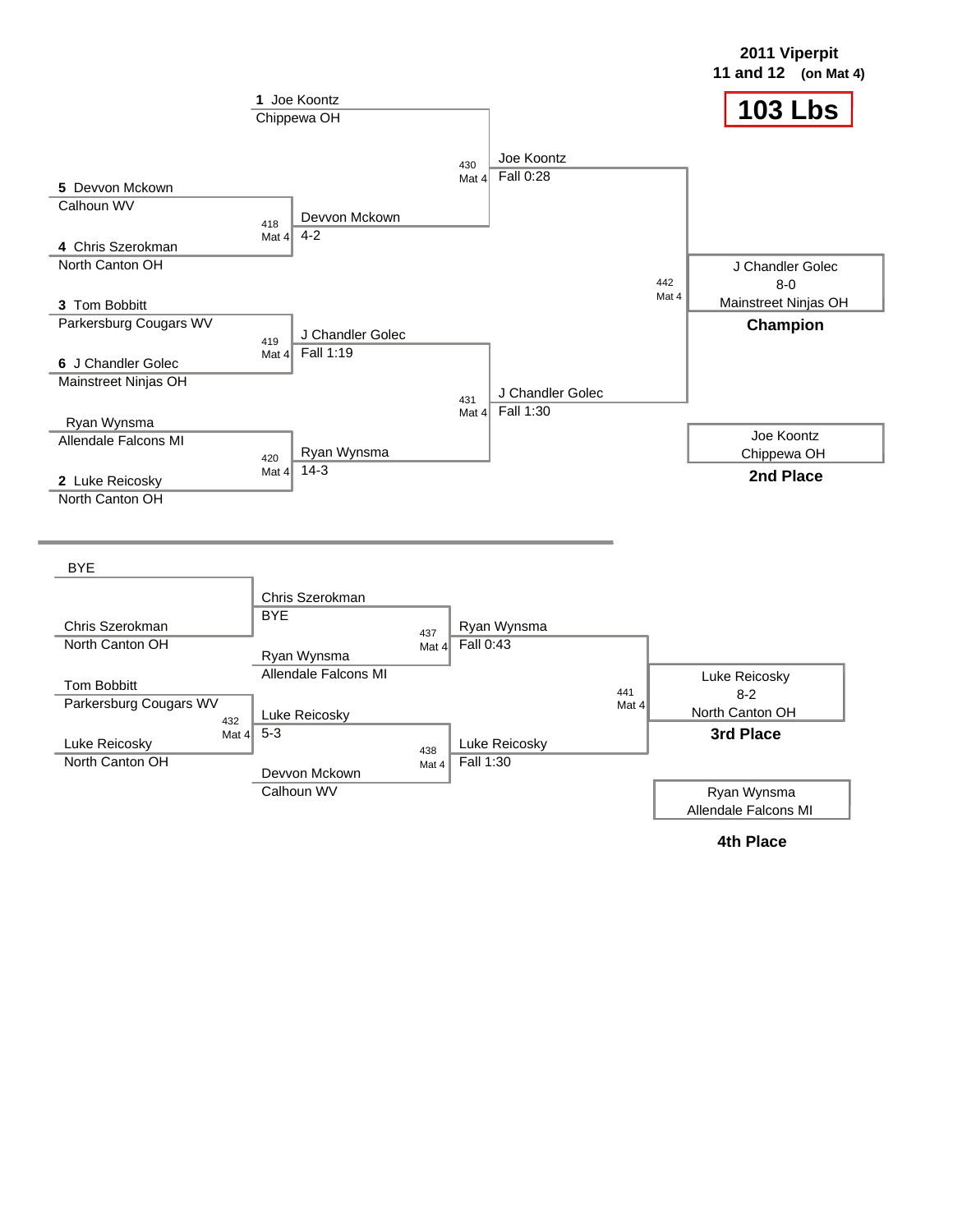|                                      | <b>1st Round</b> |  |  |  |  |
|--------------------------------------|------------------|--|--|--|--|
| 5 Rodger Bone<br><b>Bad Karma PA</b> |                  |  |  |  |  |
| 4 Cole Montgomery                    | Kane Williams    |  |  |  |  |
| Glen Oak WC OH                       | 404              |  |  |  |  |
| 2 Kane Williams                      | Fall 2:32        |  |  |  |  |
| Clio MI                              | Mat 4            |  |  |  |  |
| 1 Jordan Quarello                    | Casey Ritchie    |  |  |  |  |
| Young Guns PA                        | 405              |  |  |  |  |
| 3 Casey Ritchie                      | $8 - 5$          |  |  |  |  |
| Calhoun WV                           | Mat 4            |  |  |  |  |

**11 and 12 (on Mat 4)**

**2011 Viperpit**<br>and 12 (on Mat 4) **108 Lbs** 

|                        |       | 4th Round       |
|------------------------|-------|-----------------|
| 5 Rodger Bone          |       |                 |
| Bad Karma PA           | 433   | Rodger Bone     |
| 4 Cole Montgomery      | Mat 4 | $7-0$           |
| Glen Oak WC OH         |       |                 |
| 1 Jordan Quarello      |       |                 |
| Young Guns PA          |       | Jordan Quarello |
| <b>BYF</b>             |       | <b>BYF</b>      |
|                        |       |                 |
| <b>3</b> Casey Ritchie |       |                 |
| Calhoun WV             | 434   | Casey Ritchie   |
| 2 Kane Williams        | Mat 4 | 5-3 OT          |
| Clio MI                |       |                 |
|                        |       |                 |



|                        |       | 5th Round       |
|------------------------|-------|-----------------|
| 2 Kane Williams        |       |                 |
| Clio MI                | 446   | Jordan Quarello |
| 1 Jordan Quarello      | Mat 4 | 4-0             |
| Young Guns PA          |       |                 |
| BYF                    |       |                 |
|                        |       | Cole Montgomery |
| 4 Cole Montgomery      |       | <b>BYF</b>      |
| Glen Oak WC OH         |       |                 |
| 5 Rodger Bone          |       |                 |
| <b>Bad Karma PA</b>    | 447   | Casey Ritchie   |
| <b>3</b> Casey Ritchie | Mat 4 | Fall 0:32       |
| Calhoun WV             |       |                 |

### **Table of Results**

|                     |       | 3rd Round       |
|---------------------|-------|-----------------|
| 4 Cole Montgomery   |       |                 |
| Glen Oak WC OH      | 421   | Jordan Quarello |
| 1 Jordan Quarello   | Mat 4 | Fall 0:37       |
| Young Guns PA       |       |                 |
| <b>BYF</b>          |       |                 |
|                     |       | Casey Ritchie   |
| 3 Casey Ritchie     |       | <b>BYF</b>      |
| Calhoun WV          |       |                 |
| 2 Kane Williams     |       |                 |
| Clio MI             | 422   | Kane Williams   |
| 5 Rodger Bone       | Mat 4 | Fall 0:19       |
| <b>Bad Karma PA</b> |       |                 |

| Wrestler<br><b>Team</b>            |                 | W.                   | L | <b>BP</b>              | F              | TF          | Pen            |   |   |
|------------------------------------|-----------------|----------------------|---|------------------------|----------------|-------------|----------------|---|---|
| Ritchie, Casey                     |                 | Calhoun WV           |   | $\overline{4}$         |                | 4           | 2              |   | 0 |
| Quarello, Jordan                   |                 | Young Guns PA        |   | 3                      | 1              | 4           | $\mathfrak{p}$ |   | 0 |
| Williams, Kane                     |                 | Clio MI              |   | 2                      | 2              | 4           | 2              |   | 0 |
| Bone, Rodger                       |                 | Bad Karma PA         |   | 1                      | 3              | $\Omega$    |                |   | 0 |
| Glen Oak WC OH<br>Montgomery, Cole |                 |                      |   | 4                      |                |             |                | ∩ |   |
|                                    |                 |                      |   |                        |                |             |                |   |   |
|                                    |                 |                      |   |                        |                |             |                |   |   |
|                                    |                 | <b>Casey Ritchie</b> |   |                        |                | Rodger Bone |                |   |   |
|                                    | 1<br>Calhoun WV |                      | 4 |                        | Bad Karma PA   |             |                |   |   |
| Jordan Quarello<br>2               |                 | 5                    |   | <b>Cole Montgomery</b> |                |             |                |   |   |
|                                    | Young Guns PA   |                      |   |                        | Glen Oak WC OH |             |                |   |   |
| 3                                  |                 | <b>Kane Williams</b> |   | 6                      |                |             |                |   |   |
|                                    |                 | Clio MI              |   |                        |                |             |                |   |   |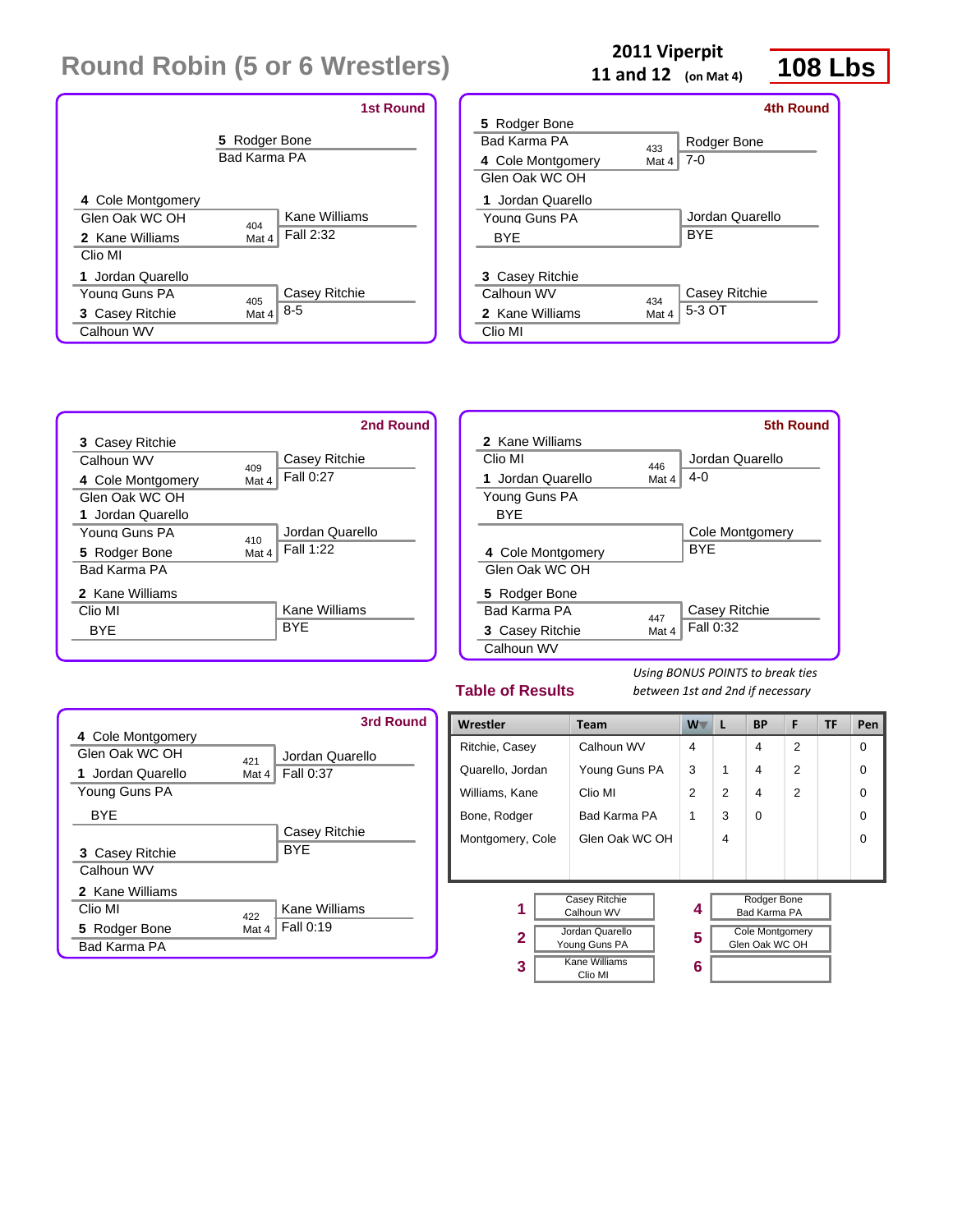|                                                                            |                          | <b>1st Round</b>                |
|----------------------------------------------------------------------------|--------------------------|---------------------------------|
|                                                                            | 5 Jack Bowen<br>Holly MI |                                 |
| 4 Tyler Burlew<br>Corry Kids PA<br><b>3</b> Austin Stoutenburg<br>Clio MI  | 301<br>Mat 3             | Austin Stoutenburg<br>$4 - 1$   |
| 2 Cole Ritchie<br>Calhoun WV<br>1 Matthew Steer<br><b>Aviator Elite OH</b> | 302<br>Mat <sub>3</sub>  | <b>Matthew Steer</b><br>$4 - 1$ |

**11 and 12 (on Mat 3)**

**2011 Viperpit**<br> **118 Lbs** 

|                      |       | 4th Round            |
|----------------------|-------|----------------------|
| 5 Jack Bowen         |       |                      |
| Holly MI             | 331   | <b>Tyler Burlew</b>  |
| 4 Tyler Burlew       | Mat 3 | Forfeit              |
| Corry Kids PA        |       |                      |
| 2 Cole Ritchie       |       |                      |
| Calhoun WV           |       | Cole Ritchie         |
| <b>BYF</b>           |       | <b>BYF</b>           |
|                      |       |                      |
| 1 Matthew Steer      |       |                      |
| Aviator Elite OH     | 332   | <b>Matthew Steer</b> |
| 3 Austin Stoutenburg | Mat 3 | Fall 0:58            |
| Clio MI              |       |                      |
|                      |       |                      |



|                             |       | 5th Round            |
|-----------------------------|-------|----------------------|
| <b>3</b> Austin Stoutenburg |       |                      |
| Clio MI                     | 341   | Cole Ritchie         |
| 2 Cole Ritchie              | Mat 3 | Fall 0:29            |
| Calhoun WV                  |       |                      |
| BYE                         |       |                      |
|                             |       | <b>Tyler Burlew</b>  |
| 4 Tyler Burlew              |       | <b>BYF</b>           |
| Corry Kids PA               |       |                      |
| 5 Jack Bowen                |       |                      |
| Holly MI                    | 342   | <b>Matthew Steer</b> |
| 1 Matthew Steer             | Mat 3 | Forfeit              |
| <b>Aviator Elite OH</b>     |       |                      |

### **Table of Results**

|                         |         | <b>3rd Round</b>     |
|-------------------------|---------|----------------------|
| 4 Tyler Burlew          |         |                      |
| Corry Kids PA           | 321     | Cole Ritchie         |
| 2 Cole Ritchie          | Mat $3$ | <b>Fall 0:20</b>     |
| Calhoun WV              |         |                      |
| <b>BYE</b>              |         |                      |
|                         |         | <b>Matthew Steer</b> |
| 1 Matthew Steer         |         | <b>BYF</b>           |
| <b>Aviator Elite OH</b> |         |                      |
| 3 Austin Stoutenburg    |         |                      |
| Clio MI                 | 322     | Austin Stoutenburg   |
| 5 Jack Bowen            | Mat 3   | Forfeit              |
| Holly MI                |         |                      |

| Wrestler<br><b>Team</b> |                      | $W^-$ | L | <b>BP</b>                            | F              | <b>TF</b> | Pen      |
|-------------------------|----------------------|-------|---|--------------------------------------|----------------|-----------|----------|
| Steer, Matthew          | Aviator Elite OH     | 4     |   | 6                                    | $\overline{2}$ |           | $\Omega$ |
| Ritchie, Cole           | Calhoun WV           | 3     | 1 | 6                                    | $\overline{2}$ |           | $\Omega$ |
| Stoutenburg, Austin     | Clio MI              | 2     | 2 | $\mathfrak{p}$                       |                |           | $\Omega$ |
| Burlew, Tyler           | Corry Kids PA        | 1     | 3 | 2                                    |                |           | $\Omega$ |
| Bowen, Jack             | Holly MI             |       | 4 |                                      |                |           | $\Omega$ |
|                         |                      |       |   |                                      |                |           |          |
|                         |                      |       |   |                                      |                |           |          |
| 1                       | <b>Matthew Steer</b> | 4     |   | <b>Tyler Burlew</b><br>Corry Kids PA |                |           |          |
| Aviator Elite OH        |                      |       |   |                                      |                |           |          |
| $\mathbf{2}$            | <b>Cole Ritchie</b>  | 5     |   | Jack Bowen                           |                |           |          |
| Calhoun WV              |                      |       |   | Holly MI                             |                |           |          |
| 3                       | Austin Stoutenburg   | 6     |   |                                      |                |           |          |
|                         | Clio MI              |       |   |                                      |                |           |          |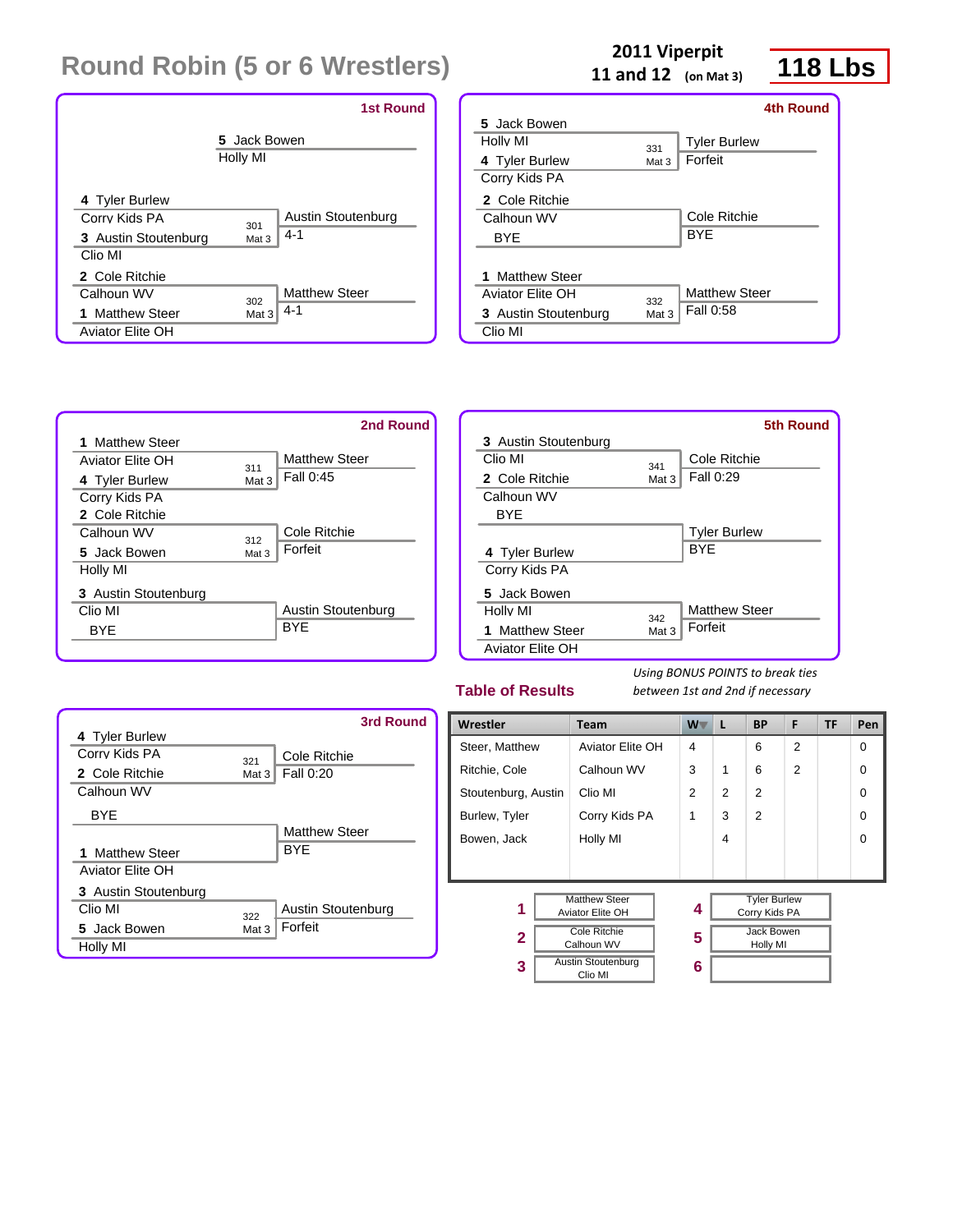|                         |       | <b>1st Round</b>   |
|-------------------------|-------|--------------------|
| <b>3</b> Eric Fasnacht  |       |                    |
| Indy OH                 | 303   | Eric Fasnacht      |
| 1 Austin Warman         | Mat 3 | Forfeit            |
| Knoch PA                |       |                    |
| 4 Drake Koontz          |       |                    |
| <b>Fast Fairmont WV</b> | 304   | Drake Koontz       |
| 6 Alec Soto             | Mat 3 | $13-0$             |
| Sabertooth WC OH        |       |                    |
| 2 Casey Parsons         |       |                    |
| Independent OH          | 305   | <b>Tarin Rauch</b> |
| 5 Tarin Rauch           | Mat 3 | $9 - 3$            |
| Mainstreet Ninjas OH    |       |                    |

**11 and 12 (on Mat 3)**

**123 Lbs 2011** Viperpit **123 Lbs** 

|                         |       | 4th Round          |
|-------------------------|-------|--------------------|
| <b>3</b> Eric Fasnacht  |       |                    |
| Indy OH                 | 333   | Drake Koontz       |
| 4 Drake Koontz          | Mat 3 | $9 - 4$            |
| <b>Fast Fairmont WV</b> |       |                    |
| 2 Casey Parsons         |       |                    |
| Independent OH          | 334   | Casey Parsons      |
| 1 Austin Warman         | Mat 3 | Forfeit            |
| Knoch PA                |       |                    |
| 5 Tarin Rauch           |       |                    |
| Mainstreet Ninias OH    | 335   | <b>Tarin Rauch</b> |
| 6 Alec Soto             | Mat 3 | Fall 1:45          |
| Sabertooth WC OH        |       |                    |



|                         |       | 5th Round          |
|-------------------------|-------|--------------------|
| 6 Alec Soto             |       |                    |
| Sabertooth WC OH        | 343   | Casey Parsons      |
| 2 Casey Parsons         | Mat 3 | Forfeit            |
| Independent OH          |       |                    |
| 1 Austin Warman         |       |                    |
| Knoch PA                | 344   | Drake Koontz       |
| 4 Drake Koontz          | Mat 3 | Forfeit            |
| <b>Fast Fairmont WV</b> |       |                    |
| 3 Fric Fasnacht         |       |                    |
| Indy OH                 | 345   | <b>Tarin Rauch</b> |
| 5 Tarin Rauch           | Mat 3 | Fall 0:44          |
| Mainstreet Ninjas OH    |       |                    |

### **Table of Results**

|                         |          | 3rd Round          |
|-------------------------|----------|--------------------|
| 4 Drake Koontz          |          |                    |
| <b>Fast Fairmont WV</b> | 323      | Drake Koontz       |
| 2 Casey Parsons         | Mat $31$ | $13 - 5$           |
| Independent OH          |          |                    |
| 1 Austin Warman         |          |                    |
| Knoch PA                | 324      | <b>Tarin Rauch</b> |
| 5 Tarin Rauch           | Mat 3    | Forfeit            |
| Mainstreet Ninjas OH    |          |                    |
| 6 Alec Soto             |          |                    |
| Sabertooth WC OH        | 325      | Eric Fasnacht      |
| <b>3</b> Eric Fasnacht  | Mat 3    | Fall 2:27          |
| Indy OH                 |          |                    |

| Wrestler       | Team                             |                      | $W^-$ | L | <b>BP</b>                       | F                    | <b>TF</b> | Pen |          |
|----------------|----------------------------------|----------------------|-------|---|---------------------------------|----------------------|-----------|-----|----------|
| Koontz, Drake  |                                  | East Fairmont WV     |       | 5 |                                 | $\overline{4}$       |           |     | 0        |
| Rauch, Tarin   |                                  | Mainstreet Ninjas C  |       | 4 | 1                               | 6                    | 2         |     | $\Omega$ |
| Parsons, Casey |                                  | Independent OH       |       | 3 | 2                               | 4                    |           |     | 0        |
| Fasnacht, Eric |                                  | Indy OH              |       | 2 | 3                               | $\overline{4}$       | 1         |     | $\Omega$ |
| Soto, Alec     |                                  | Sabertooth WC OH     |       | 1 | 4                               | 2                    |           |     | 0        |
| Warman, Austin |                                  | Knoch PA             |       |   | 5                               |                      |           |     | $\Omega$ |
|                |                                  |                      |       |   |                                 |                      |           |     |          |
| 1              | Drake Koontz<br>East Fairmont WV |                      | 4     |   | <b>Eric Fasnacht</b><br>Indy OH |                      |           |     |          |
|                |                                  | <b>Tarin Rauch</b>   |       |   |                                 | Alec Soto            |           |     |          |
| 2              |                                  | Mainstreet Ninjas OH |       | 5 |                                 | Sabertooth WC OH     |           |     |          |
| 3              |                                  | <b>Casey Parsons</b> |       | 6 |                                 | <b>Austin Warman</b> |           |     |          |
|                |                                  | Independent OH       |       |   |                                 | Knoch PA             |           |     |          |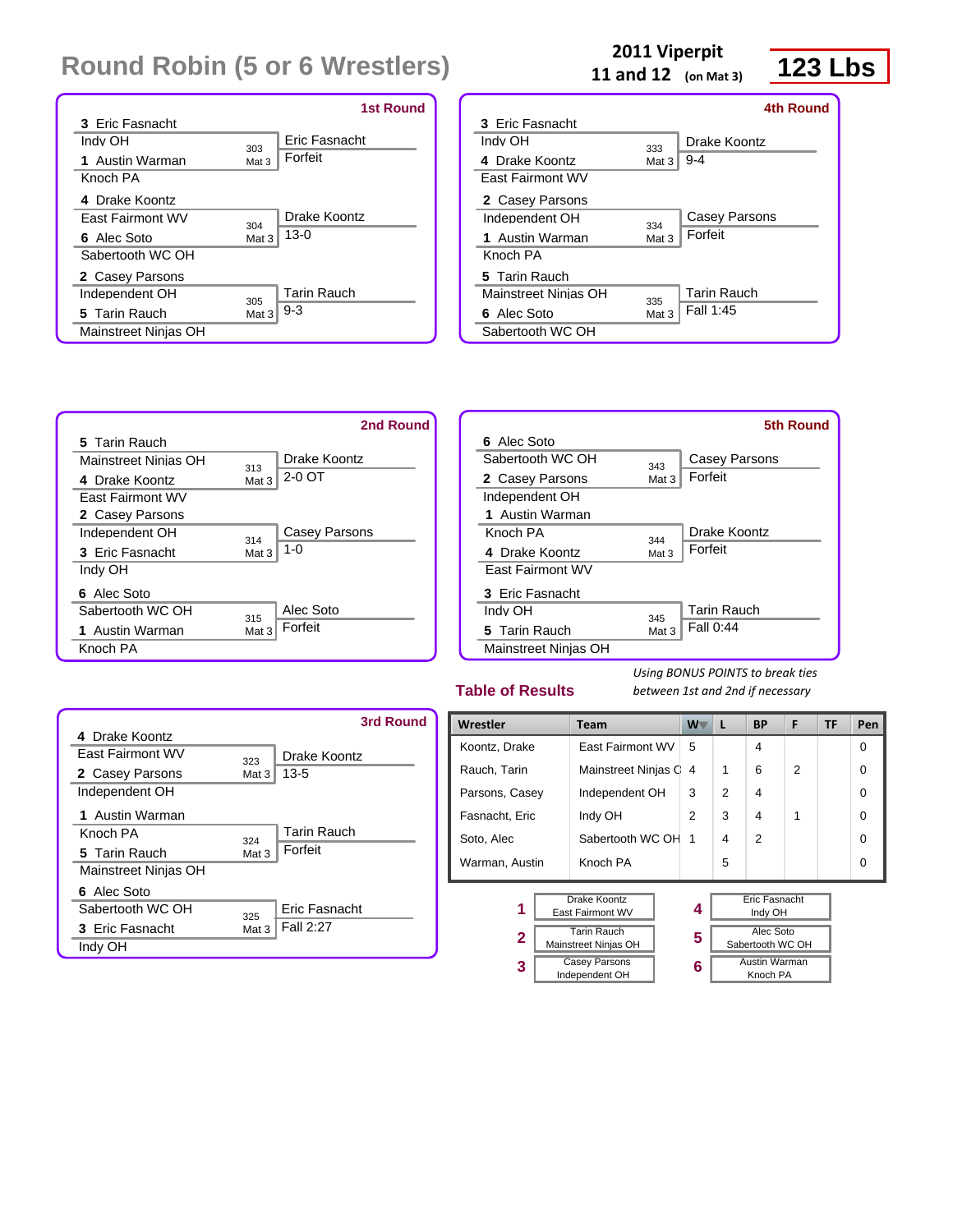|                   |                  | <b>1st Round</b> |
|-------------------|------------------|------------------|
| 4 Kawaun Deboe    |                  |                  |
| Team Frie PA      | 306              | Ethan Smith      |
| 2 Ethan Smith     | Mat 3            | $2 - 1$          |
| Bay City MI       |                  |                  |
| 6 Stephen Gilbert |                  |                  |
| North Canton OH   | 307              | Kyle Ice         |
| 1 Kyle Ice        | Mat <sub>3</sub> | $9-0$            |
| Akron WC OH       |                  |                  |
| 5 Jack Gill       |                  |                  |
| Corry Kids PA     | 308              | Luke Hemminger   |
| 3 Luke Hemminger  | Mat <sub>3</sub> | Fall 0:50        |
| West Middlesex PA |                  |                  |

**11 and 12 (on Mat 3)**

**2011 Viperpit**<br> **135 Lbs** 

|                   |       | <b>4th Round</b> |
|-------------------|-------|------------------|
| 4 Kawaun Deboe    |       |                  |
| Team Frie PA      | 336   | Kawaun Deboe     |
| 6 Stephen Gilbert | Mat 3 | 4-1              |
| North Canton OH   |       |                  |
| 5 Jack Gill       |       |                  |
| Corry Kids PA     | 337   | Ethan Smith      |
| 2 Ethan Smith     | Mat 3 | Fall 1:57        |
| Bay City MI       |       |                  |
| 3 Luke Hemminger  |       |                  |
| West Middlesex PA | 338   | Kyle Ice         |
| 1 Kyle Ice        | Mat 3 | $12 - 3$         |
| Akron WC OH       |       |                  |



|                    |       | 5th Round      |
|--------------------|-------|----------------|
| 1 Kyle Ice         |       |                |
| Akron WC OH        | 346   | Kyle Ice       |
| 5 Jack Gill        | Mat 3 | Fall 0:32      |
| Corry Kids PA      |       |                |
| 2 Fthan Smith      |       |                |
| <b>Bay City MI</b> | 347   | Ethan Smith    |
| 6 Stephen Gilbert  | Mat 3 | Fall 0:49      |
| North Canton OH    |       |                |
| 4 Kawaun Deboe     |       |                |
| Team Frie PA       | 348   | Luke Hemminger |
| 3 Luke Hemminger   | Mat 3 | 7-0            |
| West Middlesex PA  |       |                |

### **Table of Results**

|                   |         | 3rd Round              |
|-------------------|---------|------------------------|
| 6 Stephen Gilbert |         |                        |
| North Canton OH   | 326     | <b>Stephen Gilbert</b> |
| 5 Jack Gill       | Mat $3$ | $12 - 0$               |
| Corry Kids PA     |         |                        |
| 2 Ethan Smith     |         |                        |
| Bay City MI       | 327     | Ethan Smith            |
| 3 Luke Hemminger  | Mat 3   | Fall 1:50              |
| West Middlesex PA |         |                        |
| 1 Kyle Ice        |         |                        |
| Akron WC OH       | 328     | Kyle Ice               |
| 4 Kawaun Deboe    | Mat 3   | $10 - 1$               |
| Team Erie PA      |         |                        |

| Wrestler                        |                                     | Team               |   | W                      | L              | <b>BP</b>       | F        | TF       | Pen      |
|---------------------------------|-------------------------------------|--------------------|---|------------------------|----------------|-----------------|----------|----------|----------|
| Smith, Ethan                    |                                     | Bay City MI        |   | 5                      |                | 6               | 3        |          | $\Omega$ |
| Ice, Kyle                       |                                     | Akron WC OH        |   | 4                      | 1              | 5               | 1        |          | $\Omega$ |
| Hemminger, Luke                 |                                     | West Middlesex PA  |   | 3                      | $\mathfrak{p}$ | $\mathfrak{p}$  | 1        |          | $\Omega$ |
| Team Erie PA<br>Deboe, Kawaun   |                                     | 2                  | 3 | $\mathfrak{p}$         | 1              |                 | $\Omega$ |          |          |
|                                 | North Canton OH<br>Gilbert, Stephen |                    | 1 | 4                      | 1              |                 |          | $\Omega$ |          |
| Gill, Jack                      |                                     | Corry Kids PA      |   |                        | 5              |                 |          |          | $\Omega$ |
|                                 |                                     |                    |   |                        |                |                 |          |          |          |
|                                 |                                     | <b>Ethan Smith</b> |   |                        |                | Kawaun Deboe    |          |          |          |
|                                 | 1<br>Bay City MI                    |                    | 4 |                        | Team Erie PA   |                 |          |          |          |
| <b>Kyle Ice</b><br>$\mathbf{2}$ |                                     | 5                  |   | <b>Stephen Gilbert</b> |                |                 |          |          |          |
|                                 |                                     | Akron WC OH        |   |                        |                | North Canton OH |          |          |          |
| Luke Hemminger<br>3             |                                     | 6                  |   | Jack Gill              |                |                 |          |          |          |
|                                 |                                     | West Middlesex PA  |   |                        |                | Corry Kids PA   |          |          |          |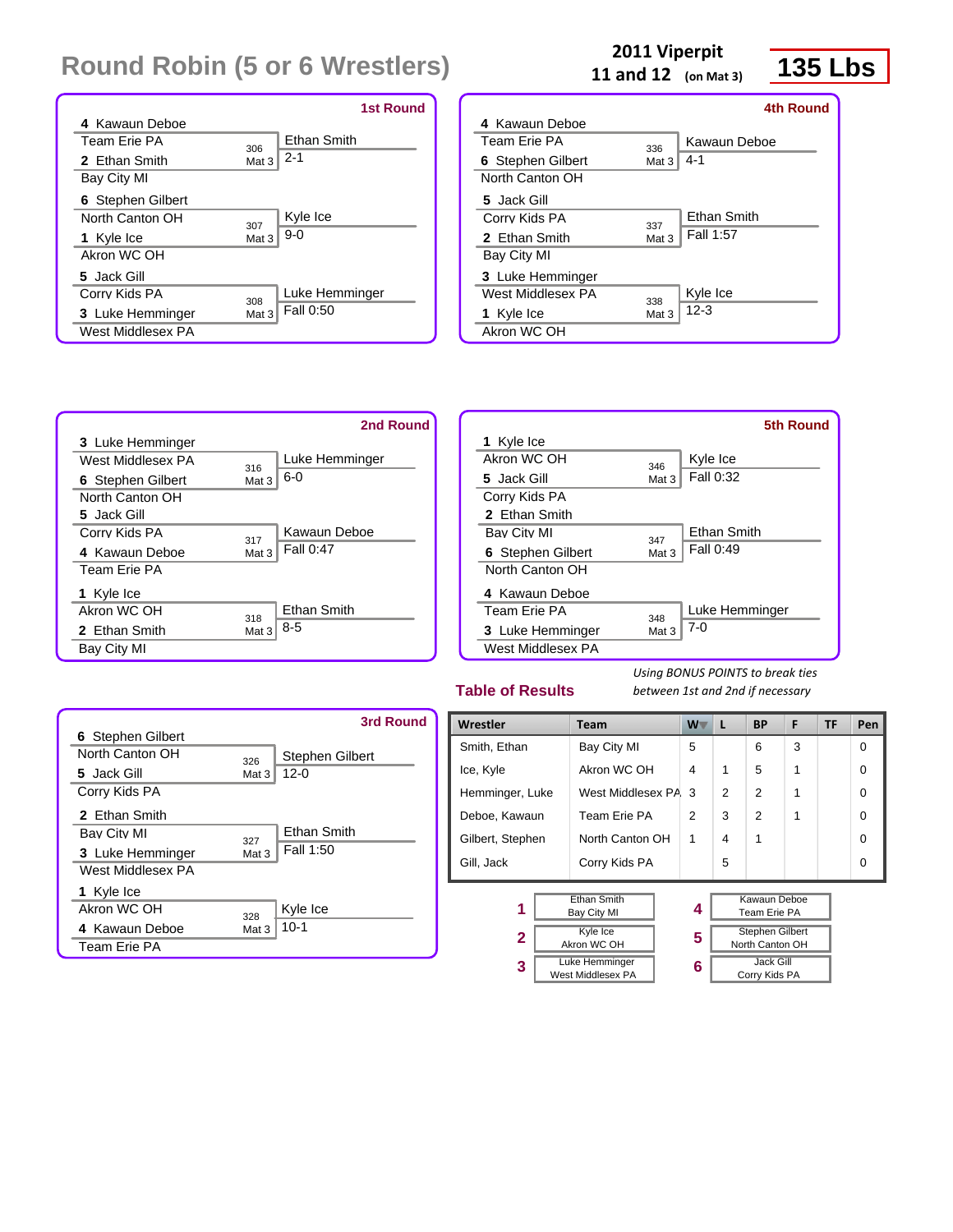|                                                                                             | <b>1st Round</b>                             |
|---------------------------------------------------------------------------------------------|----------------------------------------------|
|                                                                                             | 1 Joseph Czap Lll<br>Team RIP OH             |
| 2 Jalen Goudelock<br>Motor City MI<br>3 Marshall Messer<br>Unattached OH<br>5 Tyler Harocca | Jalen Goudelock<br>309<br>1-0 OT TB<br>Mat 3 |
| Team Roc<br>4 Dylan Hartman<br>Mechanicsburg OH                                             | Dylan Hartman<br>310<br>Fall 2:57<br>Mat 3   |

**11 and 12 (on Mat 3)**

**2011 Viperpit**<br> **165 Lbs 2** (on Mat 3)

|                          |       | <b>4th Round</b>       |
|--------------------------|-------|------------------------|
| 1 Joseph Czap Lll        |       |                        |
| Team RIP OH              | 339   | Jalen Goudelock        |
| 2 Jalen Goudelock        | Mat 3 | Fall 0:55              |
| Motor City MI            |       |                        |
| 5 Tyler Harocca          |       |                        |
| Team Roc                 |       | <b>Tyler Harocca</b>   |
| <b>BYF</b>               |       | <b>BYF</b>             |
|                          |       |                        |
| 4 Dylan Hartman          |       |                        |
| Mechanicsburg OH         | 340   | <b>Marshall Messer</b> |
| <b>3</b> Marshall Messer | Mat 3 | Fall 4:26              |
| Unattached OH            |       |                        |
|                          |       |                        |

|                   |       | 2nd Round              |                   |
|-------------------|-------|------------------------|-------------------|
| 4 Dylan Hartman   |       |                        | 3 Marshall Messer |
| Mechanicsburg OH  | 319   | Jalen Goudelock        | Unattached OH     |
| 2 Jalen Goudelock | Mat 3 | Fall 1:42              | 5 Tyler Harocca   |
| Motor City MI     |       |                        | Team Roc          |
| 5 Tyler Harocca   |       |                        | <b>BYE</b>        |
| Team Roc          | 320   | Joseph Czap Lll        |                   |
| 1 Joseph Czap Lll | Mat 3 | $10 - 0$               | 2 Jalen Goudelock |
| Team RIP OH       |       |                        | Motor City MI     |
| 3 Marshall Messer |       |                        | 1 Joseph Czap Lll |
| Unattached OH     |       | <b>Marshall Messer</b> | Team RIP OH       |
| <b>BYE</b>        |       | <b>BYF</b>             | 4 Dylan Hartman   |
|                   |       |                        | Mechanicsburg OH  |

### Unattached OH  $_{349}$ **5** Tyler Harocca Mat 3 Fall 1:12 Team RIP OH  $_{350}$ **4** Dylan Hartman Mat 3 7-0 Marshall Messer Jalen Goudelock **BYE** Dylan Hartman **5th Round**

### **Table of Results**

|                   |          | 3rd Round              |
|-------------------|----------|------------------------|
| 2 Jalen Goudelock |          |                        |
| Motor City MI     | 329      | Jalen Goudelock        |
| 5 Tyler Harocca   | Mat $31$ | <b>Fall 0:30</b>       |
| Team Roc          |          |                        |
| BYF               |          |                        |
|                   |          | Dylan Hartman          |
| 4 Dylan Hartman   |          | <b>BYF</b>             |
| Mechanicsburg OH  |          |                        |
| 3 Marshall Messer |          |                        |
| Unattached OH     | 330      | <b>Marshall Messer</b> |
| 1 Joseph Czap Lll | Mat 3    | 14-4                   |
| Team RIP OH       |          |                        |

| Wrestler<br><b>Team</b>                |                                                    | L                         | <b>BP</b> | F              | TF                                                                                                     | Pen      |
|----------------------------------------|----------------------------------------------------|---------------------------|-----------|----------------|--------------------------------------------------------------------------------------------------------|----------|
| Motor City MI                          | 4                                                  |                           | 6         | 3              |                                                                                                        | $\Omega$ |
| Unattached OH                          | 3                                                  | 1                         | 5         | $\overline{2}$ |                                                                                                        | $\Omega$ |
| Mechanicsburg OH<br>Hartman, Dylan     |                                                    | 2                         | 2         | 1              |                                                                                                        | $\Omega$ |
| Team RIP OH<br>Czap LII, Joseph        |                                                    | 3                         | 1         |                |                                                                                                        | $\Omega$ |
| Team Roc<br>Harocca, Tyler             |                                                    | 4                         |           |                |                                                                                                        | $\Omega$ |
|                                        |                                                    |                           |           |                |                                                                                                        |          |
|                                        |                                                    |                           |           |                |                                                                                                        |          |
| Jalen Goudelock                        |                                                    |                           |           |                |                                                                                                        |          |
| 1                                      |                                                    |                           |           |                |                                                                                                        |          |
| <b>Marshall Messer</b><br>$\mathbf{2}$ |                                                    |                           |           |                |                                                                                                        |          |
|                                        |                                                    |                           |           |                |                                                                                                        |          |
| Dylan Hartman                          | 6                                                  |                           |           |                |                                                                                                        |          |
|                                        |                                                    |                           |           |                |                                                                                                        |          |
|                                        | Motor City MI<br>Unattached OH<br>Mechanicsburg OH | $W^-$<br>2<br>1<br>4<br>5 |           |                | Joseph Czap Lll<br>Team RIP OH<br><b>Tyler Harocca</b><br>Team Roc<br><b>Austin Warman</b><br>Knoch PA |          |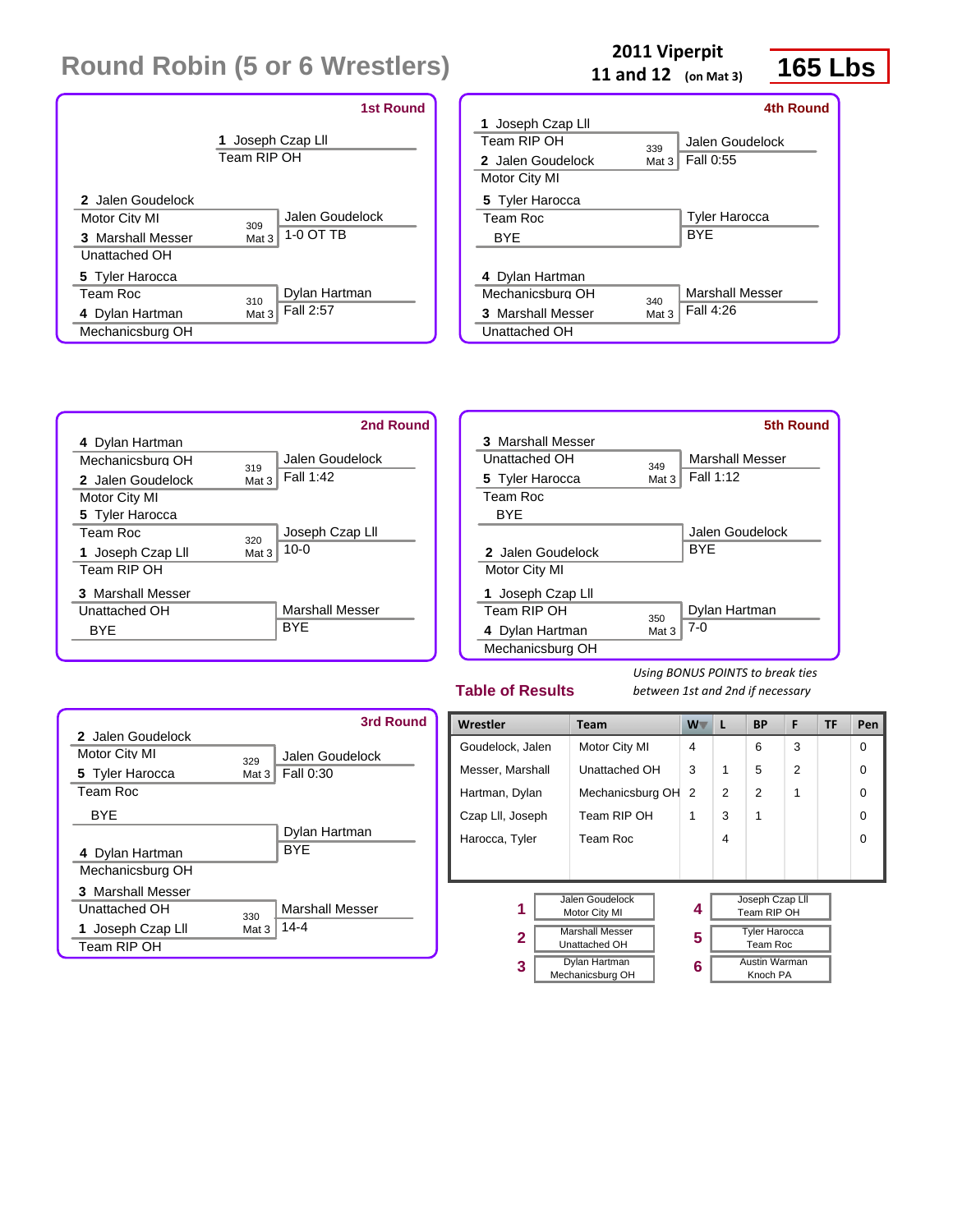|                          |      | 1st Round    |
|--------------------------|------|--------------|
| 3 Jarrod Donahue         |      |              |
| Parkersburg Cougars OH   | 601A | Josh Venia   |
| 4 Josh Venia             |      | $5-2$        |
| FoxFire OH               |      |              |
| Seth Hogue               |      |              |
| North Akron OH           | 602A | Seth Hogue   |
| 1 Daniel Planta          |      | Forfeit      |
| WHC Warhawks MD          |      |              |
| 2 Zac Mccauley           |      |              |
| Perry OH                 | 603A | Zac Mccauley |
| <b>6</b> Mitchell Murray |      | $10 - 0$     |
| Reaper PA                |      |              |

### **78 Lbs <sup>2011</sup> Viperpit 13‐15**

|                          |      | <b>4th Round</b> |
|--------------------------|------|------------------|
| 3 Jarrod Donahue         |      |                  |
| Parkersburg Cougars OH   | 643  | Jarrod Donahue   |
| Seth Hogue               |      | Forfeit          |
| North Akron OH           |      |                  |
| 2 Zac Mccauley           |      |                  |
| Perry OH                 | 644  | Zac Mccauley     |
| 4 Josh Venia             |      | $4 - 0$          |
| FoxFire OH               |      |                  |
| <b>6</b> Mitchell Murray |      |                  |
| Reaper PA                | 644A | Daniel Planta    |
| 1 Daniel Planta          |      | $4 - 2$          |
| <b>WHC Warhawks MD</b>   |      |                  |





### **Table of Results**

|                          |     | 3rd Round     |
|--------------------------|-----|---------------|
| Seth Hoque               |     |               |
| North Akron OH           | 631 | Zac Mccauley  |
| 2 Zac Mccauley           |     | Forfeit       |
| Perry OH                 |     |               |
| 4 Josh Venia             |     |               |
| FoxFire OH               | 632 | Josh Venia    |
| <b>6</b> Mitchell Murray |     | $6-0$         |
| Reaper PA                |     |               |
| 1 Daniel Planta          |     |               |
| <b>WHC Warhawks MD</b>   | 633 | Daniel Planta |
| 3 Jarrod Donahue         |     | $3-0$         |
| Parkersburg Cougars OH   |     |               |

| Wrestler<br>Team    |                                              | L                                                     | <b>BP</b>      | F | TF                                                                               | Pen            |
|---------------------|----------------------------------------------|-------------------------------------------------------|----------------|---|----------------------------------------------------------------------------------|----------------|
| Perry OH            | 5                                            |                                                       | 5              |   |                                                                                  | $\overline{0}$ |
| <b>FoxFire OH</b>   | 4                                            | 1                                                     | $\overline{2}$ |   |                                                                                  | $\Omega$       |
|                     | 2                                            | 3                                                     | 4              |   |                                                                                  | $\Omega$       |
| North Akron OH      | 2                                            | 3                                                     | 2              |   |                                                                                  | $\Omega$       |
|                     | 2                                            | 3                                                     | $\Omega$       |   |                                                                                  | $\Omega$       |
| Reaper PA           |                                              | 5                                                     |                |   |                                                                                  | $\Omega$       |
|                     |                                              |                                                       |                |   |                                                                                  |                |
| Perry OH            | 4                                            |                                                       |                |   |                                                                                  |                |
| Josh Venia          |                                              | Daniel Planta                                         |                |   |                                                                                  |                |
|                     |                                              |                                                       |                |   |                                                                                  |                |
| Parkersburg Cougars | 6                                            |                                                       |                |   |                                                                                  |                |
|                     | Zac Mccauley<br>FoxFire OH<br>Jarrod Donahue | <b>W</b><br>Parkersburg Couga<br>WHC Warhawks MI<br>5 |                |   | Seth Hoque<br>North Akron OH<br><b>WHC Warhawks MD</b><br><b>Mitchell Murray</b> | Reaper PA      |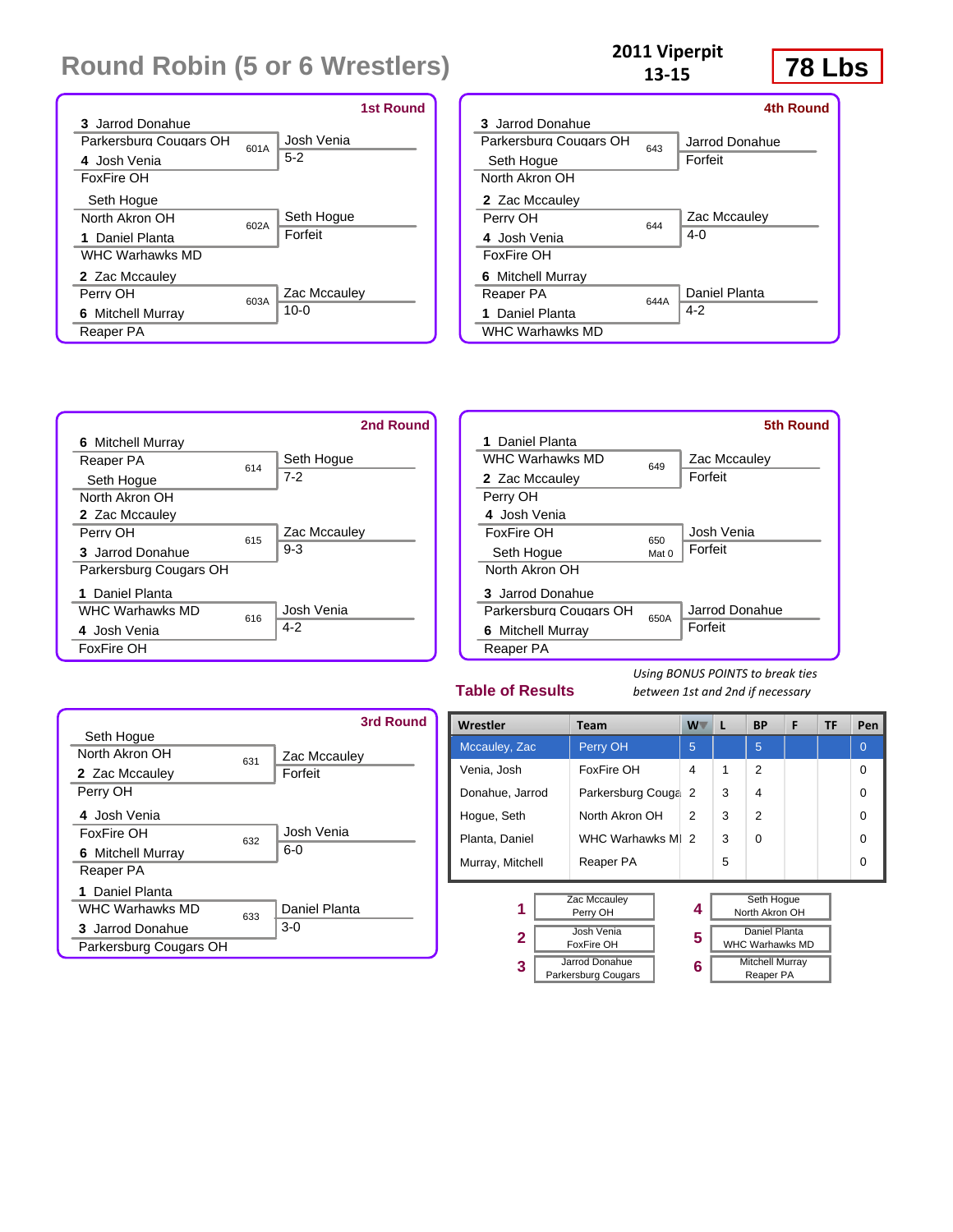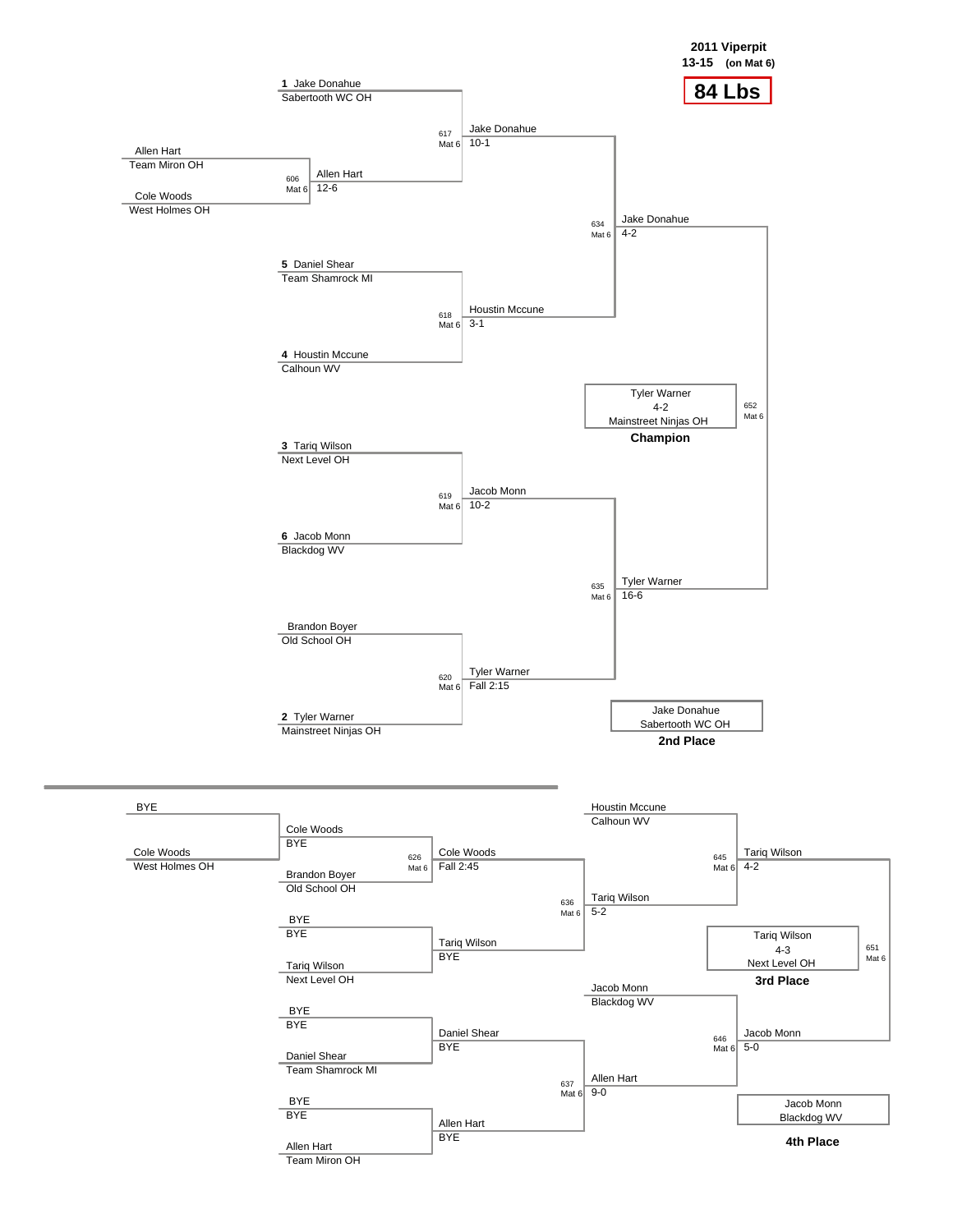|                       |                  | 1st Round      |
|-----------------------|------------------|----------------|
| 1 Jared Ball          |                  |                |
| <b>Team Miron OH</b>  | 601              | Jared Ball     |
| 4 Tyler Solt          | Mat <sub>6</sub> | Fall 2:00      |
| Moon PA               |                  |                |
| 5 Noah Mccumbers      |                  |                |
| Sabertooth WC OH      | 602              | Noah Mccumbers |
| 6 Parker Obrien       | Mat <sub>6</sub> | $3-2$          |
| <b>Thad OBrien MI</b> |                  |                |
| 2 Carson Mills        |                  |                |
| Old School OH         | 603              | Carson Mills   |
| 3 Timothy Newsome     | Mat <sub>6</sub> | Fall 0:45      |
| New Lexington OH      |                  |                |

# **2011 Viperpit**<br>**13-15** (on Mat 6) **90 Lbs**

**13‐15 (on Mat 6)**

|                   |       | 4th Round         |
|-------------------|-------|-------------------|
| 1. Jared Ball     |       |                   |
| Team Miron OH     | 638   | Jared Ball        |
| 5 Noah Mccumbers  | Mat 6 | Fall 0:30         |
| Sabertooth WC OH  |       |                   |
| 2 Carson Mills    |       |                   |
| Old School OH     | 639   | <b>Tyler Solt</b> |
| 4 Tyler Solt      | Mat 6 | $5 - 4$           |
| Moon PA           |       |                   |
| 3 Timothy Newsome |       |                   |
| New Lexington OH  | 640   | Parker Obrien     |
| 6 Parker Obrien   | Mat 6 | Fall 0:45         |
| Thad OBrien MI    |       |                   |

|                   |          | 2nd Round         |                   |       | <b>5th Round</b> |
|-------------------|----------|-------------------|-------------------|-------|------------------|
| 3 Timothy Newsome |          |                   | 6 Parker Obrien   |       |                  |
| New Lexington OH  | 607      | Noah Mccumbers    | Thad OBrien MI    | 653   | Parker Obrien    |
| 5 Noah Mccumbers  | Mat 6    | Fall 0:30         | 2 Carson Mills    | Mat 6 | Fall 3:30        |
| Sabertooth WC OH  |          |                   | Old School OH     |       |                  |
| 2 Carson Mills    |          |                   | 4 Tyler Solt      |       |                  |
| Old School OH     | 608      | Jared Ball        | Moon PA           | 654   | Noah Mccumbers   |
| 1 Jared Ball      | Mat 6    | Tech Fall 15-0    | 5 Noah Mccumbers  | Mat 6 | $10-5$           |
| Team Miron OH     |          |                   | Sabertooth WC OH  |       |                  |
| 6 Parker Obrien   |          |                   | Jared Ball        |       |                  |
| Thad OBrien MI    | 609      | <b>Tyler Solt</b> | Team Miron OH     | 655   | Jared Ball       |
| 4 Tyler Solt      | Mat $61$ | Fall 3:00         | 3 Timothy Newsome | Mat 6 | Fall 1:30        |
| Moon PA           |          |                   | New Lexington OH  |       |                  |
|                   |          |                   |                   |       |                  |

### **Table of Results**

**3**

*Using BONUS POINTS to break ties between 1st and 2nd if necessary*

> Timothy Newsome New Lexington OH

|                   |                  | 3rd Round         |
|-------------------|------------------|-------------------|
| 5 Noah Mccumbers  |                  |                   |
| Sabertooth WC OH  | 621              | Noah Mccumbers    |
| 2 Carson Mills    | Mat 6            | $2 - 0$           |
| Old School OH     |                  |                   |
| 4 Tyler Solt      |                  |                   |
| Moon PA           | 622              | <b>Tyler Solt</b> |
| 3 Timothy Newsome | Mat 6            | Tech Fall 16-0    |
| New Lexington OH  |                  |                   |
| 6 Parker Obrien   |                  |                   |
| Thad OBrien MI    | 623              | <b>Jared Ball</b> |
| 1 Jared Ball      | Mat <sub>6</sub> | Fall 0:45         |
| Team Miron OH     |                  |                   |

| Wrestler         | Team                               | W. | L | BP                                   | F | TF | Pen |
|------------------|------------------------------------|----|---|--------------------------------------|---|----|-----|
| Ball, Jared      | Team Miron OH                      | 5  |   | 9.5                                  | 4 | 1  | 0   |
| Mccumbers, Noah  | Sabertooth WC OH                   | 4  | 1 | 2                                    | 1 |    | 0   |
| Solt, Tyler      | Moon PA                            | 3  | 2 | 3.5                                  | 1 | 1  | 0   |
| Obrien, Parker   | Thad OBrien MI                     | 2  | 3 | 4                                    | 2 |    | 0   |
| Mills, Carson    | Old School OH                      | 1  | 4 | $\mathcal{P}$                        | 1 |    | 0   |
| Newsome, Timothy | New Lexington OH                   |    | 5 |                                      |   |    | 0   |
|                  |                                    |    |   |                                      |   |    |     |
| 1                | Jared Ball<br>Team Miron OH        |    |   | Parker Obrien<br>Thad OBrien MI      |   |    |     |
| 2                | Noah Mccumbers<br>Sabertooth WC OH | 5  |   | <b>Carson Mills</b><br>Old School OH |   |    |     |

**6**

 Tyler Solt Moon PA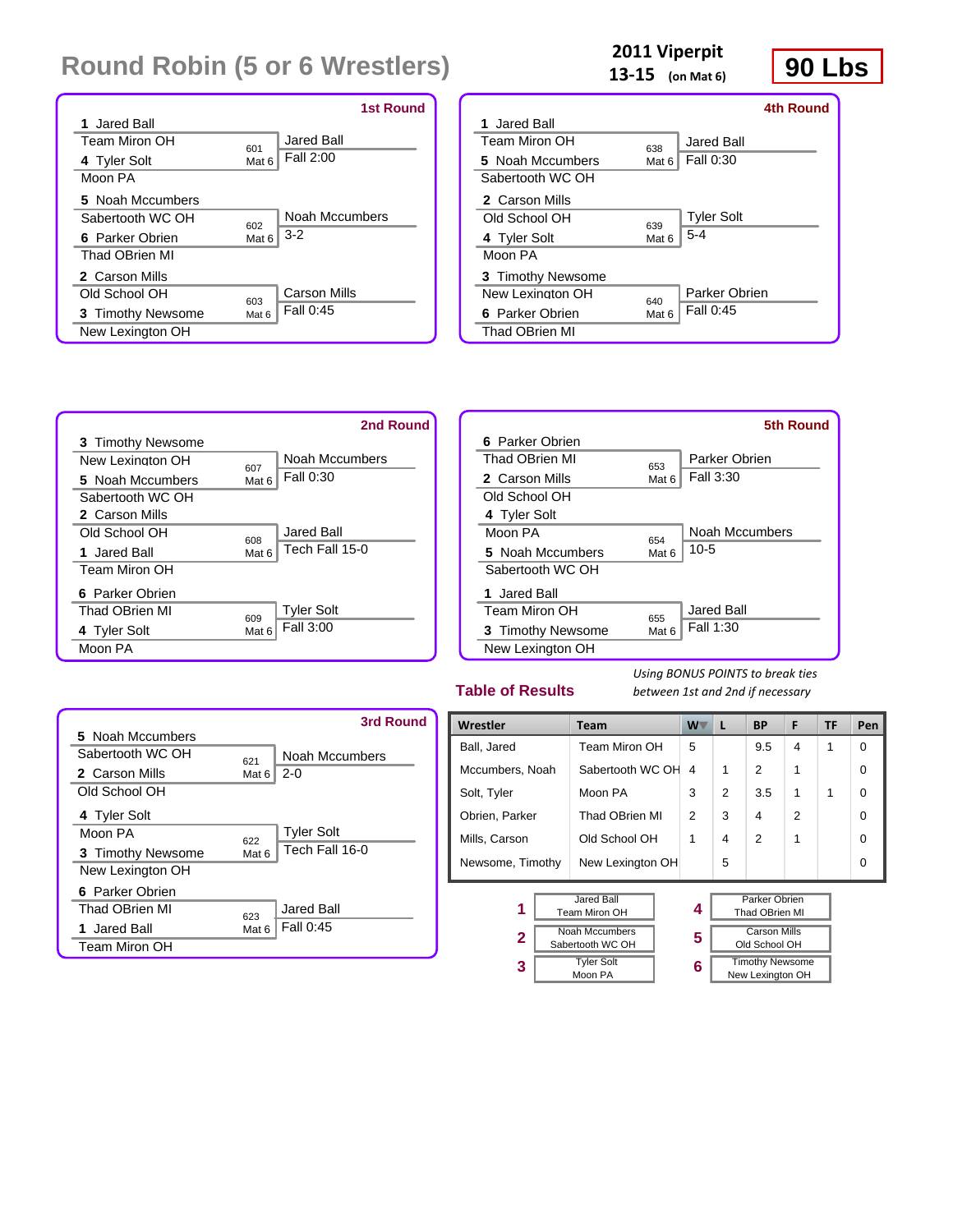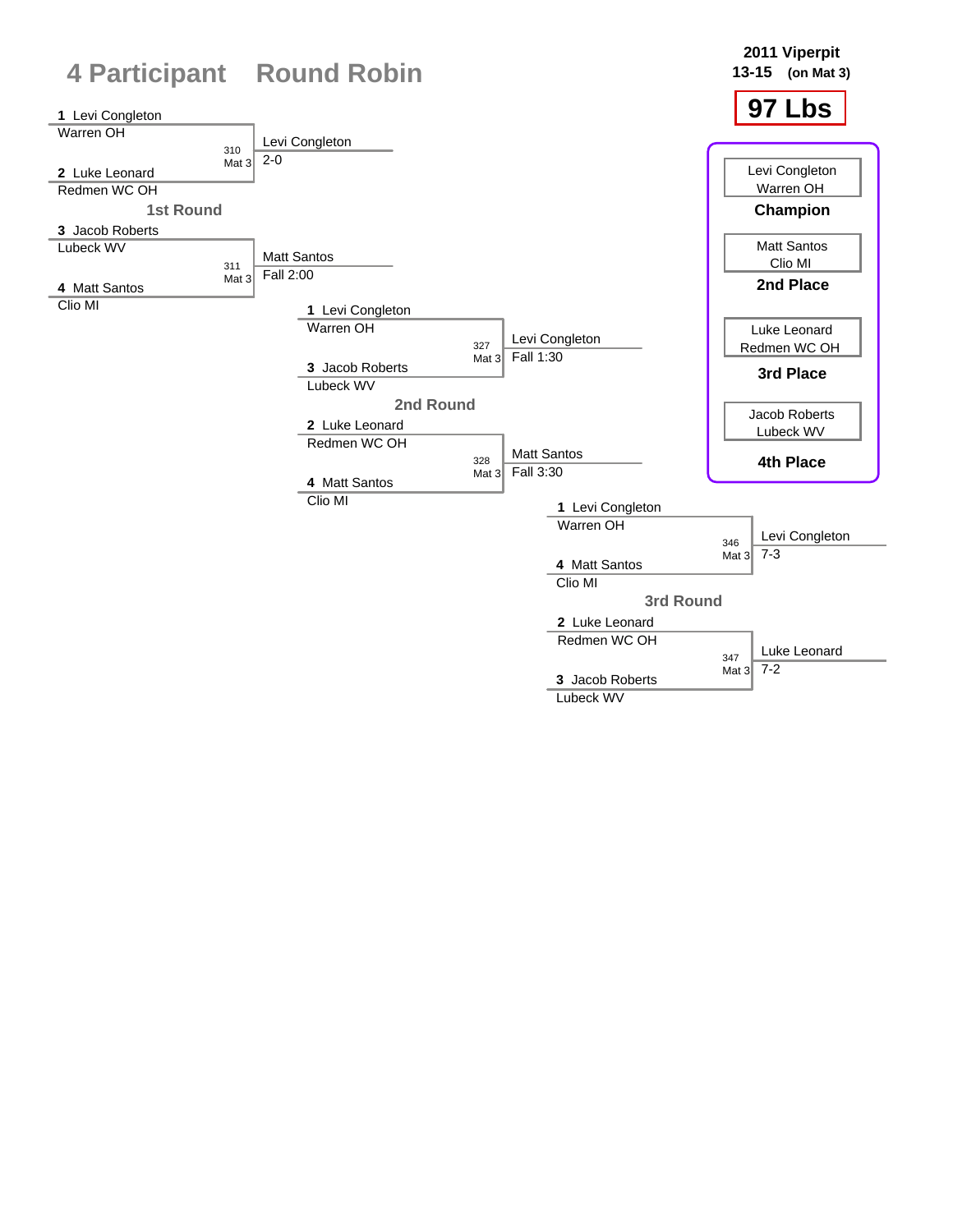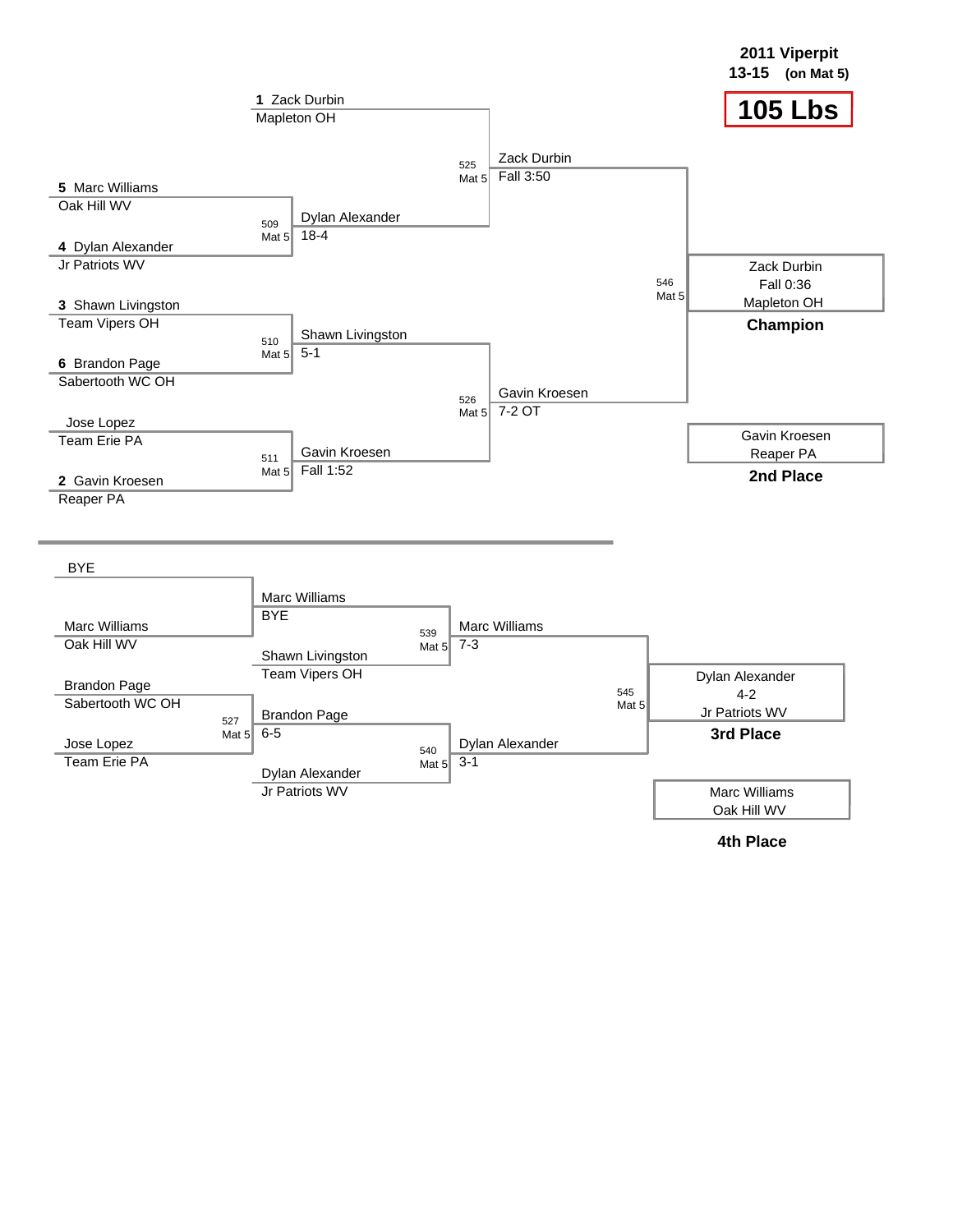|                         |                  | <b>1st Round</b>     |
|-------------------------|------------------|----------------------|
| 6 Logan Hartman         |                  |                      |
| Mechanicsburg OH        | 501              | Logan Hartman        |
| 2 Zachary Tupps         | Mat <sub>5</sub> | $2 - 0$              |
| Galion OH               |                  |                      |
| 5 Lucas Krumlauf        |                  |                      |
| Sabertooth WC OH        | 502              | Lucas Krumlauf       |
| 4 Jacob Spino           | Mat <sub>5</sub> | 2-1 OT TB            |
| Independent WV          |                  |                      |
| 1 Tyler Morland         |                  |                      |
| <b>Team Shamrock MI</b> | 503              | <b>Tyler Morland</b> |
| <b>3 Cory Parsons</b>   | Mat 5            | $4 - 3$              |
| Independent OH          |                  |                      |

**3** Cory Parsons

**5** Lucas Krumlauf Sabertooth WC OH

**1** Tyler Morland

**6** Logan Hartman Mechanicsburg OH **4** Jacob Spino

**2** Zachary Tupps Galion OH

Independent OH 504

Team Shamrock MI 505

Independent WV 506

|                         | 2011 Viperpit<br>13-15 (on Mat 5) |                      | <b>113 Lbs</b> |  |
|-------------------------|-----------------------------------|----------------------|----------------|--|
|                         |                                   |                      | 4th Round      |  |
| 6 Logan Hartman         |                                   |                      |                |  |
| Mechanicsburg OH        | 528                               | Logan Hartman        |                |  |
| 5 Lucas Krumlauf        | Mat 5                             | Fall 1:32            |                |  |
| Sabertooth WC OH        |                                   |                      |                |  |
| 1 Tyler Morland         |                                   |                      |                |  |
| <b>Team Shamrock MI</b> | 529                               | <b>Tyler Morland</b> |                |  |
| <b>2</b> Zachary Tupps  | Mat 5                             | Fall 0:48            |                |  |
| Galion OH               |                                   |                      |                |  |
| 3 Cory Parsons          |                                   |                      |                |  |
| Independent OH          | 530                               | Cory Parsons         |                |  |
| 4 Jacob Spino           | Mat 5                             | Fall 2:20            |                |  |

| 2nd Round                                         |                                                                                       |              | <b>5th Round</b>                  |
|---------------------------------------------------|---------------------------------------------------------------------------------------|--------------|-----------------------------------|
| Cory Parsons<br>504<br>Fall 3:07<br>Mat 5         | Jacob Spino<br>4<br>Independent WV<br><b>Tyler Morland</b><br><b>Team Shamrock ML</b> | 551<br>Mat 5 | <b>Tyler Morland</b><br>Fall 2:53 |
| <b>Tyler Morland</b><br>505<br>Fall 1:47<br>Mat 5 | 2 Zachary Tupps<br>Galion OH<br>5 Lucas Krumlauf<br>Sabertooth WC OH                  | 552<br>Mat 5 | <b>Zachary Tupps</b><br>8-6 OT    |
| <b>Zachary Tupps</b><br>506<br>Fall 2:21<br>Mat 5 | 6 Logan Hartman<br>Mechanicsburg OH<br>3 Cory Parsons<br>Independent OH               | 553<br>Mat 5 | Logan Hartman<br>$6 - 4$          |

4 Jacob Spino Independent WV

#### **Table of Results**

*Using BONUS POINTS to break ties between 1st and 2nd if necessary*

|                         |          | 3rd Round            |
|-------------------------|----------|----------------------|
| 5 Lucas Krumlauf        |          |                      |
| Sabertooth WC OH        | 512      | <b>Tyler Morland</b> |
| 1 Tyler Morland         | Mat $52$ | Fall 1:41            |
| <b>Team Shamrock MI</b> |          |                      |
| <b>2</b> Zachary Tupps  |          |                      |
| Galion OH               | 513      | Cory Parsons         |
| <b>3 Cory Parsons</b>   | Mat 5    | Fall 3:14            |
| Independent OH          |          |                      |
| 4 Jacob Spino           |          |                      |
| Independent WV          | 514      | Logan Hartman        |
| 6 Logan Hartman         | Mat 5    | Fall 1:31            |
| Mechanicsburg OH        |          |                      |

| בווטכסוו וט סועוס<br>between ist and zha ij helessary |                                   |                                       |   |   |          |                                      |                |           |          |
|-------------------------------------------------------|-----------------------------------|---------------------------------------|---|---|----------|--------------------------------------|----------------|-----------|----------|
| Wrestler                                              |                                   | <b>Team</b>                           |   | W | L        | <b>BP</b>                            | F              | <b>TF</b> | Pen      |
| Morland, Tyler                                        |                                   | Team Shamrock MI                      |   | 5 |          | 8                                    | 4              |           | $\Omega$ |
| Hartman, Logan                                        |                                   | Mechanicsburg OH                      |   | 4 | 1        | 4                                    | $\overline{2}$ |           | $\Omega$ |
| Parsons, Cory                                         |                                   | Independent OH                        |   | 3 | 2        | 6                                    | 3              |           | $\Omega$ |
| Tupps, Zachary                                        |                                   | Galion OH                             |   | 2 | 3        | $\overline{2}$                       | 1              |           | $\Omega$ |
| Sabertooth WC OH<br>Krumlauf, Lucas                   |                                   |                                       | 1 | 4 | $\Omega$ |                                      |                | $\Omega$  |          |
| Spino, Jacob<br>Independent WV                        |                                   |                                       |   | 5 |          |                                      |                | $\Omega$  |          |
| <b>Tyler Morland</b><br>1<br><b>Team Shamrock MI</b>  |                                   |                                       |   | 4 |          | <b>Zachary Tupps</b><br>Galion OH    |                |           |          |
| $\mathbf{2}$                                          | Logan Hartman<br>Mechanicsburg OH |                                       |   | 5 |          | 5 Lucas Krumlauf<br>Sabertooth WC OH |                |           |          |
| 3                                                     |                                   | <b>Cory Parsons</b><br>Independent OH |   | 6 |          | 4 Jacob Spino<br>Independent WV      |                |           |          |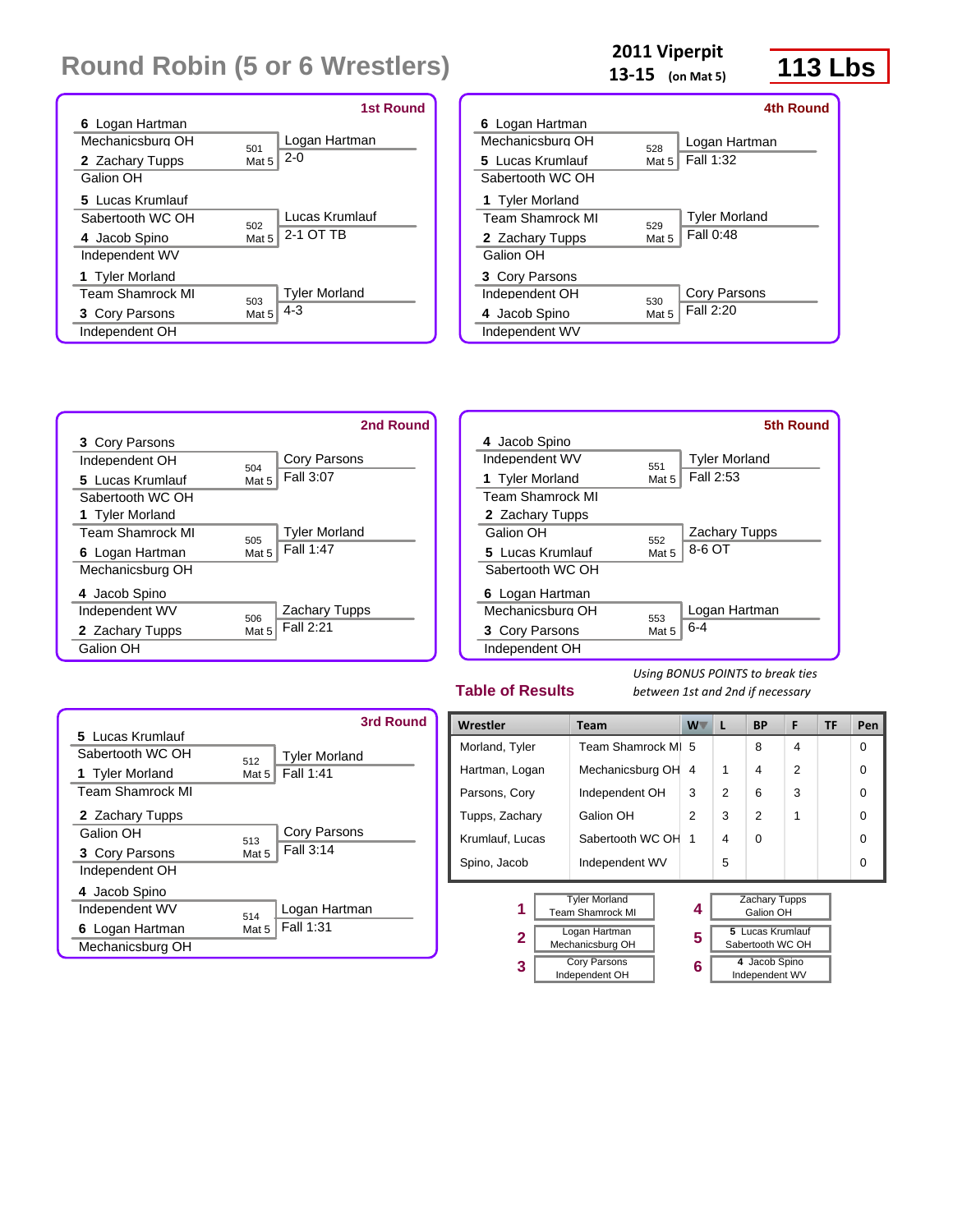

**4th Place**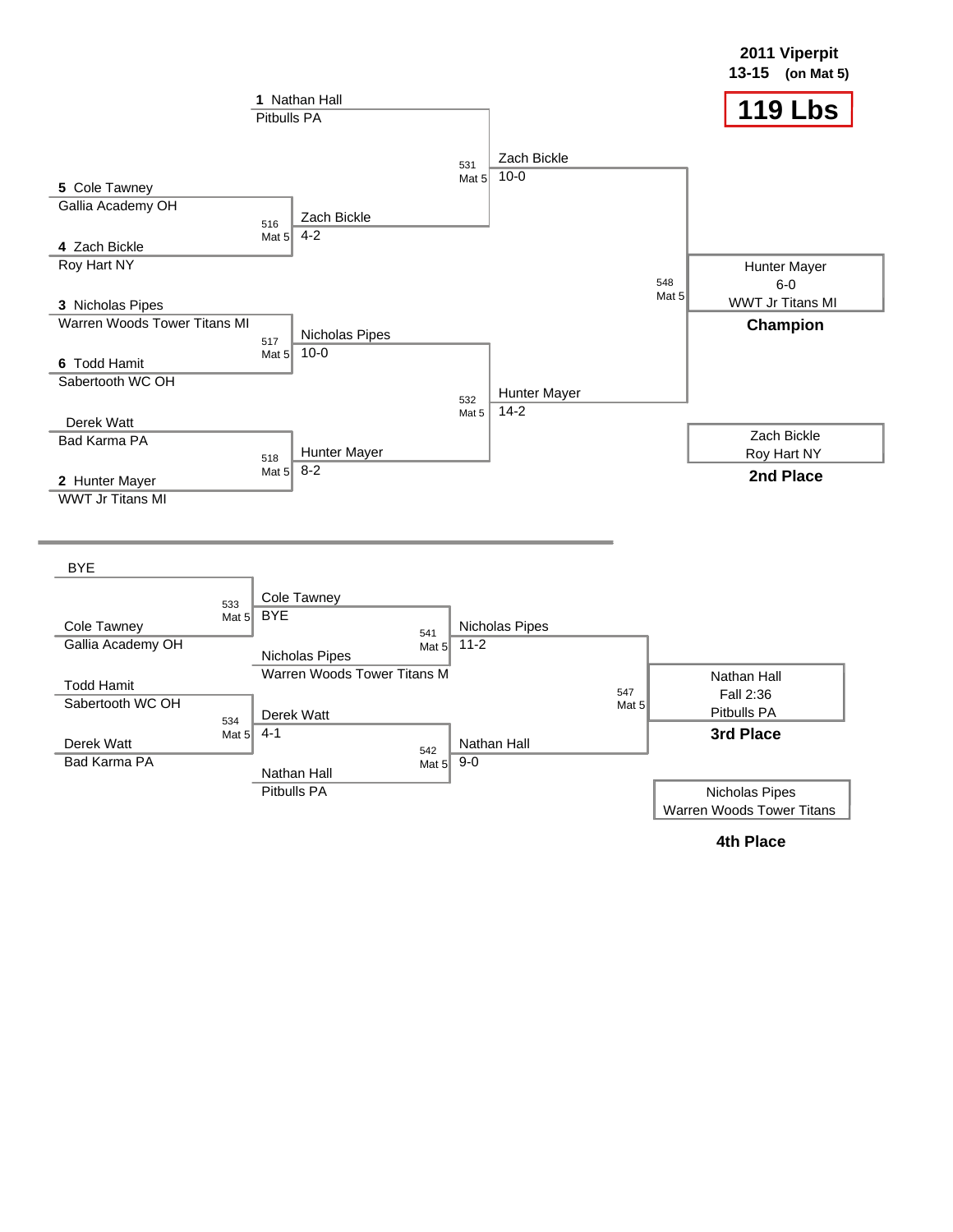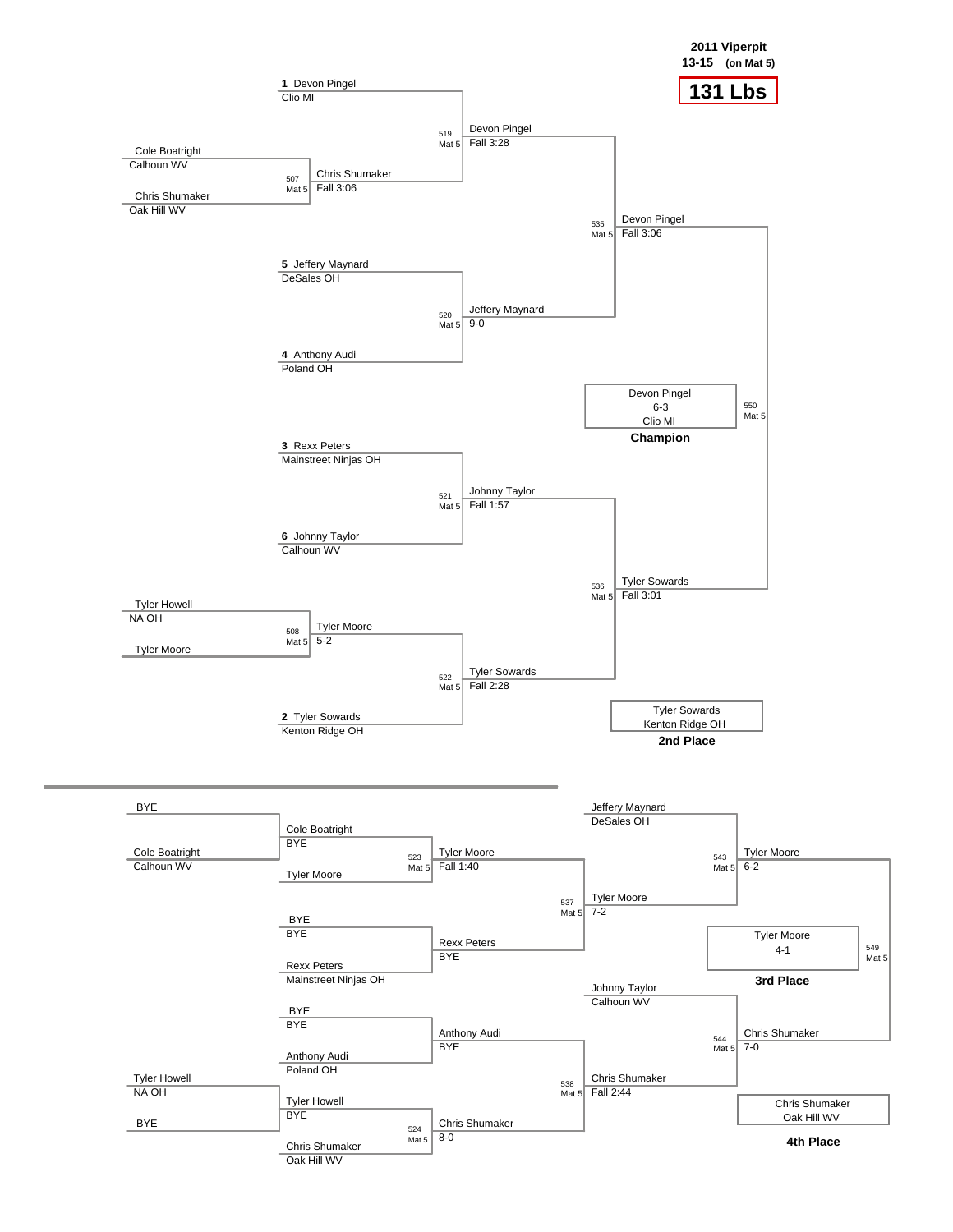|                            |       | 1st Round         |
|----------------------------|-------|-------------------|
| 6 Logan Ammond             |       |                   |
| OН                         | 201   | Dillon Shaw       |
| 1 Dillon Shaw              | Mat 2 | $2 - 1$           |
| Team Black Dog OH          |       |                   |
| 5 Keegan Green             |       |                   |
| Fosteria Redmen            | 202   | Keegan Green      |
| 3 Nick Reicosky            | Mat 2 | Fall 3:30         |
| North Canton OH            |       |                   |
| 4 Camden Haverfield        |       |                   |
| OН                         | 203   | Camden Haverfield |
| 2 Ben Mccann               | Mat 2 | $12-1$            |
| Northern Elite Pitbulls MI |       |                   |

**13‐15 (on Mat 2)**

# **13-15** (on Mat 2) **138 Lbs**

|                            |       | 4th Round    |
|----------------------------|-------|--------------|
| 6 Logan Ammond             |       |              |
| OН                         | 228   | Logan Ammond |
| 5 Keegan Green             | Mat 2 | $10 - 2$     |
| Fosteria Redmen            |       |              |
| 4 Camden Haverfield        |       |              |
| OН                         | 229   | Dillon Shaw  |
| Dillon Shaw<br>1.          | Mat 2 | Fall 3:30    |
| Team Black Dog OH          |       |              |
| 2 Ben Mccann               |       |              |
| Northern Flite Pitbulls MI | 230   | Ben Mccann   |
| 3 Nick Reicosky            | Mat 2 | Fall 1:45    |
| North Canton OH            |       |              |





### **Table of Results**

*Using BONUS POINTS to break ties between 1st and 2nd if necessary*

|                            |       | 3rd Round         |
|----------------------------|-------|-------------------|
| 5 Keegan Green             |       |                   |
| Fosteria Redmen            | 215   | Camden Haverfield |
| 4 Camden Haverfield        | Mat 2 | <b>Fall 0:30</b>  |
| OН                         |       |                   |
| <b>1</b> Dillon Shaw       |       |                   |
| Team Black Dog OH          | 216   | Dillon Shaw       |
| 2 Ben Mccann               | Mat 2 | $6 - 1$           |
| Northern Flite Pitbulls MI |       |                   |
| 3 Nick Reicosky            |       |                   |
| North Canton OH            | 217   | Logan Ammond      |
| 6 Logan Ammond             | Mat 2 | Tech Fall 16-0    |
| OН                         |       |                   |

| Wrestler           | <b>Team</b>            | W. | L | <b>BP</b>     | F | <b>TF</b> | Pen      |
|--------------------|------------------------|----|---|---------------|---|-----------|----------|
| Shaw, Dillon       | Team Black Dog Ol 5    |    |   | 6             | 3 |           | 0        |
| Ammond, Logan      | <b>OH</b>              | 4  | 1 | 2.5           |   | 1         | $\Omega$ |
| Haverfield, Camden | <b>OH</b>              | 3  | 2 | 3             | 1 |           | $\Omega$ |
| Mccann, Ben        | Northern Elite Pitbu 2 |    | 3 | $\mathcal{P}$ | 1 |           | $\Omega$ |
| Green, Keegan      | Fosteria Redmen        | 1  | 4 | $\mathcal{P}$ | 1 |           | $\Omega$ |
| Reicosky, Nick     | North Canton OH        |    | 5 |               |   |           | $\Omega$ |
|                    | __                     |    |   |               |   |           |          |

**4 5 6**

| 1              | Dillon Shaw<br>Team Black Dog OH |  |  |  |  |  |
|----------------|----------------------------------|--|--|--|--|--|
| $\overline{2}$ | Logan Ammond<br>nн               |  |  |  |  |  |
| 3              | Camden Haverfield                |  |  |  |  |  |

| Ben Mccann                 |
|----------------------------|
| Northern Elite Pitbulls MI |
|                            |
| Keegan Green               |
|                            |
| Fosteria Redmen            |

| Nick Reicosky   |
|-----------------|
| North Canton OH |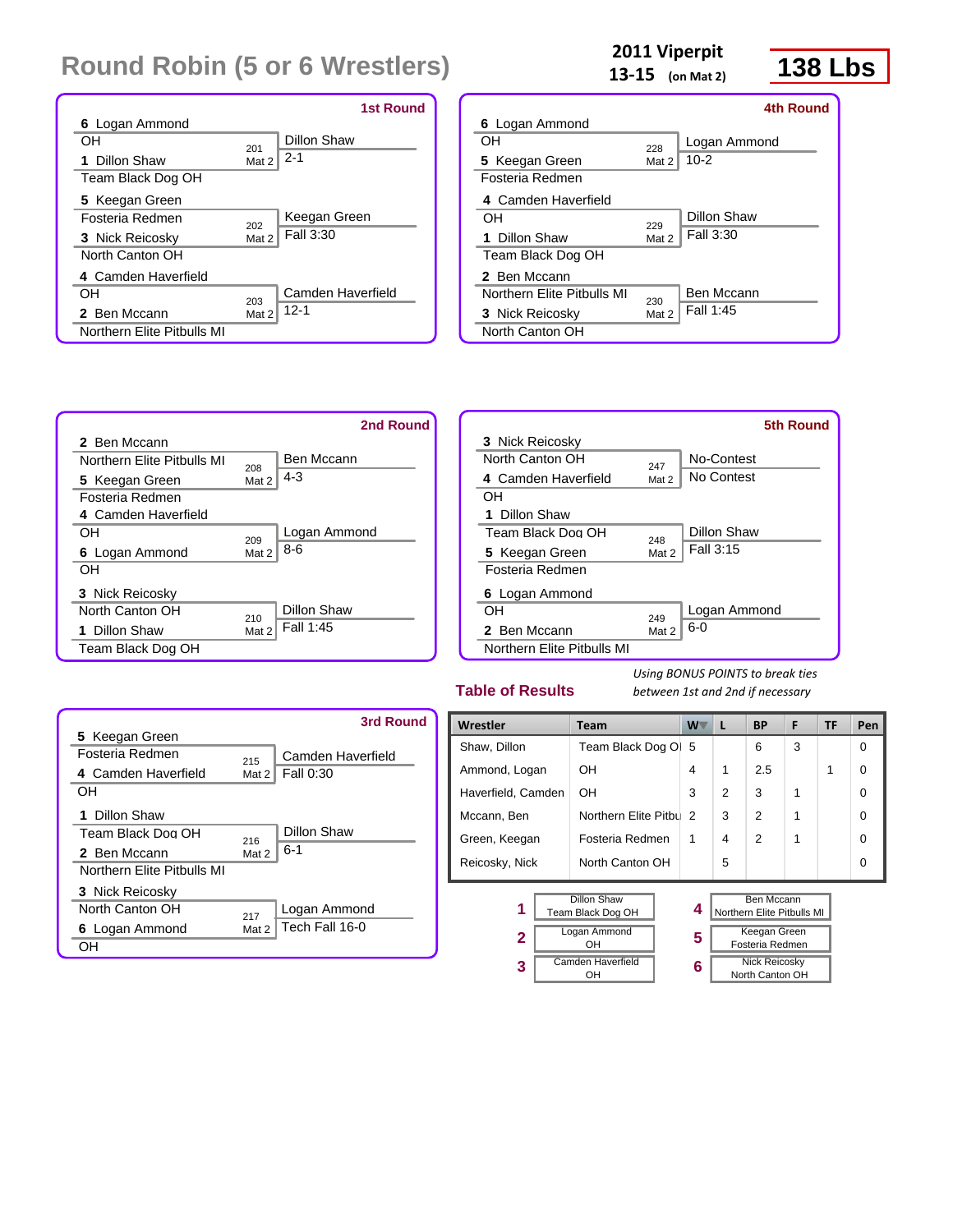|                                                                          | <b>1st Round</b>                         |
|--------------------------------------------------------------------------|------------------------------------------|
|                                                                          | 1 John Berndt<br>Poland OH               |
| 3 Jordan Dalton<br>Lexinaton OH<br>5 Christopher Matheny<br>Redmen WC OH | Jordan Dalton<br>204<br>Forfeit<br>Mat 2 |
| 4 Trey Ellis<br>Poland OH                                                | <b>Trey Ellis</b><br>205<br>$4 - 2$      |
| 2 Riley Griffin<br>SouthEast Fire MI                                     | Mat 2                                    |

**13‐15 (on Mat 2)**

# **13-15** (on Mat 2) **150 Lbs**

|                              |       |                      | 4th Round |
|------------------------------|-------|----------------------|-----------|
| 1 John Berndt                |       |                      |           |
| Poland OH                    | 231   | John Berndt          |           |
| <b>3</b> Jordan Dalton       | Mat 2 | $2 - 1$              |           |
| Lexington OH                 |       |                      |           |
| 4 Trey Ellis                 |       |                      |           |
| Poland OH                    |       | <b>Trey Ellis</b>    |           |
| BYE                          |       | <b>BYF</b>           |           |
|                              |       |                      |           |
| 2 Riley Griffin              |       |                      |           |
| SouthFast Fire MI            | 232   | <b>Riley Griffin</b> |           |
| <b>5</b> Christopher Matheny | Mat 2 | Forfeit              |           |
| Redmen WC OH                 |       |                      |           |
|                              |       |                      |           |



|                        |       | <b>5th Round</b>  |
|------------------------|-------|-------------------|
| 5 Christopher Matheny  |       |                   |
| Redmen WC OH           | 250   | <b>Trey Ellis</b> |
| 4 Trey Ellis           | Mat 2 | Forfeit           |
| Poland OH              |       |                   |
| <b>BYE</b>             |       |                   |
|                        |       | Jordan Dalton     |
| <b>3</b> Jordan Dalton |       | <b>BYF</b>        |
| Lexington OH           |       |                   |
| 1 John Berndt          |       |                   |
| Poland OH              | 251   | John Berndt       |
| 2 Riley Griffin        | Mat 2 | $2 - 1$           |
| SouthEast Fire MI      |       |                   |

### **Table of Results**

|                       |       | 3rd Round            |
|-----------------------|-------|----------------------|
| 3 Jordan Dalton       |       |                      |
| I exinaton OH         | 218   | Jordan Dalton        |
| 4 Trey Ellis          | Mat 2 | $15 - 2$             |
| Poland OH             |       |                      |
| <b>BYF</b>            |       |                      |
|                       |       | <b>Riley Griffin</b> |
| 2 Riley Griffin       |       | <b>BYF</b>           |
| SouthFast Fire MI     |       |                      |
| 5 Christopher Matheny |       |                      |
| Redmen WC OH          | 219   | John Berndt          |
| 1 John Berndt         | Mat 2 | Forfeit              |
| Poland OH             |       |                      |

| Wrestler                                      | <b>Team</b>                         | <b>W</b>       | L | <b>BP</b>                                  | F | TF | Pen      |
|-----------------------------------------------|-------------------------------------|----------------|---|--------------------------------------------|---|----|----------|
| Berndt, John                                  | Poland OH                           | $\overline{4}$ |   | 4                                          | 1 |    | $\Omega$ |
| Dalton, Jordan                                | Lexington OH                        | 3              | 1 | 5                                          | 1 |    | $\Omega$ |
| Ellis, Trey                                   | Poland OH                           | 2              | 2 | $\mathfrak{p}$                             |   |    | $\Omega$ |
| Griffin, Riley                                | SouthEast Fire MI                   | 1              | 3 | $\mathfrak{p}$                             |   |    | $\Omega$ |
|                                               | Matheny, Christophe<br>Redmen WC OH |                | 4 |                                            |   |    | $\Omega$ |
|                                               |                                     |                |   |                                            |   |    |          |
|                                               |                                     |                |   |                                            |   |    |          |
| John Berndt<br>1<br>Poland OH                 |                                     | 4              |   | <b>Riley Griffin</b><br>SouthEast Fire MI  |   |    |          |
| Jordan Dalton<br>$\mathbf{2}$<br>Lexington OH |                                     | 5              |   | <b>Christopher Matheny</b><br>Redmen WC OH |   |    |          |
| <b>Trey Ellis</b><br>3<br>Poland OH           |                                     | 6              |   |                                            |   |    |          |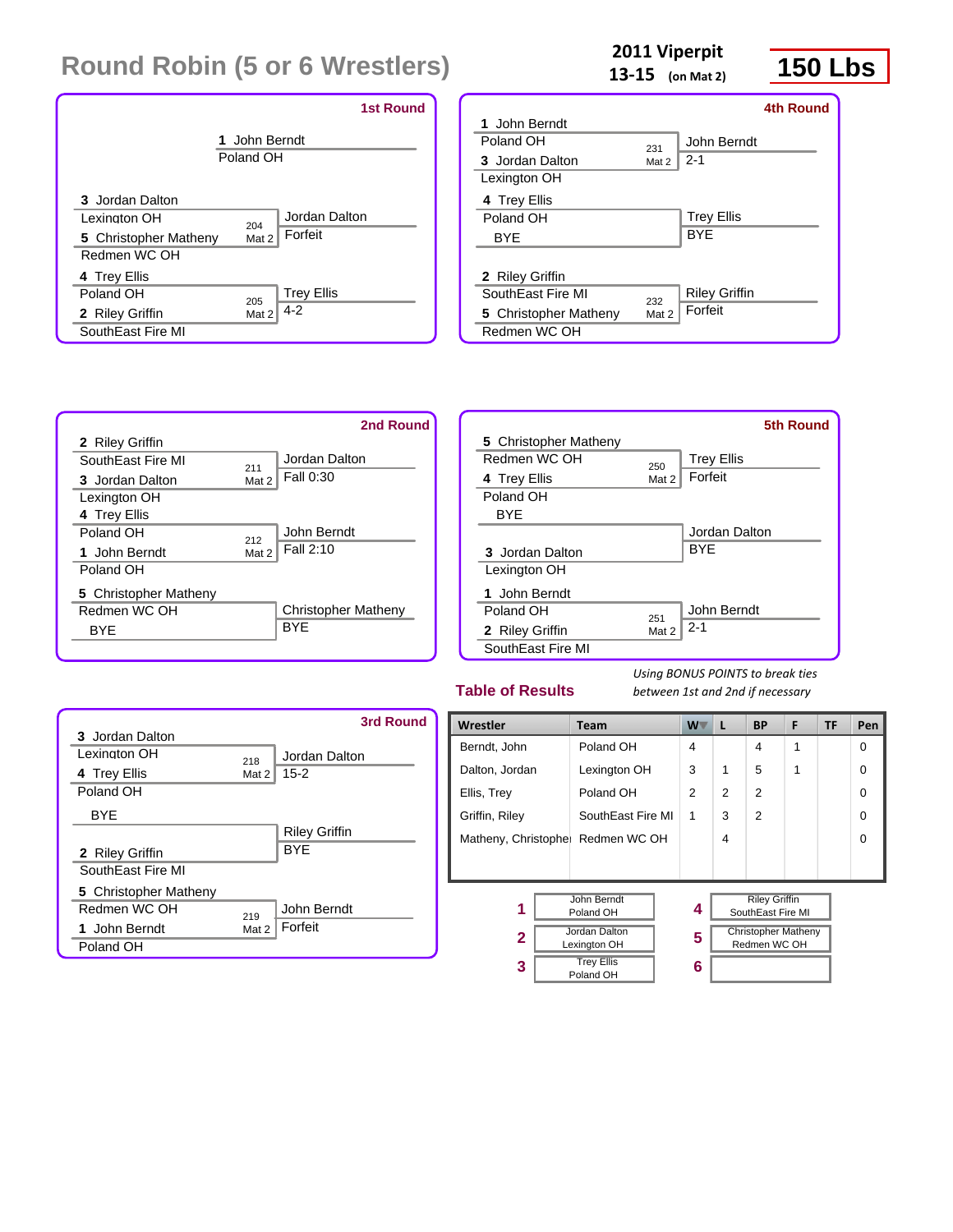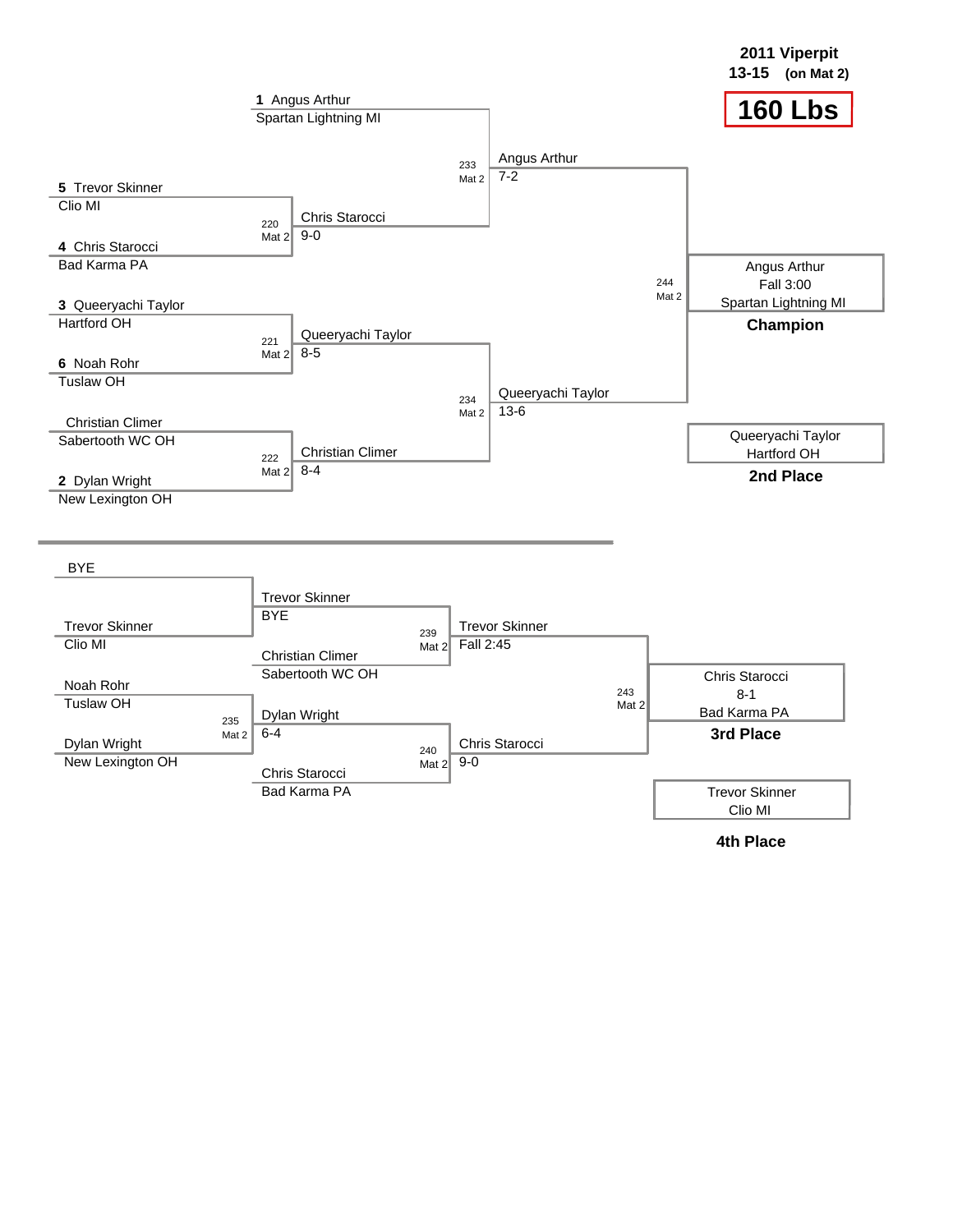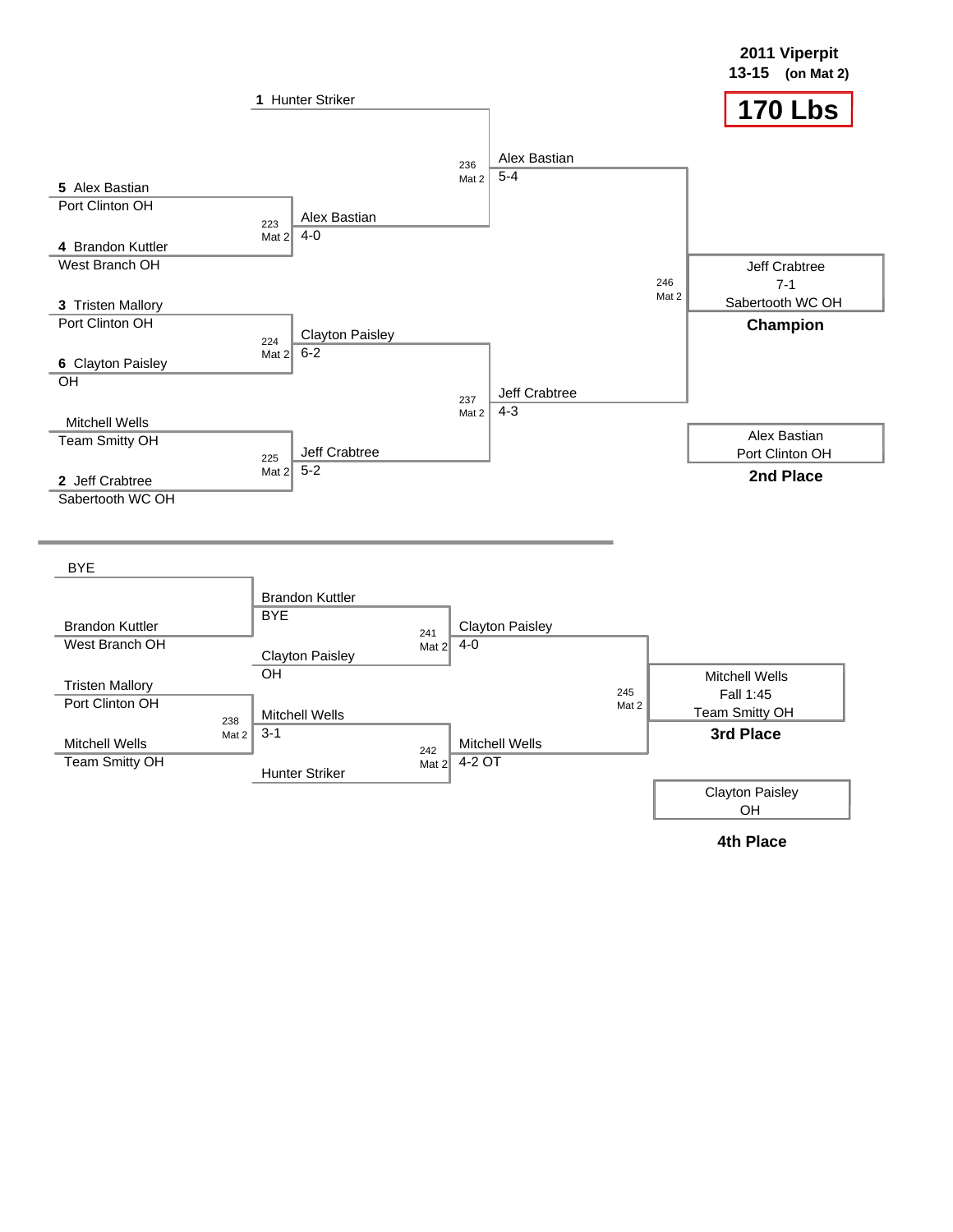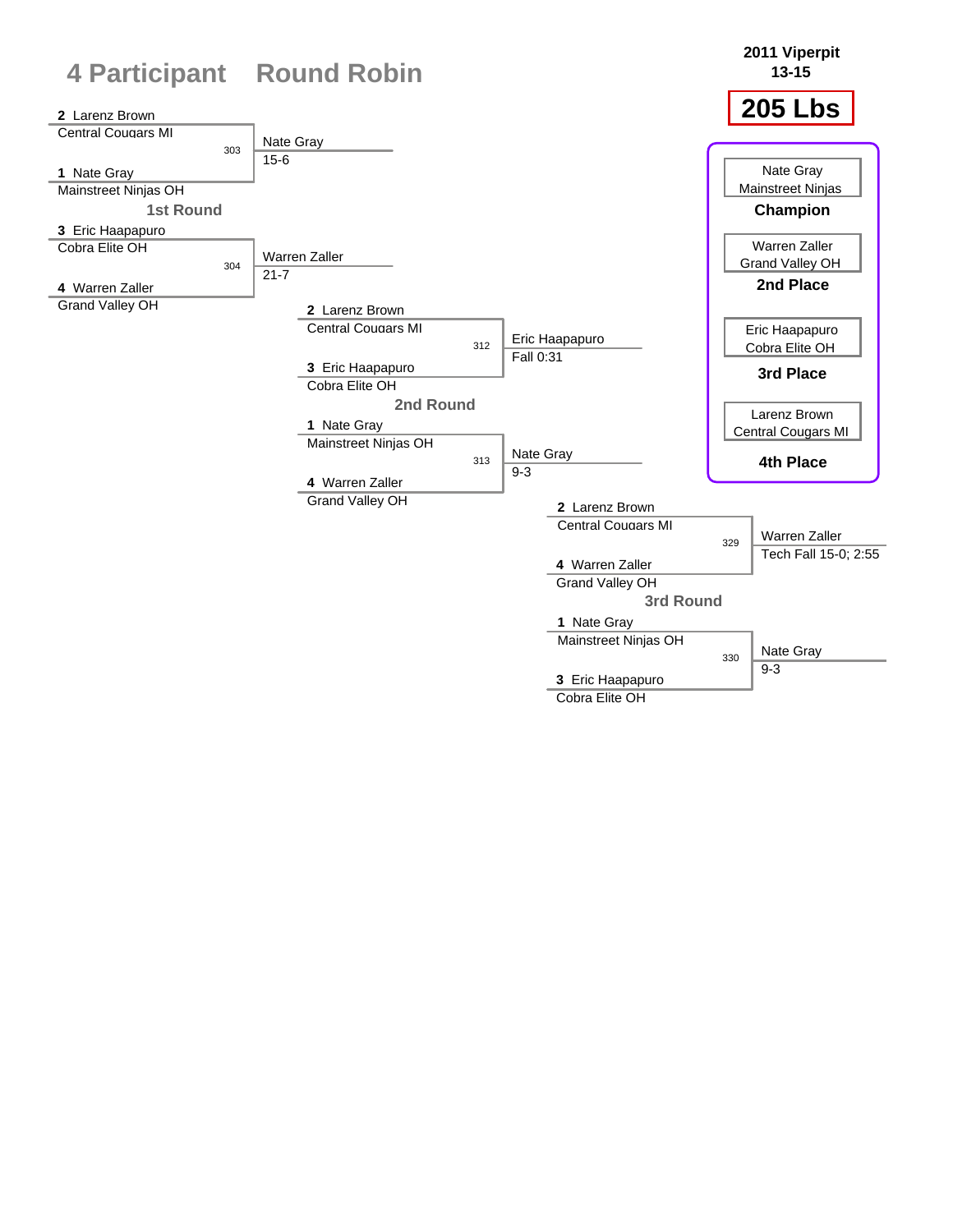|                                             |                |                                    | $13 - 15$<br>(on Mat $3)$                        |
|---------------------------------------------|----------------|------------------------------------|--------------------------------------------------|
| 2 Adontis Watson<br><b>Aviator Elite OH</b> |                |                                    | <b>245 Lbs</b>                                   |
| 3 Antonio Zapata<br>Clay OH                 | 305<br>Mat $3$ | <b>Adontis Watson</b><br>2-1 OT TB |                                                  |
| 2 Adontis Watson<br><b>Aviator Elite OH</b> | 314            | <b>Adontis Watson</b>              |                                                  |
| 3 Antonio Zapata<br>Clay OH                 | Mat 3          | Fall 2:00                          | <b>Adontis Watson</b><br><b>Aviator Elite OH</b> |
| 2 Adontis Watson<br><b>Aviator Elite OH</b> |                |                                    | Champion                                         |
| 3 Antonio Zapata<br>Clay OH                 | Mat $3$        |                                    | Antonio Zapata<br>Clay OH                        |
|                                             |                |                                    | 2nd Place                                        |

**3rd Place**

**2011 Viperpit**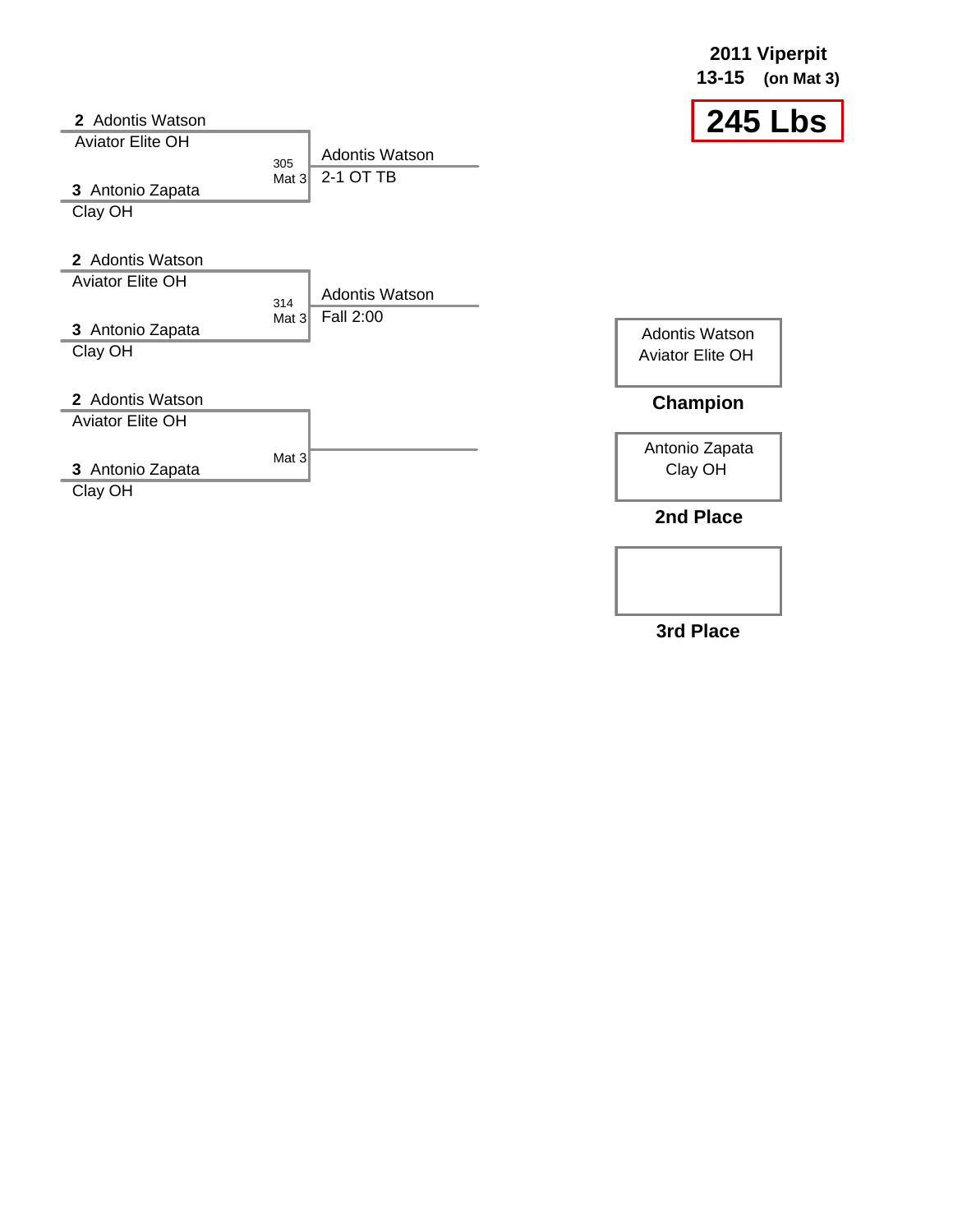|                                                                         |                |                                   | <b>High School</b>                                            | (on Mat $3$ ) |
|-------------------------------------------------------------------------|----------------|-----------------------------------|---------------------------------------------------------------|---------------|
| <b>Zack Durbin</b><br><b>Mapleton OH</b><br>3 Carson Mills              | 306<br>Mat $3$ | <b>Zack Durbin</b><br>Fall 0:54   | <b>103 Lbs</b>                                                |               |
| 2 Dustin Warner<br>Mainstreet Ninjas OH<br>1 Zack Durbin<br>Mapleton OH | 315<br>Mat $3$ | <b>Dustin Warner</b><br>$4 - 2$   | <b>Dustin Warner</b><br><b>Mainstreet Ninjas</b><br><b>OH</b> |               |
| 3 Carson Mills                                                          |                |                                   | Champion                                                      |               |
| 2 Dustin Warner<br>Mainstreet Ninjas OH                                 | 332<br>Mat $3$ | <b>Dustin Warner</b><br>Fall 2:00 | Zack Durbin<br>Mapleton OH                                    |               |
|                                                                         |                |                                   | 2nd Place                                                     |               |

Carson Mills

**2011 Viperpit**

### **3rd Place**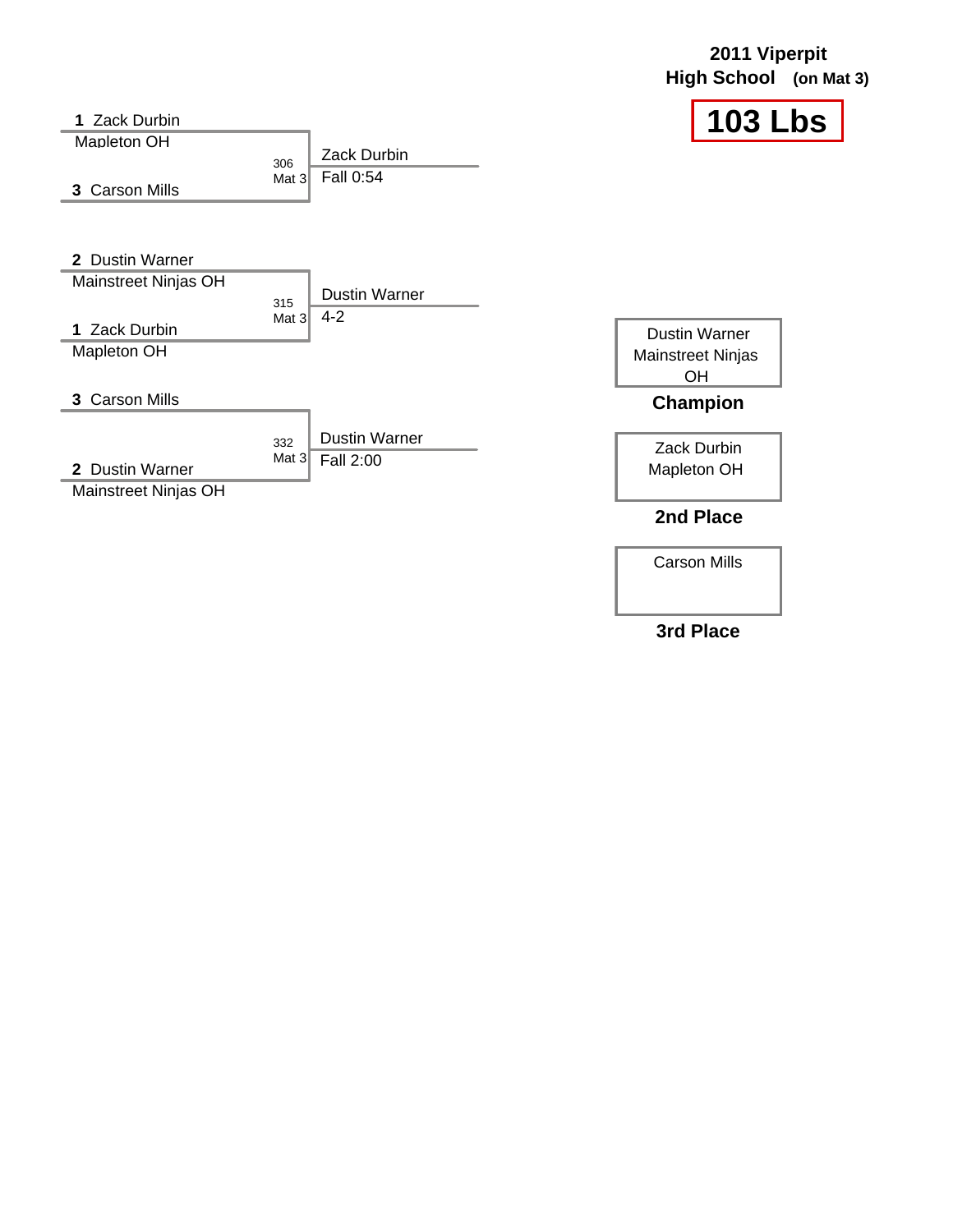|                      |       | 1st Round    |
|----------------------|-------|--------------|
| 1 Zach Bickle        |       |              |
| Roy Hart NY          | 401   | Zach Bickle  |
| 5 Aaron Oser         | Mat 4 | 6-1          |
| Akron Gladiators OH  |       |              |
| 3 Cody Burcher       |       |              |
| Mainstreet Ninias OH | 402   | Cody Burcher |
| 4 Kyle Moffit        | Mat 4 | $6 - 3$      |
| Mainstreet Ninjas OH |       |              |
| 6 Frankie Drogosch   |       |              |
| Macomb MI            | 403   | Luke Langdon |
| 2 Luke Langdon       | Mat 4 | Fall 2:01    |
| Mainstreet Ninjas OH |       |              |

### 2011 Viperpit<br>**h** School (on Mat 4) **119 Lbs High School (on Mat 4)**

|                      |       | 4th Round    |
|----------------------|-------|--------------|
| 1 Zach Bickle        |       |              |
| Rov Hart NY          | 434   | Cody Burcher |
| 3 Cody Burcher       | Mat 4 | Fall 2:09    |
| Mainstreet Ninjas OH |       |              |
| 6 Frankie Drogosch   |       |              |
| Macomb MI            | 435   | Aaron Oser   |
| 5 Aaron Oser         | Mat 4 | 7-6          |
| Akron Gladiators OH  |       |              |
| 2 Luke Langdon       |       |              |
| Mainstreet Ninias OH | 436   | Luke Langdon |
| 4 Kyle Moffit        | Mat 4 | Fall 0:15    |
| Mainstreet Ninjas OH |       |              |
|                      |       |              |





### **Table of Results**

|                      |       | 3rd Round    |
|----------------------|-------|--------------|
| 3 Cody Burcher       |       |              |
| Mainstreet Ninias OH | 423   | Cody Burcher |
| 6 Frankie Drogosch   | Mat 4 | Fall 0:40    |
| Macomb MI            |       |              |
| 5 Aaron Oser         |       |              |
| Akron Gladiators OH  | 424   | Luke Langdon |
| 2 Luke Langdon       | Mat 4 | Fall 0:37    |
| Mainstreet Ninjas OH |       |              |
| 4 Kyle Moffit        |       |              |
| Mainstreet Ninias OH | 425   | Kyle Moffit  |
| 1 Zach Bickle        | Mat 4 | $6 - 2$      |
| Roy Hart NY          |       |              |

| Wrestler          |  | <b>Team</b>          |   | L                | BP                  | F | TF | Pen      |
|-------------------|--|----------------------|---|------------------|---------------------|---|----|----------|
| Langdon, Luke     |  | Mainstreet Ninjas C  | 5 |                  | 8                   | 3 |    | $\Omega$ |
| Burcher, Cody     |  | Mainstreet Ninjas C  | 4 | 1                | 6                   | 3 |    | $\Omega$ |
| Moffit, Kyle      |  | Mainstreet Ninjas C  | 3 | 2                | 1                   |   |    | $\Omega$ |
| Bickle, Zach      |  | Roy Hart NY          | 2 | 3                | 1.5                 |   | 1  | $\Omega$ |
| Oser, Aaron       |  | Akron Gladiators O   | 1 | 4                | $\Omega$            |   |    | $\Omega$ |
| Drogosch, Frankie |  | Macomb MI            |   | 5                |                     |   |    | $\Omega$ |
|                   |  |                      |   |                  |                     |   |    |          |
|                   |  | Luke Langdon         | 4 |                  | Zach Bickle         |   |    |          |
| 1                 |  | Mainstreet Ninjas OH |   |                  | Roy Hart NY         |   |    |          |
|                   |  | Cody Burcher         |   |                  | Aaron Oser          |   |    |          |
| $\mathbf{2}$      |  | Mainstreet Ninjas OH | 5 |                  | Akron Gladiators OH |   |    |          |
| 3                 |  | <b>Kyle Moffit</b>   | 6 | Frankie Drogosch |                     |   |    |          |
|                   |  | Mainstreet Ninjas OH |   |                  | Macomb MI           |   |    |          |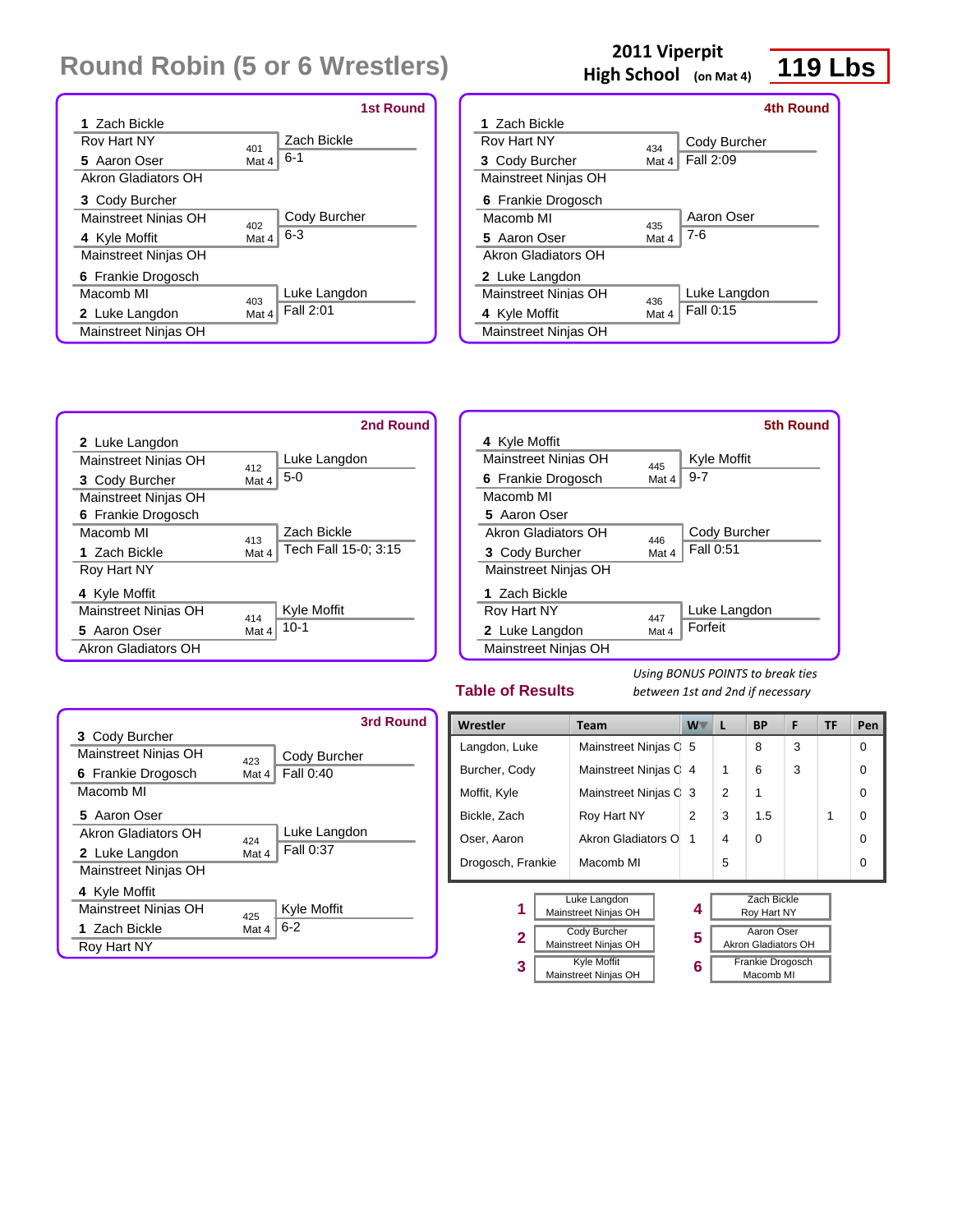|                                            |                                | <b>1st Round</b>              |
|--------------------------------------------|--------------------------------|-------------------------------|
|                                            | 2 Jordan Dukes<br>Redmen WC OH |                               |
| 4 Brenton Jones<br><b>Aviator Elite OH</b> | 404                            | <b>Brenton Jones</b><br>$9-0$ |
| 5 Duncan Wingard<br>Reaper PA              | Mat 4                          |                               |
| 1 Brodie Scherer                           |                                |                               |
| Mainstreet Ninias OH                       | 405                            | Darren Warner                 |
| 3 Darren Warner                            | Mat 4                          | $3-0$                         |
| Mainstreet Ninjas OH                       |                                |                               |

### 2011 Viperpit<br>
th School (on Mat 4) 130 Lbs **High School (on Mat 4)**



|                             |       | <b>4th Round</b>      |
|-----------------------------|-------|-----------------------|
| 2 Jordan Dukes              |       |                       |
| Redmen WC OH                | 437   | <b>Brenton Jones</b>  |
| 4 Brenton Jones             | Mat 4 | $10 - 8$              |
| Aviator Flite OH            |       |                       |
| <b>Brodie Scherer</b><br>1. |       |                       |
| Mainstreet Ninias OH        |       | <b>Brodie Scherer</b> |
| BYF                         |       | <b>BYF</b>            |
|                             |       |                       |
| 3 Darren Warner             |       |                       |
| Mainstreet Ninias OH        | 438   | Darren Warner         |
| 5 Duncan Wingard            | Mat 4 | Fall 3:26             |
| Reaper PA                   |       |                       |

|                         |       | 2nd Round             |
|-------------------------|-------|-----------------------|
| 3 Darren Warner         |       |                       |
| Mainstreet Ninias OH    | 415   | Darren Warner         |
| 4 Brenton Jones         | Mat 4 | Fall $3:24$           |
| <b>Aviator Elite OH</b> |       |                       |
| 1 Brodie Scherer        |       |                       |
| Mainstreet Ninias OH    | 416   | <b>Brodie Scherer</b> |
| 2 Jordan Dukes          | Mat 4 | Tech Fall 17-0; 3:30  |
| Redmen WC OH            |       |                       |
| 5 Duncan Wingard        |       |                       |
| Reaper PA               |       | Duncan Wingard        |
| BYF                     |       | <b>BYF</b>            |
|                         |       |                       |

|                      |       | 5th Round             |
|----------------------|-------|-----------------------|
| 5 Duncan Wingard     |       |                       |
| Reaper PA            | 448   | <b>Brodie Scherer</b> |
| 1 Brodie Scherer     | Mat 4 | Fall 0:50             |
| Mainstreet Ninjas OH |       |                       |
| BYF                  |       |                       |
|                      |       | <b>Brenton Jones</b>  |
| 4 Brenton Jones      |       | <b>BYF</b>            |
| Aviator Flite OH     |       |                       |
| 2. Jordan Dukes      |       |                       |
| Redmen WC OH         | 449   | Darren Warner         |
| 3 Darren Warner      | Mat 4 | Fall 2:18             |
| Mainstreet Ninjas OH |       |                       |

#### **Table of Results**

|                      |       | 3rd Round             |
|----------------------|-------|-----------------------|
| 4 Brenton Jones      |       |                       |
| Aviator Flite OH     | 426   | <b>Brodie Scherer</b> |
| 1 Brodie Scherer     | Mat 4 | $3-1$                 |
| Mainstreet Ninjas OH |       |                       |
| <b>BYF</b>           |       |                       |
|                      |       | Darren Warner         |
| 3 Darren Warner      |       | <b>BYF</b>            |
| Mainstreet Ninjas OH |       |                       |
| 5 Duncan Wingard     |       |                       |
| Reaper PA            | 427   | Duncan Wingard        |
| 2 Jordan Dukes       | Mat 4 | Fall 0:14             |
| Redmen WC OH         |       |                       |

| Wrestler                                           | <b>Team</b>                           | W | L              | <b>BP</b>                           | F | TF | Pen      |
|----------------------------------------------------|---------------------------------------|---|----------------|-------------------------------------|---|----|----------|
| Warner, Darren                                     | Mainstreet Ninjas C 4                 |   |                | 6                                   | 3 |    | 0        |
| Scherer, Brodie                                    | Mainstreet Ninjas C 3                 |   | 1              | 3.5                                 | 1 | 1  | $\Omega$ |
| Jones, Brenton                                     | Aviator Elite OH                      | 2 | $\overline{2}$ | 1                                   |   |    | 0        |
| Wingard, Duncan                                    | Reaper PA                             |   | 3              | 2                                   | 1 |    | $\Omega$ |
| Redmen WC OH<br>Dukes, Jordan                      |                                       |   | 4              |                                     |   |    | $\Omega$ |
|                                                    |                                       |   |                |                                     |   |    |          |
|                                                    |                                       |   |                |                                     |   |    |          |
| 1                                                  | Darren Warner<br>Mainstreet Ninjas OH |   |                | Duncan Wingard<br>Reaper PA         |   |    |          |
| <b>Brodie Scherer</b><br>2<br>Mainstreet Ninjas OH |                                       | 5 |                | <b>Jordan Dukes</b><br>Redmen WC OH |   |    |          |
| <b>Brenton Jones</b><br>3<br>Aviator Elite OH      |                                       | 6 |                |                                     |   |    |          |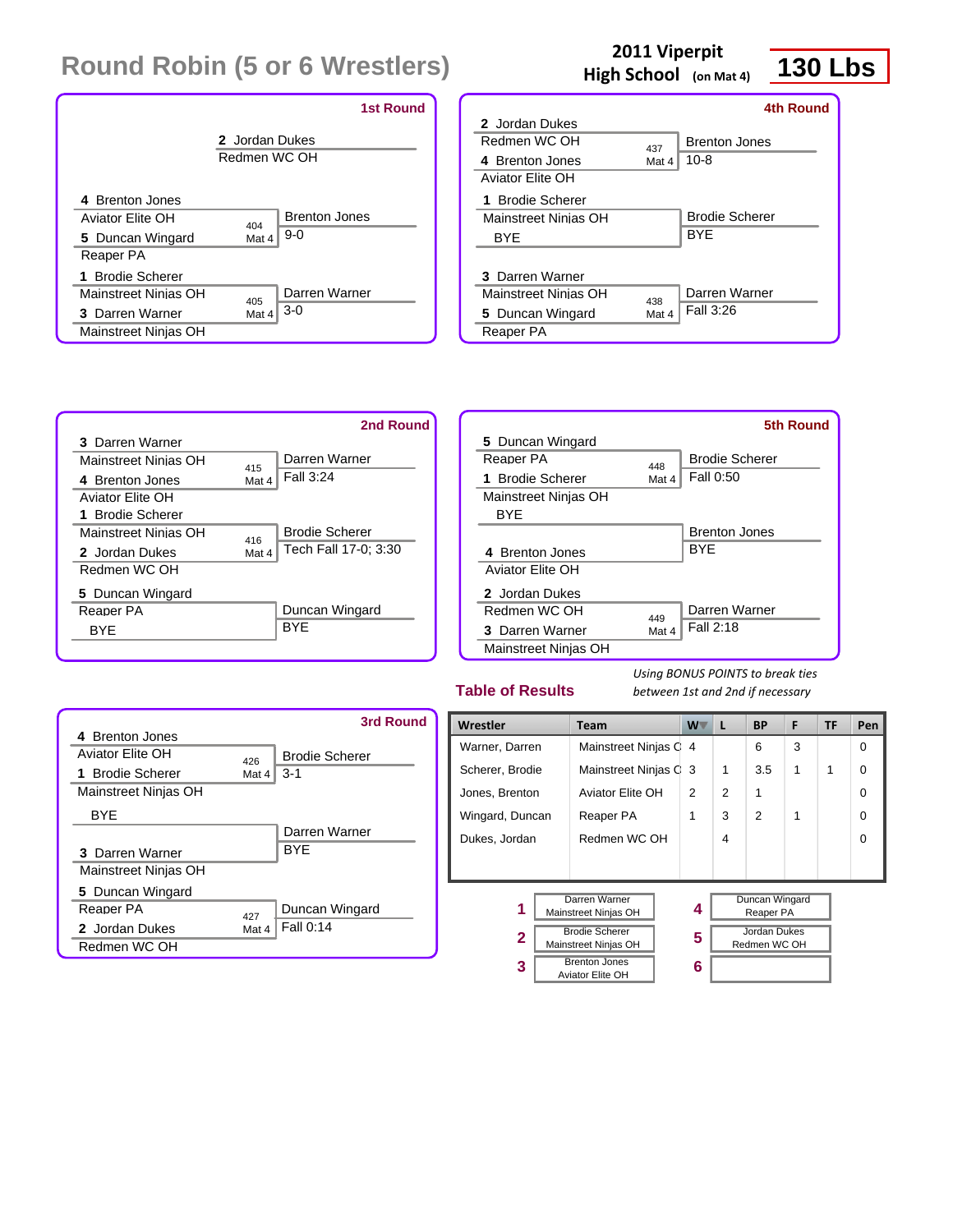|                       |       | <b>1st Round</b>      |
|-----------------------|-------|-----------------------|
| 5 Gage Brady          |       |                       |
| Tiger Club OH         | 406   | Trevor Vilga          |
| <b>3</b> Trevor Vilga | Mat 4 | Fall 2:12             |
| <b>Team Vipers WV</b> |       |                       |
| 4 Nolan Dilts         |       |                       |
| Old School OH         | 407   | <b>Briar Shively</b>  |
| 1 Briar Shively       | Mat 4 | $9 - 5$               |
| Misfits WY            |       |                       |
| 6 Zach Leonard        |       |                       |
| Redmen WC OH          | 408   | <b>Tyler Richards</b> |
| 2 Tyler Richards      | Mat 4 | Fall 1:17             |
| <b>Wood County WV</b> |       |                       |

### 2011 Viperpit<br>**h** School (on Mat 4) **140 Lbs High School (on Mat 4)**



|                       |       | 4th Round             |
|-----------------------|-------|-----------------------|
| 5 Gage Brady          |       |                       |
| Tiger Club OH         | 439   | Nolan Dilts           |
| 4 Nolan Dilts         | Mat 4 | $13-0$                |
| Old School OH         |       |                       |
| 6 Zach Leonard        |       |                       |
| Redmen WC OH          | 440   | <b>Trevor Vilga</b>   |
| 3 Trevor Vilga        | Mat 4 | Fall 0:39             |
| <b>Team Vipers WV</b> |       |                       |
| 2 Tyler Richards      |       |                       |
| Wood County WV        | 441   | <b>Tyler Richards</b> |
| 1 Briar Shively       | Mat 4 | 16-15 OT TB           |
| <b>Misfits WY</b>     |       |                       |



|                        |       | <b>5th Round</b>      |
|------------------------|-------|-----------------------|
| <b>1 Briar Shively</b> |       |                       |
| Misfits WY             | 450   | <b>Briar Shively</b>  |
| 6 Zach Leonard         | Mat 4 | Fall 1:43             |
| Redmen WC OH           |       |                       |
| <b>3</b> Trevor Vilga  |       |                       |
| <b>Team Viners WV</b>  | 451   | Trevor Vilga          |
| 4 Nolan Dilts          | Mat 4 | $5-1$                 |
| Old School OH          |       |                       |
| 5 Gage Brady           |       |                       |
| Tiger Club OH          | 452   | <b>Tyler Richards</b> |
| 2 Tyler Richards       | Mat 4 | Fall 2:40             |
| Wood County WV         |       |                       |

### **Table of Results**

|                       |       | 3rd Round             |
|-----------------------|-------|-----------------------|
| 4 Nolan Dilts         |       |                       |
| Old School OH         | 428   | <b>Nolan Dilts</b>    |
| 6 Zach Leonard        | Mat 4 | Fall 3:46             |
| Redmen WC OH          |       |                       |
| <b>3</b> Trevor Vilga |       |                       |
| <b>Team Viners WV</b> | 429   | <b>Tyler Richards</b> |
| 2 Tyler Richards      | Mat 4 | $3-0$                 |
| Wood County WV        |       |                       |
| 1 Briar Shively       |       |                       |
| Misfits WY            | 430   | <b>Briar Shively</b>  |
| 5 Gage Brady          | Mat 4 | Fall 1:43             |
| Tiger Club OH         |       |                       |

| Wrestler        | Team                                    |  | W.             | L | <b>BP</b>                           | F              | TF | Pen      |
|-----------------|-----------------------------------------|--|----------------|---|-------------------------------------|----------------|----|----------|
| Richards, Tyler | Wood County WV                          |  | 5              |   | 4                                   | 2              |    | 0        |
| Vilga, Trevor   | <b>Team Vipers WV</b>                   |  | 4              | 1 | 4                                   | $\overline{2}$ |    | 0        |
| Shively, Briar  | Misfits WY                              |  | 3              | 2 | 4                                   | $\overline{2}$ |    | 0        |
| Dilts, Nolan    | Old School OH                           |  | $\overline{2}$ | 3 | 3                                   | 1              |    | 0        |
| Leonard, Zach   | Redmen WC OH                            |  | 1              | 4 | $\Omega$                            |                |    | $\Omega$ |
| Brady, Gage     | Tiger Club OH                           |  |                | 5 |                                     |                |    | 0        |
|                 |                                         |  |                |   |                                     |                |    |          |
| 1               | <b>Tyler Richards</b><br>Wood County WV |  | 4              |   | <b>Nolan Dilts</b><br>Old School OH |                |    |          |
| $\mathbf{2}$    | <b>Trevor Vilga</b>                     |  | 5              |   | Zach Leonard                        |                |    |          |
|                 | Team Vipers WV                          |  |                |   | Redmen WC OH                        |                |    |          |
| 3               | <b>Briar Shively</b>                    |  | 6              |   | Gage Brady                          |                |    |          |
|                 | Misfits WY                              |  |                |   | Tiger Club OH                       |                |    |          |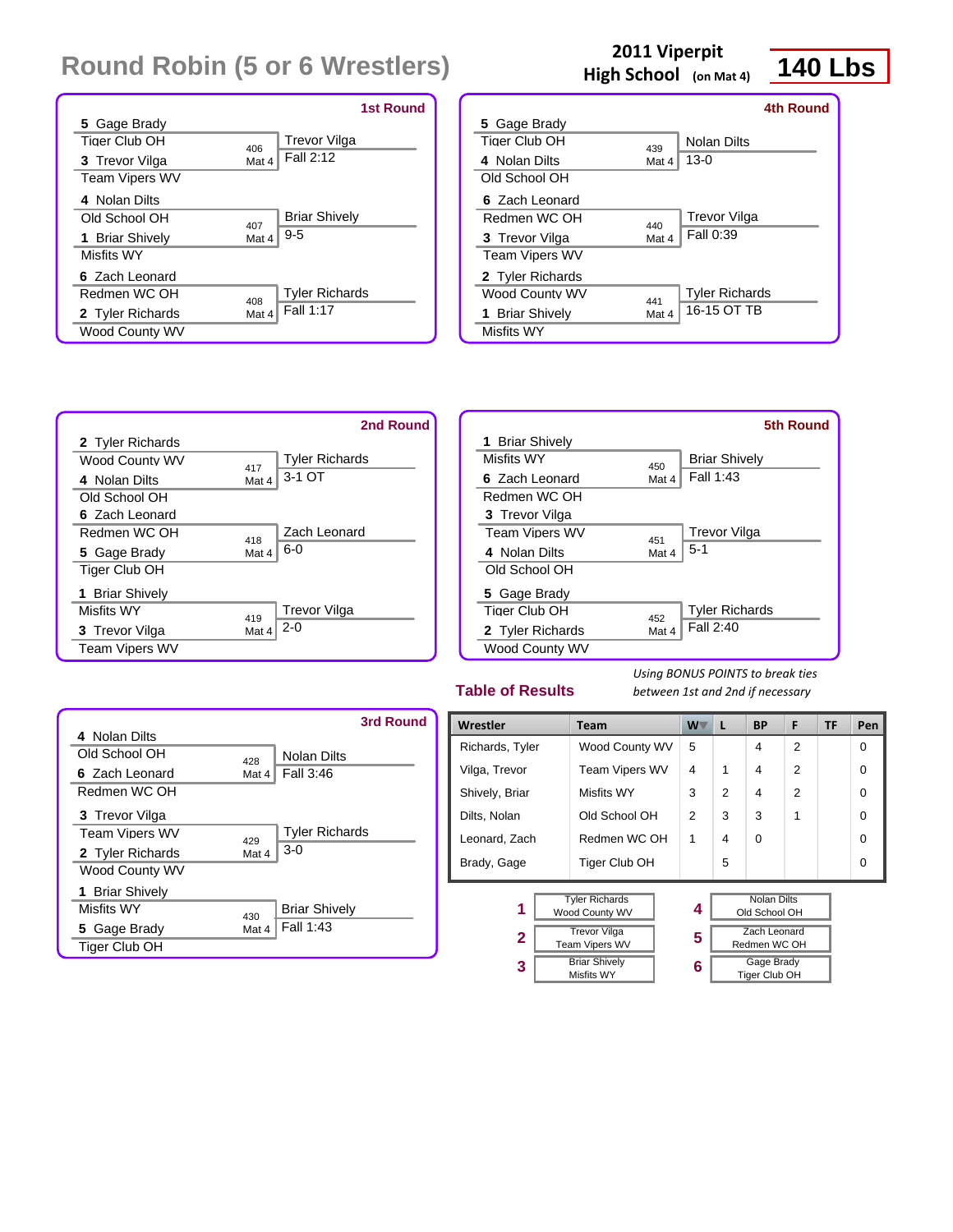

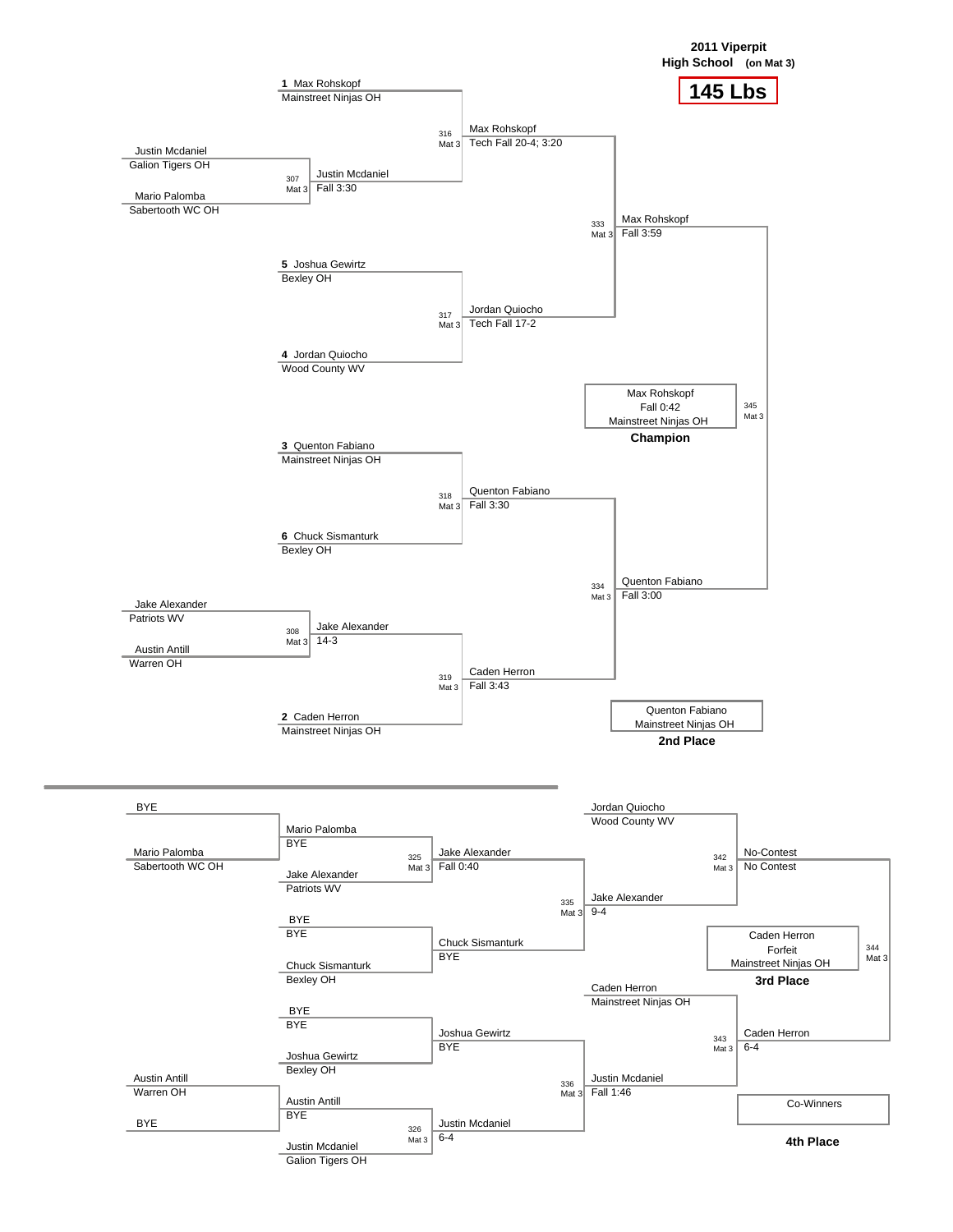|                      |       | <b>1st Round</b>     |
|----------------------|-------|----------------------|
| 2 Angelo Eufracio    |       |                      |
| Redmen WC OH         | 409   | Kyle Warner          |
| 3 Kyle Warner        | Mat 4 | Fall 1:42            |
| Mainstreet Ninjas OH |       |                      |
| 1 Sebastian Larocca  |       |                      |
| Team Roc             | 410   | Sebastian Larocca    |
| 5 Garret Vancamp     | Mat 4 | Tech Fall 16-1: 3:09 |
| Aviator Elite OH     |       |                      |
| 6 Zachary Larocca    |       |                      |
| Team Roc             | 411   | Aaron Mckinney       |
| 4 Aaron Mckinney     | Mat 4 | Fall 0:16            |
| West Allegheny PA    |       |                      |

### 2011 Viperpit<br> **160 Lbs**<br> **160 Lbs High School (on Mat 4)**

|                      |       | 4th Round         |
|----------------------|-------|-------------------|
| 2 Angelo Eufracio    |       |                   |
| Redmen WC OH         | 442   | Sebastian Larocca |
| 1 Sebastian Larocca  | Mat 4 | 8-2               |
| Team Roc             |       |                   |
| 6 Zachary Larocca    |       |                   |
| Team Roc             | 443   | Kyle Warner       |
| 3 Kyle Warner        | Mat 4 | Fall 0:26         |
| Mainstreet Ninjas OH |       |                   |
| 4 Aaron Mckinney     |       |                   |
| West Allegheny PA    | 444   | Aaron Mckinney    |
| 5 Garret Vancamp     | Mat 4 | Fall 0:50         |
| Aviator Elite OH     |       |                   |
|                      |       |                   |

|                      |       | 2nd Round       |
|----------------------|-------|-----------------|
| 4 Aaron Mckinney     |       |                 |
| West Allegheny PA    | 420   | Aaron Mckinney  |
| 1 Sebastian Larocca  | Mat 4 | 12-0            |
| Team Roc             |       |                 |
| 6 Zachary Larocca    |       |                 |
| Team Roc             | 421   | Angelo Eufracio |
| 2 Angelo Eufracio    | Mat 4 | $8-0$           |
| Redmen WC OH         |       |                 |
| 5 Garret Vancamp     |       |                 |
| Aviator Flite OH     | 422   | Kyle Warner     |
| 3 Kyle Warner        | Mat 4 | Fall 0:42       |
| Mainstreet Ninjas OH |       |                 |

|                      |       | <b>5th Round</b> |
|----------------------|-------|------------------|
| 5 Garret Vancamp     |       |                  |
| Aviator Flite OH     | 453   | Zachary Larocca  |
| 6 Zachary Larocca    | Mat 4 | 6-1              |
| Team Roc             |       |                  |
| 3 Kyle Warner        |       |                  |
| Mainstreet Ninias OH | 454   | Kyle Warner      |
| 1 Sebastian Larocca  | Mat 4 | Fall 2:00        |
| Team Roc             |       |                  |
| 2 Angelo Eufracio    |       |                  |
| Redmen WC OH         | 455   | Aaron Mckinney   |
| 4 Aaron Mckinney     | Mat 4 | Fall 0:17        |
| West Allegheny PA    |       |                  |

### **Table of Results**

|                      |       | 3rd Round            |
|----------------------|-------|----------------------|
| 1 Sebastian Larocca  |       |                      |
| Team Roc             | 431   | Sebastian Larocca    |
| 6 Zachary Larocca    | Mat 4 | Forfeit              |
| Team Roc             |       |                      |
| 3 Kyle Warner        |       |                      |
| Mainstreet Ninias OH | 432   | Aaron Mckinney       |
| 4 Aaron Mckinney     | Mat 4 | 4- $\Omega$          |
| West Allegheny PA    |       |                      |
| 5 Garret Vancamp     |       |                      |
| Aviator Elite OH     | 433   | Angelo Eufracio      |
| 2 Angelo Eufracio    | Mat 4 | Tech Fall 17-1; 3:41 |
| Redmen WC OH         |       |                      |

| Wrestler           |                                     | <b>Team</b>         | <b>W</b> | L | <b>BP</b>                       | F        | TF | Pen |   |
|--------------------|-------------------------------------|---------------------|----------|---|---------------------------------|----------|----|-----|---|
| Mckinney, Aaron    |                                     | West Allegheny PA   | 5        |   | 7                               | 3        |    | 0   |   |
| Warner, Kyle       |                                     | Mainstreet Ninjas C | 4        | 1 | 8                               | 4        |    | 0   |   |
| Larocca, Sebastian |                                     | Team Roc            | 3        | 2 | 3.5                             |          | 1  | 0   |   |
| Eufracio, Angelo   |                                     | Redmen WC OH        | 2        | 3 | 2.5                             |          | 1  | 0   |   |
| Larocca, Zachary   |                                     | Team Roc            |          | 1 | 4                               | $\Omega$ |    |     | 0 |
| Vancamp, Garret    | Aviator Elite OH                    |                     |          |   | 5                               |          |    |     | 0 |
|                    |                                     |                     |          |   |                                 |          |    |     |   |
| 1                  | Aaron Mckinney<br>West Allegheny PA |                     |          | 4 | Angelo Eufracio<br>Redmen WC OH |          |    |     |   |
|                    | <b>Kyle Warner</b>                  |                     |          |   | Zachary Larocca                 |          |    |     |   |
|                    | 2<br>Mainstreet Ninjas OH           |                     |          | 5 | Team Roc                        |          |    |     |   |
| 3                  |                                     | Sebastian Larocca   |          | 6 | Garret Vancamp                  |          |    |     |   |
|                    |                                     | Team Roc            |          |   | Aviator Elite OH                |          |    |     |   |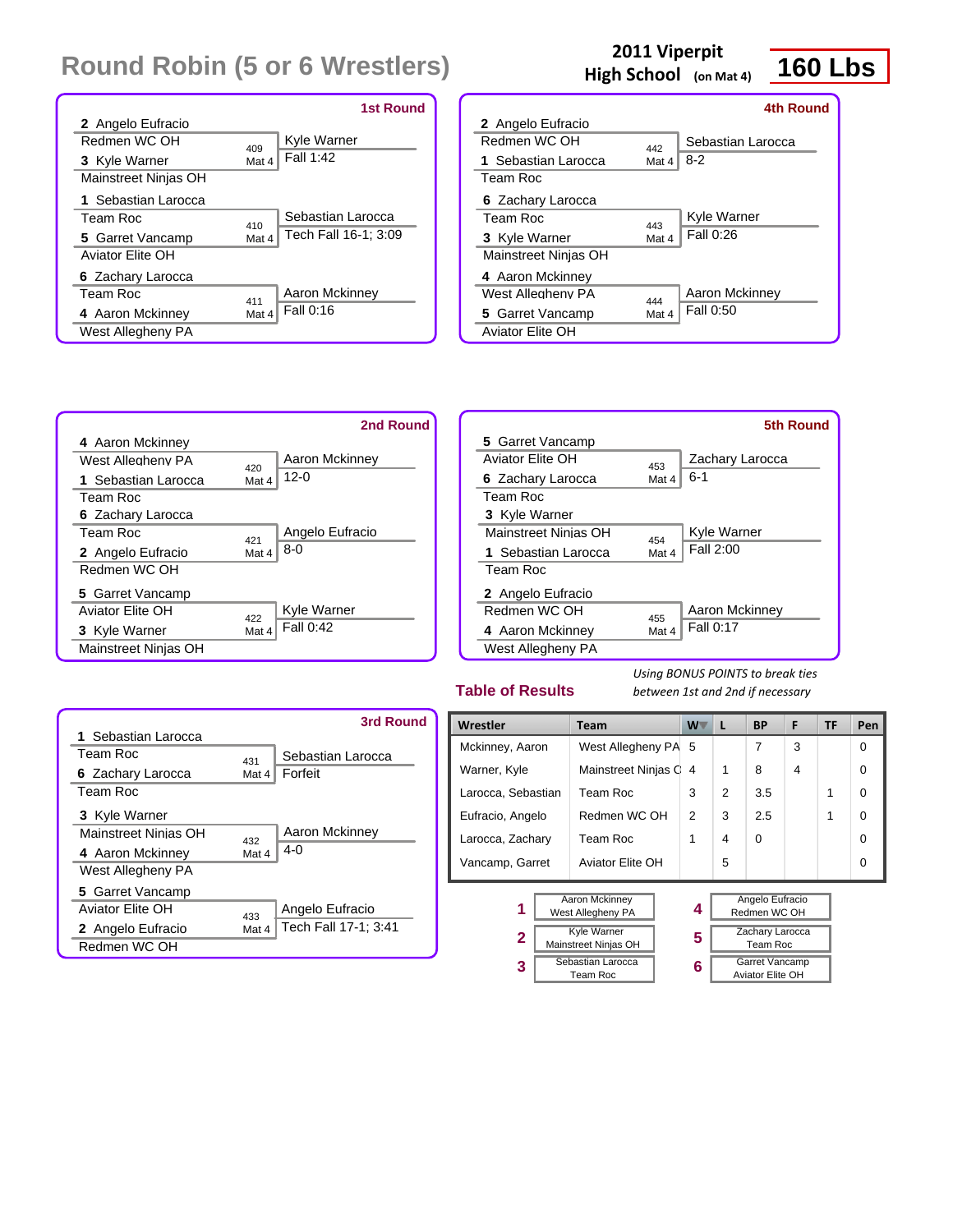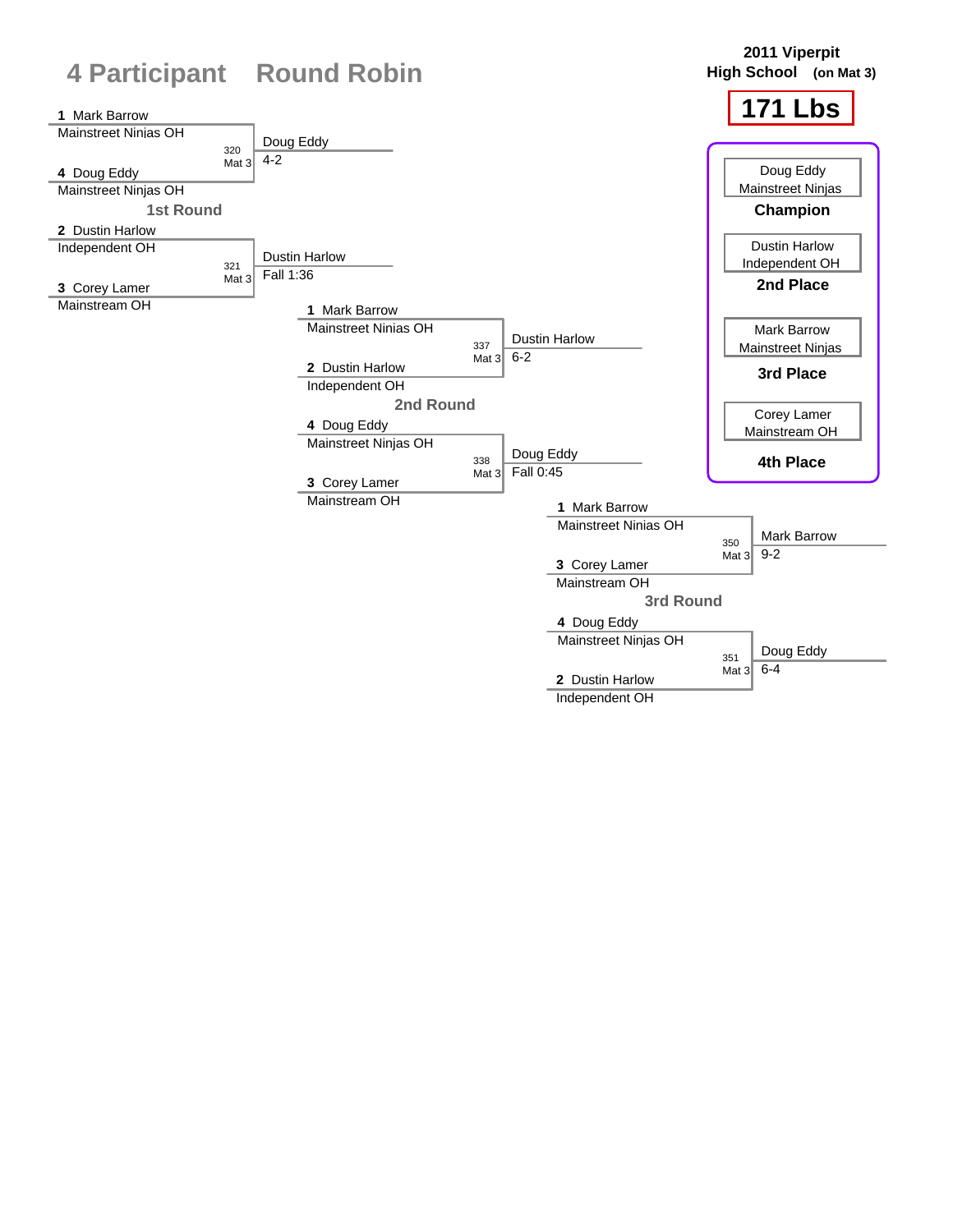### **2011 Viperpit High School (on Mat 3)**



| 3 Cody Alspach                          |                 |                        |                                              |
|-----------------------------------------|-----------------|------------------------|----------------------------------------------|
| Inner Circle OH                         |                 | Keith Johnson          |                                              |
| 2 Keith Johnson<br>Mainstreet Ninjas OH | 309<br>Mat $31$ | Fall 2:00              |                                              |
| 1 Matt Zaller                           |                 |                        |                                              |
| <b>Grand Valley OH</b>                  | 322             | <b>Matt Zaller</b>     |                                              |
| 3 Cody Alspach                          | Mat $31$        | Fall 0:34              | Keith Johnson                                |
| Inner Circle OH                         |                 |                        | Mainstreet Ninjas<br><b>OH</b>               |
| 2 Keith Johnson                         |                 |                        | Champion                                     |
| Mainstreet Ninjas OH                    |                 |                        |                                              |
| <b>Matt Zaller</b><br>1                 | 339<br>Mat $3$  | Keith Johnson<br>$6-0$ | <b>Matt Zaller</b><br><b>Grand Valley OH</b> |
| <b>Grand Valley OH</b>                  |                 |                        |                                              |

### **2nd Place**

Cody Alspach Inner Circle OH

**3rd Place**